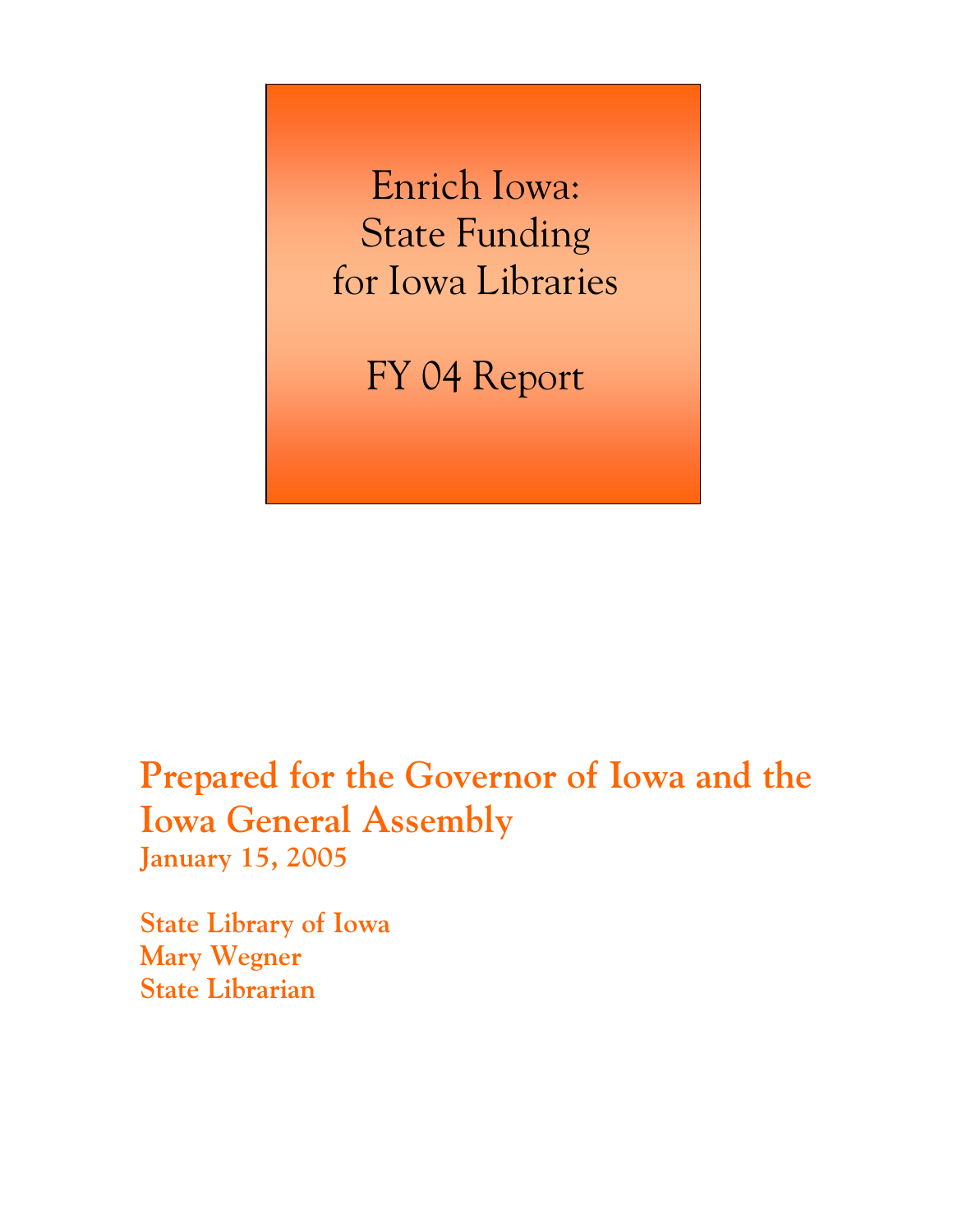## **Enrich Iowa: Overview**

In accordance with 2004 IOWA ACTS Chapter 182 (5)(5)(b), the State Library of Iowa submits this report on the uses and impact of state funding provided to Iowa libraries through the Enrich Iowa Program.

**Enrich Iowa includes Direct State Aid to public libraries, Open Access, and Access Plus.** \$2,302,245 was distributed to Iowa libraries through the FY04 Enrich Iowa programs.

**Direct State Aid** helped 477 Iowa public libraries purchase needed books, supplies, computers and other necessities they could not otherwise provide their customers. The following report reflects the importance of these funds in promoting lifelong learning; strengthening reading and literacy programs for children; providing safe, accessible buildings; improving Internet connections; and increasing library hours. Direct State Aid funding in FY04 was \$1 million from the general fund.

**Open Access** allows Iowans to walk into any participating library in the state and borrow books and other materials, with libraries being reimbursed a small portion of the expense involved. Iowans checked out 3,336,342 items from 590 libraries in FY2004. Open Access funding in FY04 was \$490,720 from the general fund and \$459,881 from the Rebuild Iowa Infrastructure Fund.

Libraries are reimbursed a part of the cost of mailing materials to other libraries through **Access Plus,** which provides Iowans with equal access to library resources no matter where they live. The 617 participating libraries loaned 191,653 items in FY2004. Access Plus funding in FY04 was \$211,525 from the general fund and \$140,119 from the Rebuild Iowa Infrastructure Fund.

The Enrich Iowa program improves library services in Iowa. It gives Iowans access to all of our state's library resources and continues a longstanding tradition of public/private partnerships among all types of libraries in Iowa.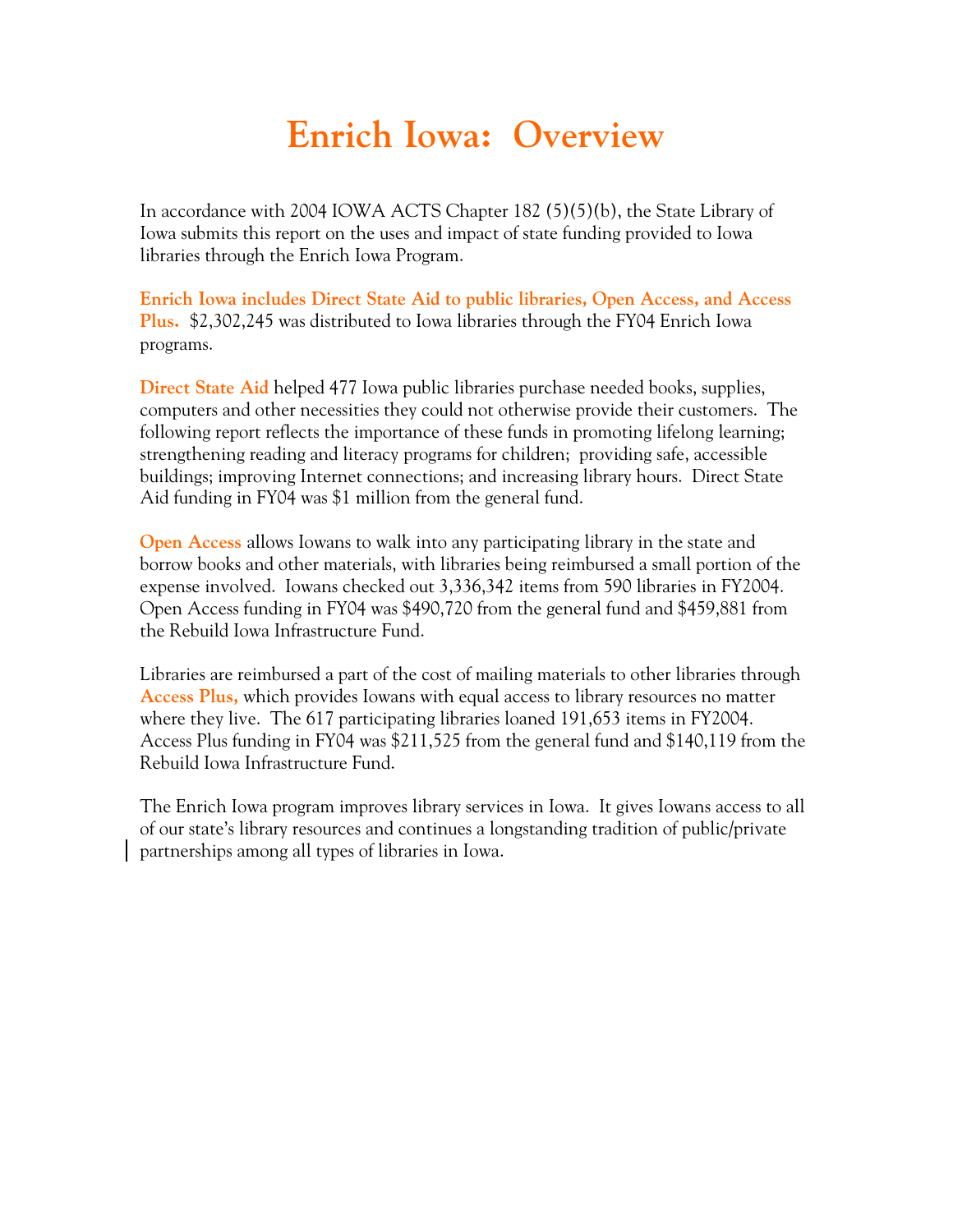

Established in 1989, Open Access is the statewide library card program which permits library customers from one participating library to check out materials at other participating libraries. Over the last nine years, the number of items checked out has increased 69% from 1,976,860 to 3,336,342.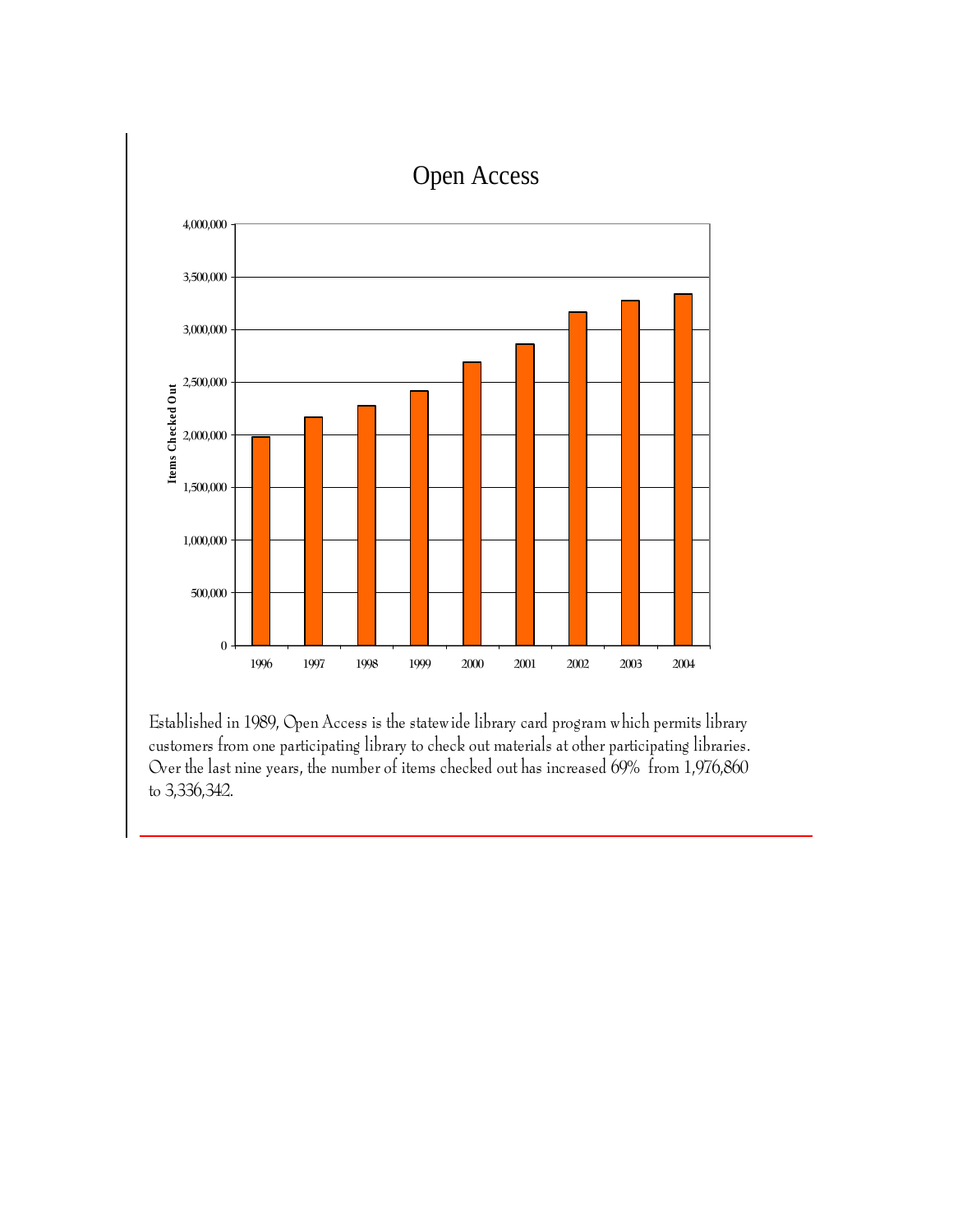

Established in 1989, Access Plus provides Iowa citizens with equal access to library materials through resource sharing among libraries. Libraries borrow materials from other participating libraries to fulfill the requests of their customers. Over the last nine years, the number of items loaned has increased 27% from 151,444 to 191,653.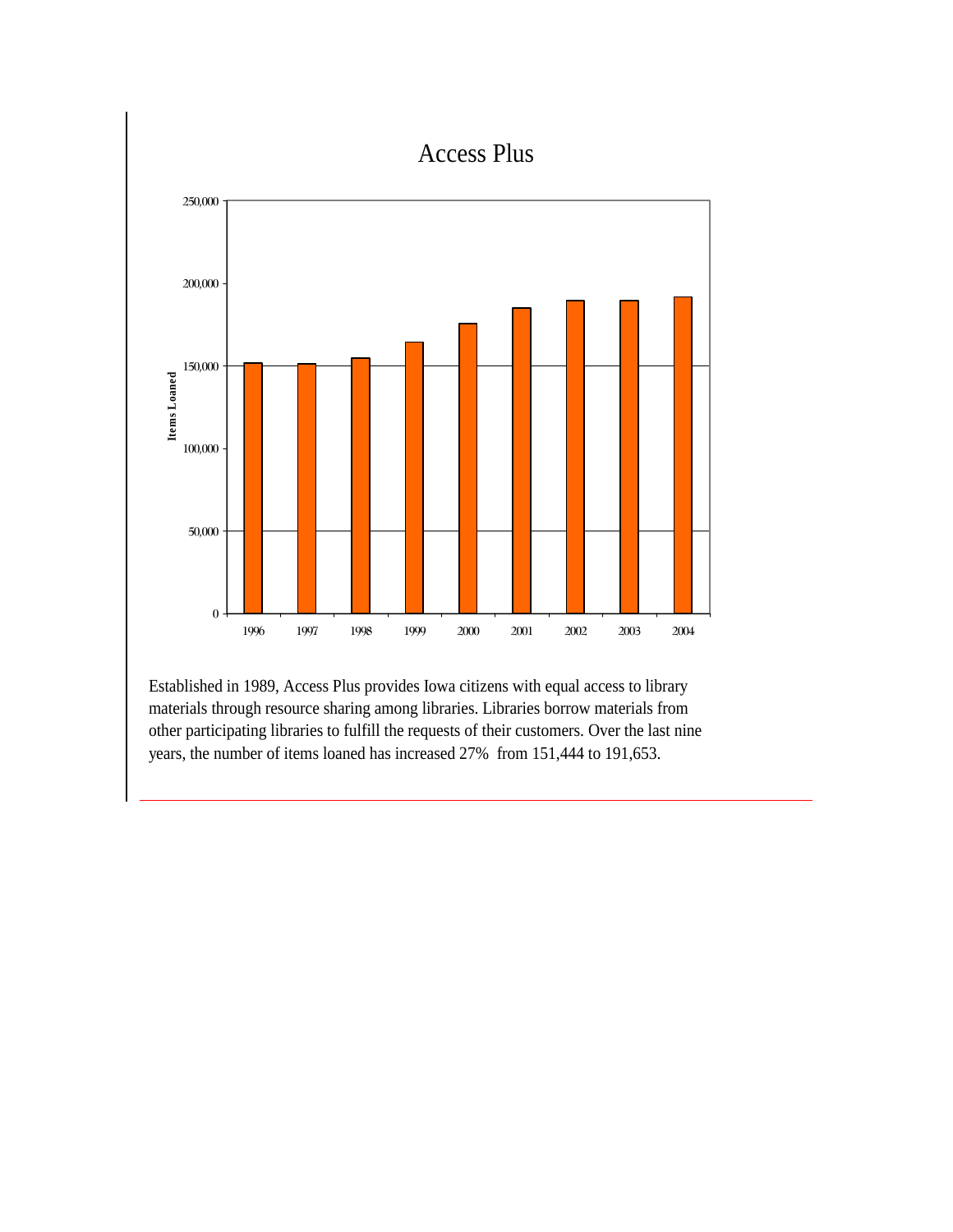## **Direct State Aid**

Direct State Aid moves library services in Iowa closer to the statewide vision for library service:

*"Each Iowan will have equal access to information and ideas in order to participate knowledgeably and productively in a democratic society and to lead an enriched life through lifelong learning."* 

Direct State Aid for public libraries was recommended by the Governor of Iowa and passed by the Iowa General Assembly in 1999. The program is designed to improve library service and reduce inequities in library services among communities; to enhance, not replace, local funding; and to encourage achievement of recognized and adopted public library standards *(In Service to Iowa: Public Library Measures of Quality).* 

 *The Ackley Public Library was able to increase the number of hours it is open and purchase materials and books to supplement children's programming. "Patrons are much happier with the extended hours and the children's programs encourage reading and a love of the library. The new day care center is next door and the children who attend use the library. There is a lot of feedback on how this is affecting positive language and reading skills."* 

The funding formula is composed of three tiers which include selected public library standards. Since the funding level increases with greater compliance with standards, the tiers provide incentives for improvements in library services. The State Library and Iowa Library Service Areas have worked tirelessly to help all public libraries meet minimum standards of quality.

*The Callender Public Library was able to purchase more books with Direct State Aid. "We added quite a few new 'beginning readers' this year. One girl has learned to read over the summer using library materials during the summer library program."* 

Of Iowa's 543 public libraries in FY04, 266 received Tier 3 funding, 117 received Tier 2 funding, 94 received Tier 1 funding, and 66 were not eligible this year.

Libraries are a critical part of Iowa's rich educational tradition. Libraries provide preschoolers with early exposure to the written word, support students, and offer lifelong learning opportunities for adults. The local library is often the only place in town to use a computer, access the Internet, make photocopies or send faxes. For many Iowans, Direct State Aid means the difference between living in isolation and having the world at their fingertips.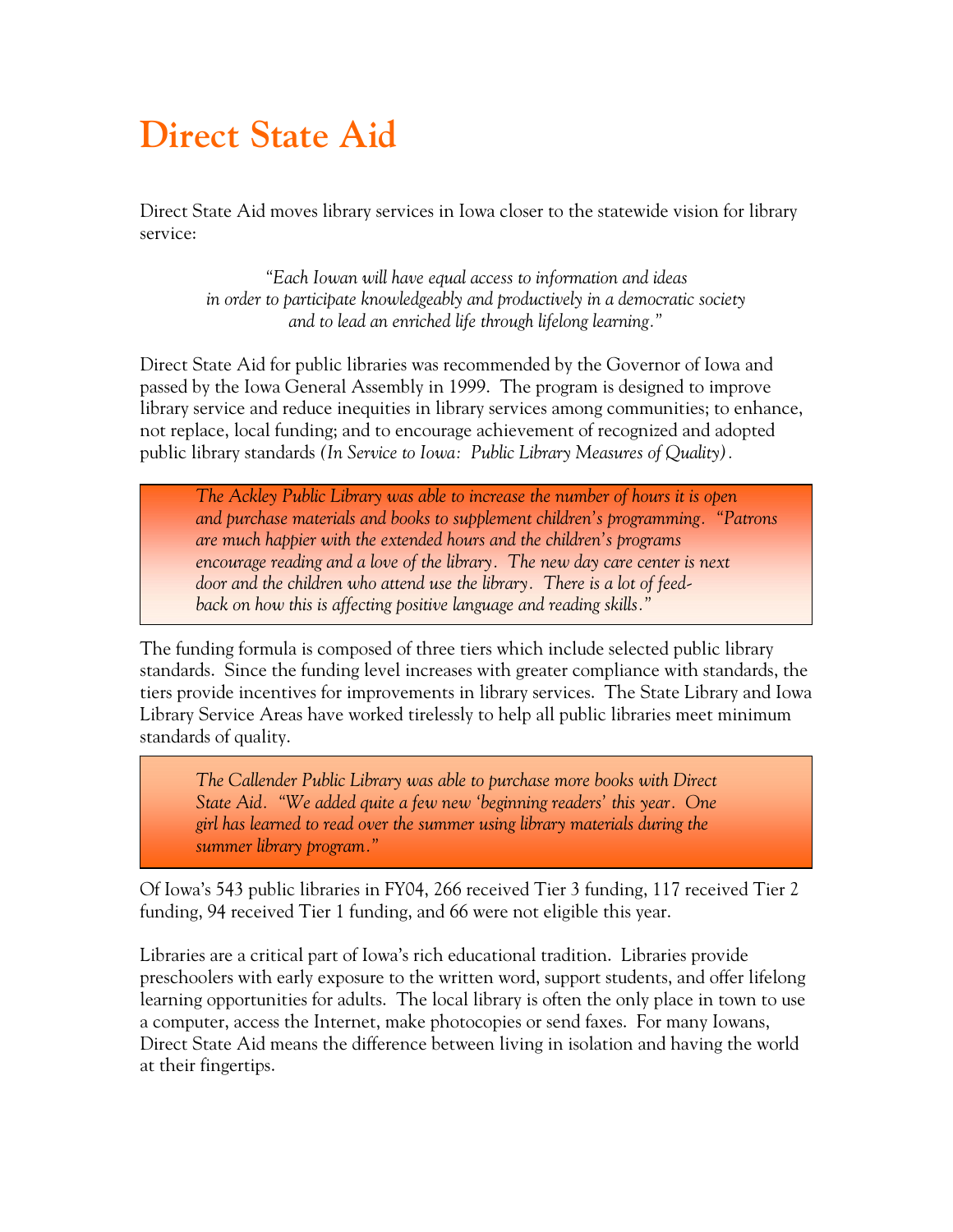## A Glimpse at Uses of Direct State Aid in FY04

I I

*The Calmar Public Library: "With the money we received from Direct State Aid, we were able to purchase many new fiction books for our juvenile fiction section and new reference materials to replace older, outdated materials. We have also greatly expanded our audio-book section providing books on tape to our many non-traditional library users."* 

 *The Carnegie-Stout Public Library, Dubuque: "We were able to pay the salary of one library assistant who works on Sundays. Additional staff greatly improves customer service on an understaffed, yet busy day. We also added more money to the adult materials budget. This reduces the length of time patrons have to wait to receive best sellers – both fiction and non-fiction."* 

 *The Fairbank Public Library: "With Direct State Aid, we added DVDs to our collection. Now our customers have a new format of movies to watch. We added many new children's reference books to supplement the school's new reading program. Our books on CD and large print have been greatly appreciated by our adult readers."* 

*The Jesup Public Library: "We were told not to spend anymore than absolutely necessary this fiscal year, as the city was short on funds. Direct State Aid was the only way I could afford a new set of encyclopedias. My community is using more audio tapes than ever before, but with the budget cut, it would have been impossible to purchase what we ordered without this additional funding."* 

 *The LuVerne Public Library: "The children really enjoy the summer library program. In a small town, there are not a lot of scheduled activities during the summer. The kids love to come to the summer programs. Some of the senior citizens in LuVerne do not travel out of town very often. New books at the library can be the highlight of their week. The children's eyes light up when they see a display of new books to choose from."* 

*The Marshalltown Public Library: "Although our city lost revenue due to funding cuts made by the state legislature, Direct State Aid has allowed us to remain open 65 hours a week. Without state aid, we would have lost an employee who provides public service."*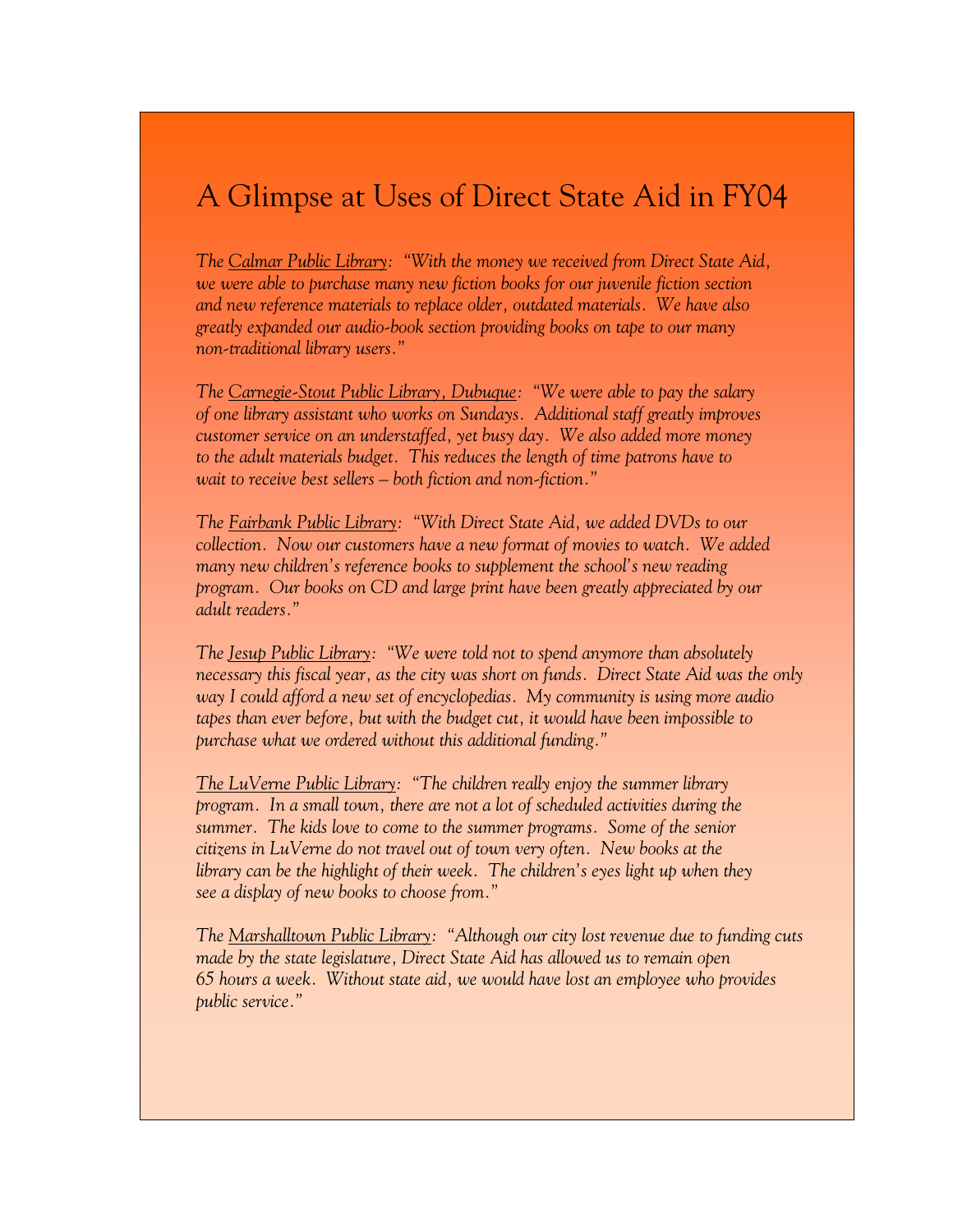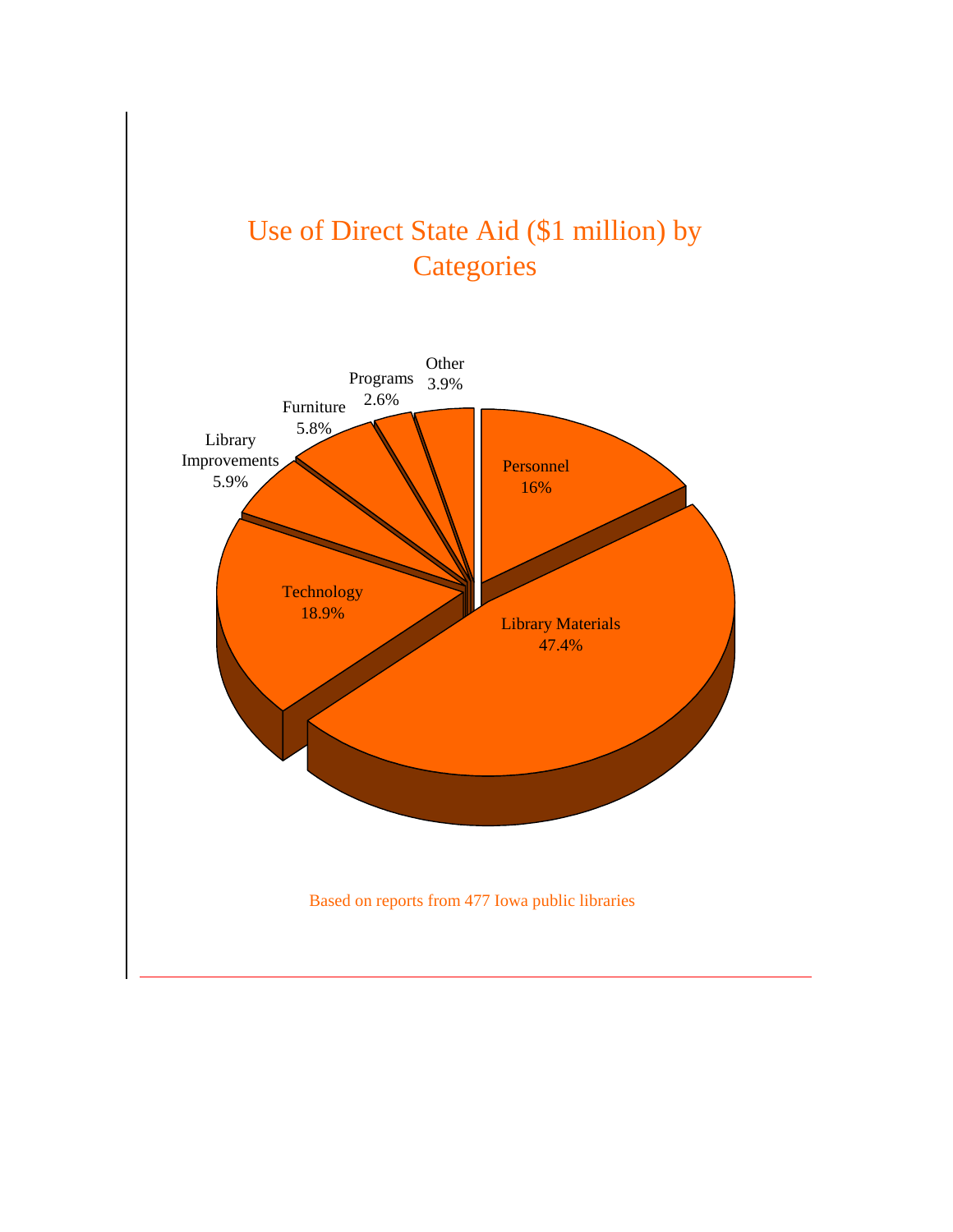| City               | <b>Direct State Aid</b><br><b>Amount</b>    | <b>Categories for</b><br><b>Use of Direct</b><br><b>State Aid</b>               | Use of Direct State Aid Funding by 477<br><b>Public Libraries</b>                                                                                                                                                                                                                                                                                                                                                                                                                                                                                                                                                                                              |
|--------------------|---------------------------------------------|---------------------------------------------------------------------------------|----------------------------------------------------------------------------------------------------------------------------------------------------------------------------------------------------------------------------------------------------------------------------------------------------------------------------------------------------------------------------------------------------------------------------------------------------------------------------------------------------------------------------------------------------------------------------------------------------------------------------------------------------------------|
| <b>Ackley</b>      | \$1,785                                     | Personnel;<br>Materials &<br>Supplies                                           | Extended hours; books and children's programs.<br>Patrons are much happier with the extended hours<br>and the children's programs encourage reading<br>and love of the library. The new day care center is<br>next door and there is a lot of feedback on how the<br>library is affecting positive language and reading<br>skills.                                                                                                                                                                                                                                                                                                                             |
| <b>Adair</b>       | Not eligible for<br><b>Direct State Aid</b> |                                                                                 |                                                                                                                                                                                                                                                                                                                                                                                                                                                                                                                                                                                                                                                                |
| Adel               | \$1,580                                     | Materials &<br>Supplies;<br>Technology &<br>Equipment                           | Books on CD, two new public access computers.<br>Our patrons will be happy to have a better selection<br>of CDs. Our patrons will love the faster, new<br>computers.                                                                                                                                                                                                                                                                                                                                                                                                                                                                                           |
| <b>Agency</b>      | \$1,350                                     | Personnel;<br>Materials &<br>Supplies; Furniture;<br>Library Programs;<br>other | Public Library Management training for librarian;<br>adult and children's books; deck chair; summer<br>youth program; promotional materials. 32 youth<br>participate in our weekly reading program.                                                                                                                                                                                                                                                                                                                                                                                                                                                            |
| <b>Akron</b>       | \$1,141                                     | Personnel;<br>Materials &<br>Supplies;<br>Technology &<br>Equipment;            | Computer classes for senior citizens; books on CD;<br>digital camera to assist with story time pictures and<br>newspaper articles; software to process new<br>books; technology support for computers.                                                                                                                                                                                                                                                                                                                                                                                                                                                         |
| <b>Albert City</b> | \$1,418                                     | Materials &<br>Supplies;<br>Programs                                            | These funds make it possible for the library to fulfill<br>requests for best sellers and reference materials<br>that the library is unable to purchase with our<br>regular materials budget. State aid funds make a<br>big difference and make fulfilling requests more<br>timely. The funds also make a big difference in the<br>quality of children's programs. We have increased<br>reading incentive programs to include all ages.                                                                                                                                                                                                                         |
| Albia              | \$1,672                                     | Materials &<br>Supplies                                                         | Videocassettes, DVDs, books on tape and CD.<br>Because there is no money allotted in our budget<br>for these materials, direct state aid allows us to<br>provide the newest in entertainment for our<br>patrons. We have a patron who recently lost her<br>husband. She began coming into the library to<br>borrow books and videocassettes. When she<br>found that we also had books on CD and DVDs,<br>she bought a player. She said it was the first time<br>she'd ever had to read instructions and program an<br>electronic device. She also said that she never<br>would have tried if she was not able to get the<br>materials at the library for free. |
| <b>Albion</b>      | \$502                                       | Materials &<br><b>Supplies</b>                                                  | Books. We are able to purchase more current<br>materials with this funding.                                                                                                                                                                                                                                                                                                                                                                                                                                                                                                                                                                                    |
| Alden              | \$1,084                                     | Materials &<br>Supplies                                                         | Books, magazines, books on tape, videos. Direct<br>State Aid will help as our materials budget was cut<br>this funding year.                                                                                                                                                                                                                                                                                                                                                                                                                                                                                                                                   |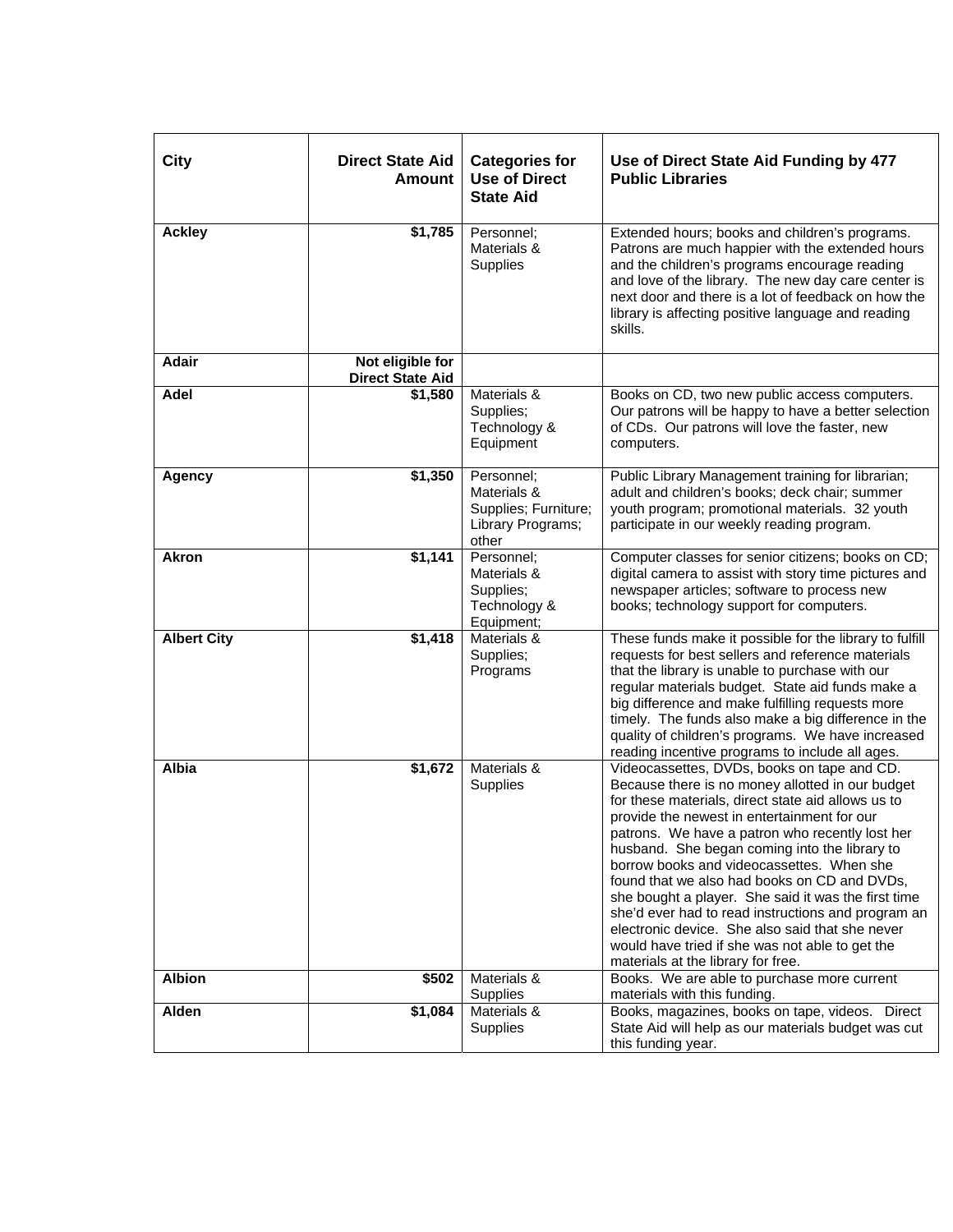| City              | <b>Direct State Aid</b><br><b>Amount</b>    | <b>Categories for</b><br><b>Use of Direct</b><br><b>State Aid</b> | Use of Direct State Aid Funding by 477<br><b>Public Libraries</b>                                                                                                                                                                                                                                                                                                                                                                            |
|-------------------|---------------------------------------------|-------------------------------------------------------------------|----------------------------------------------------------------------------------------------------------------------------------------------------------------------------------------------------------------------------------------------------------------------------------------------------------------------------------------------------------------------------------------------------------------------------------------------|
| <b>Alexander</b>  | \$1,415                                     | Materials &<br>Supplies; Library<br>Programs                      | Books, videos, DVDs; summer story hour. We<br>have a young man with multiple sclerosis who is in<br>a motorized wheelchair. If you could see the smile<br>on his face when he is able to find a video he has<br>been wanting to watch, you would know how much<br>this extra funding means to our library.                                                                                                                                   |
| Algona            | \$2,830                                     | Materials &<br>Supplies                                           | Adult, young adult and children's books. It is<br>important that libraries provide material for their<br>patrons, especially in the wake of the Reinvention<br>Bill. This funding helps us maintain the type of<br>collection that our library patrons expect.                                                                                                                                                                               |
| <b>Allerton</b>   | Not eligible for<br><b>Direct State Aid</b> |                                                                   |                                                                                                                                                                                                                                                                                                                                                                                                                                              |
| <b>Allison</b>    | \$1,017                                     | Personnel                                                         | Extended hours. Will be open six days a week in<br>our new library. Because of extended hours,<br>people who work out of town have time to get to<br>the library and they are really pleased when we are<br>open. The story time mothers are pleased that we<br>are offering a morning for the younger children so<br>that it does not interfere with nap time.                                                                              |
| Alta              | \$619                                       | Personnel;<br>Furniture                                           | Salary for three library clerks; computer stand.                                                                                                                                                                                                                                                                                                                                                                                             |
| <b>Alta Vista</b> | \$1,364                                     | Materials &<br>Supplies; Furniture                                | Children and adult books; printer cartridges and<br>copy machine; computer table. This funding has<br>helped provide services to our patrons and made it<br>possible to buy needed items so they library and<br>patrons can all be successful. Thank you!                                                                                                                                                                                    |
| <b>Alton</b>      | \$689                                       | Technology &<br>Equipment                                         | Canon microfilm scanner. Patrons are now able to<br>scan microfilm to computer and print.                                                                                                                                                                                                                                                                                                                                                    |
| <b>Altoona</b>    | \$4,704                                     | Materials &<br>Supplies;<br>Technology &<br>Equipment             | Juvenile music; public photo copier; computer to be<br>interfaced with a digital microfilm scanner. Patrons<br>are able to produce copies of information found in<br>newspapers, periodicals and books. The copier is<br>also available to the general public, sometimes<br>bringing people in who have never been to the<br>library before.                                                                                                 |
| <b>Ames</b>       | \$14,871                                    | Materials &<br>Supplies                                           | BabyTALK - Books for Babies program, materials<br>for packets given to new parents at Mary Greeley<br>Medical Center as part of our county-wide, pre-<br>literacy program. This pre-literacy program is<br>making a difference in the lives of parents and<br>babies, focusing on the importance of reading to<br>children from birth. Studies show this has an<br>impact on speech development, reading readiness<br>and success in school. |
| Anamosa           | \$2,617                                     | Materials &<br>Supplies                                           | Direct state aid will supplement our materials<br>budget which was cut drastically by the<br>Reinvention bill. Service is being maintained at a<br>lower standard. Because of the budget cuts, our<br>materials line item was reduced by half.                                                                                                                                                                                               |
| Anita             | \$1,495                                     | Personnel;<br>Technology &<br>Equipment                           | Additional staff hours; automation - pay for catalog<br>and circulation support; purchase printer receipt<br>paper. This funding is helping us to continue our<br>automation project, which in turn will make easier<br>and up-to-date services to our customers.                                                                                                                                                                            |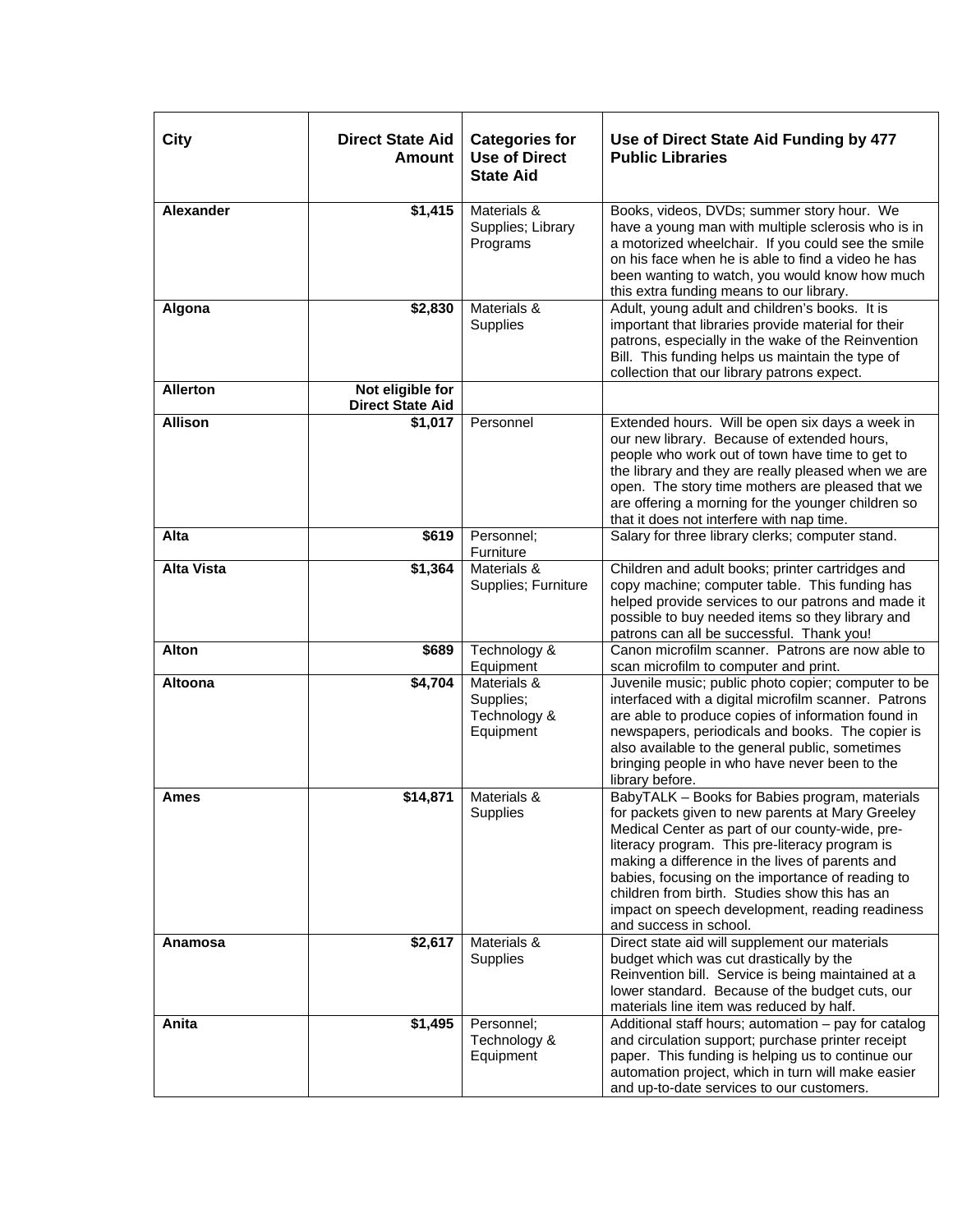| City                | <b>Direct State Aid</b><br><b>Amount</b> | <b>Categories for</b><br><b>Use of Direct</b><br><b>State Aid</b>                        | Use of Direct State Aid Funding by 477<br><b>Public Libraries</b>                                                                                                                                                                                                                                                                                                                                                                                                                           |
|---------------------|------------------------------------------|------------------------------------------------------------------------------------------|---------------------------------------------------------------------------------------------------------------------------------------------------------------------------------------------------------------------------------------------------------------------------------------------------------------------------------------------------------------------------------------------------------------------------------------------------------------------------------------------|
| Ankeny              | \$9,493                                  | Technology &<br>Equipment                                                                | Computers were purchased for study rooms,<br>IPACs and additional Internet stations. The<br>number of patrons using PCs increased from<br>27,108 to 29,040 from FY02 to FY03. We now can<br>offer "groups" PCs to use for projects. Very often<br>patrons need to use PCs together, which they can<br>now do in the study rooms.                                                                                                                                                            |
| Anthon              | \$880                                    | Personnel:<br>Materials &<br>Supplies;<br>Technology &<br>Equipment; Library<br>Programs | Salary for additional staff; Children's fiction and<br>adult large print books; adult audio books and self-<br>help books; audio-cassette jackets; encyclopedia<br>software, computer maintenance; book discussion<br>group. Circulation has increased due to the<br>purchase of current materials and up-to-date<br>computer software. There is an elderly gentleman<br>who looks forward to the large print fiction books<br>that are now available. He enjoys reading several<br>a week. |
| <b>Aplington</b>    | \$1,508                                  | Personnel:<br>Technology &<br>Equipment                                                  | Additional staff hours; DSL line. The DSL<br>connection for the Internet has been very much<br>appreciated by the public. The speed it allows on a<br>networked system is almost a necessity.                                                                                                                                                                                                                                                                                               |
| <b>Archer</b>       | \$464                                    | Capital<br>Improvements;<br>Furniture                                                    | New door, outdoor security lighting; two computer<br>desks. The new computer desks enhance the<br>appearance of the library and provide patrons with<br>more comfort when using the computers. The new<br>door and outside lighting provide a safer<br>environment for everyone. A patron commented<br>how the improved outdoor lighting aided her in<br>seeing the sidewalk and possible icy spots.                                                                                        |
| <b>Arlington</b>    | \$1,327                                  | Materials &<br>Supplies;<br>Technology &<br>Equipment                                    | large print materials; Internet access, Spectrum<br>technology maintenance fees for patron catalog,<br>circulation and web catalog. Patrons are excited<br>about our new computers and high speed access.<br>One of our patrons stays in touch with her husband<br>in Iraq. She cannot afford her own computer and<br>high speed Internet.                                                                                                                                                  |
| <b>Armstrong</b>    | \$1,450                                  | Materials &<br>Supplies;<br>Technology &<br>Equipment; Capital<br>Improvements           | Non-fiction books for children's section; server<br>computer; storm windows for library. With the high<br>cost of fuel, we felt storm windows would conserve<br>costs. Our server had very little space left and we<br>were having trouble with it. Since we replaced it,<br>we have no trouble checking out books.                                                                                                                                                                         |
| <b>Arnolds Park</b> | \$1,584                                  | Materials &<br>Supplies                                                                  | Books on CD and audio tapes. We have a big<br>demand for books on tape and CD. We would not<br>be able to offer these titles if not for this extra<br>funding. One man had to lay still for a long time<br>after extensive eye surgery. He said the audio<br>tapes saved his sanity.                                                                                                                                                                                                        |
| <b>Arthur</b>       | \$853                                    | Materials &<br>Supplies;                                                                 | Books, videos and audio tapes for patrons of all<br>ages. Our circulation is increasing and patrons of<br>all ages look for newer items. They often ask for<br>certain things. This money helps our small library<br>better meet their needs. We really benefit from<br>Enrich Iowa!                                                                                                                                                                                                        |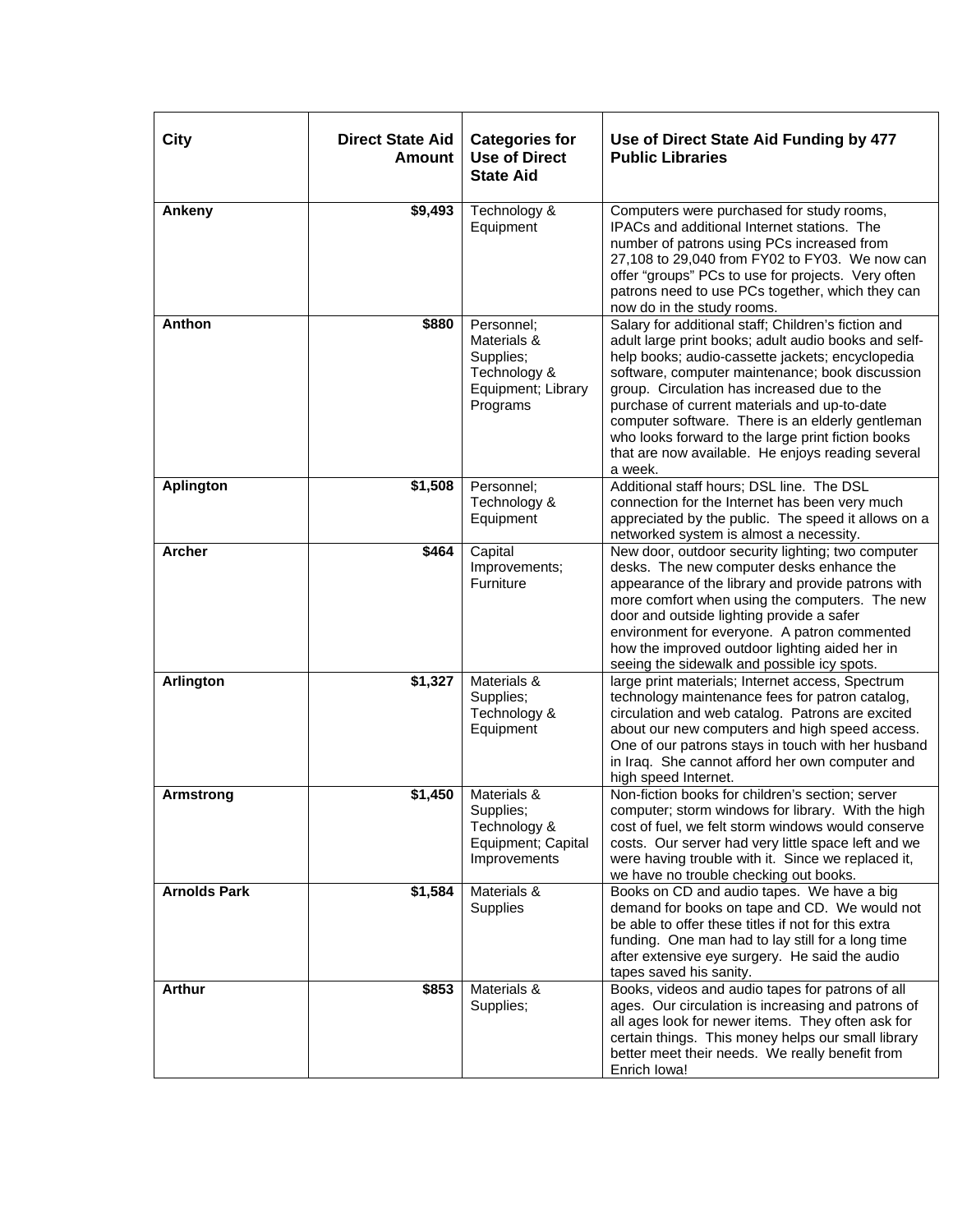| City            | <b>Direct State Aid</b><br><b>Amount</b>    | <b>Categories for</b><br><b>Use of Direct</b><br><b>State Aid</b>                                       | Use of Direct State Aid Funding by 477<br><b>Public Libraries</b>                                                                                                                                                                                                                                                                                                                                                                                                                                            |
|-----------------|---------------------------------------------|---------------------------------------------------------------------------------------------------------|--------------------------------------------------------------------------------------------------------------------------------------------------------------------------------------------------------------------------------------------------------------------------------------------------------------------------------------------------------------------------------------------------------------------------------------------------------------------------------------------------------------|
| <b>Ashton</b>   | \$952                                       | Personnel                                                                                               | Wages for workers to enable us to be open 20+<br>hours a week. Wages are by far the biggest<br>expenditure in our budget. Patrons appreciate our<br>evening hours since Ashton is largely a bedroom<br>community.                                                                                                                                                                                                                                                                                            |
| <b>Atkins</b>   | \$524                                       | Materials &<br>Supplies; Library<br>Programs                                                            | Audio books and leap pad cartridges and books;<br>summer library program for children ages 4 to 10.                                                                                                                                                                                                                                                                                                                                                                                                          |
| <b>Atlantic</b> | \$2,970                                     | Technology &<br>Equipment; capital<br>improvements                                                      | Reading room lighting; automatic door installation;<br>telephone in elevator. Lighting in our upstairs<br>reading area was getting less adequate for our<br>readers. More people are reading and relaxing<br>there again. Automated doors are so helpful for<br>our users. Patron safety must be maintained and<br>an emergency elevator phone was a "must."                                                                                                                                                 |
| <b>Auburn</b>   | \$532                                       | Materials &<br>Supplies;<br>Technology &<br>Equipment                                                   | Purchased large print books; software for sharing<br>on content server; computer technicians to help get<br>our network going and to enable our Gates server<br>to share content.                                                                                                                                                                                                                                                                                                                            |
| <b>Audubon</b>  | \$1,431                                     | Materials &<br>Supplies                                                                                 | Juvenile books for the beginning-to-read children.<br>The books were selected to supplement the<br>county-wide Character Counts program. Several<br>children have been very excited to see the new<br>children's books and were eager to check them out<br>and take them home. One child's mother had to<br>sneak a book back to the library since it had quickly<br>become a favorite.                                                                                                                      |
| <b>Aurelia</b>  | \$1,494                                     | Personnel;<br>Materials &<br>Supplies;<br>Technology &<br>Equipment;<br>Furniture;<br>Library Programs. | Training for new library director; new fiction books<br>for the juvenile department, and new books and<br>audio cassettes; Internet access; new chairs<br>purchased for meeting room; children's books<br>purchased by Summery Library Program. This past<br>year we had many reference requests for<br>Genealogical and geographical information. One<br>patron in particular was looking for a specific<br>county and city in Ireland. Through our Internet<br>access we were able to fill these requests. |
| Aurora          | \$440                                       | Materials &<br><b>Supplies</b>                                                                          | Update reference material and add audio books. A<br>patron was taking a long driving vacation and<br>checked out several of our audio books. She was<br>delighted to have this option as an alternative to<br>the radio.                                                                                                                                                                                                                                                                                     |
| Avoca           | \$1,656                                     | Materials &<br>Supplies;<br>Technology &<br>Equipment;<br>Capitol<br>Improvements;<br>Furniture         | New books, CDs; colored laser printer; signage for<br>book stacks; picture book display spinner. Our<br>signage will make the library much easier to use.<br>We received a Gates printer but now we also have<br>a color laser printer available for use.                                                                                                                                                                                                                                                    |
| <b>Badger</b>   | Not eligible for<br><b>Direct State Aid</b> |                                                                                                         |                                                                                                                                                                                                                                                                                                                                                                                                                                                                                                              |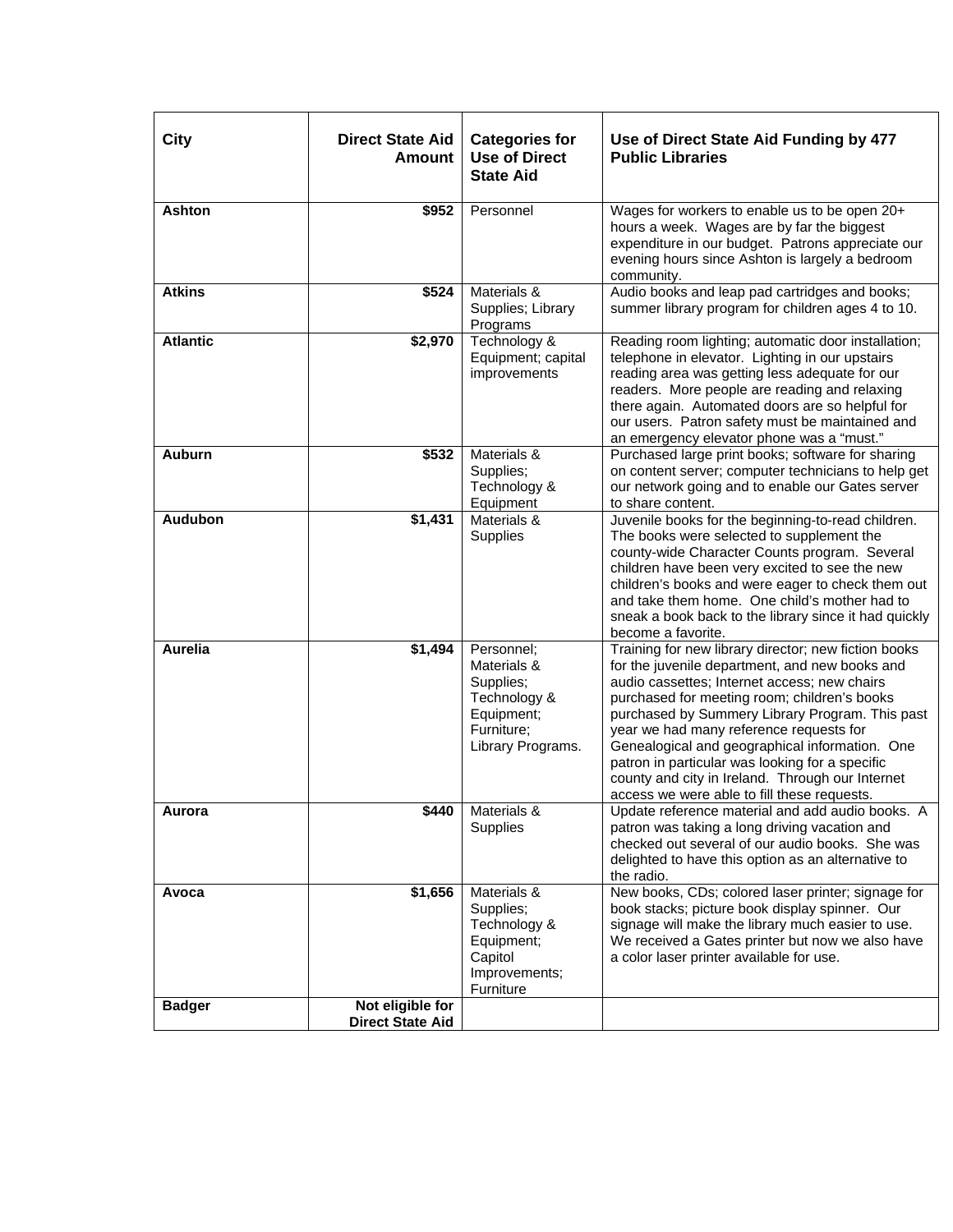| City                | <b>Direct State Aid</b><br>Amount           | <b>Categories for</b><br><b>Use of Direct</b><br><b>State Aid</b>                 | Use of Direct State Aid Funding by 477<br><b>Public Libraries</b>                                                                                                                                                                                                                           |
|---------------------|---------------------------------------------|-----------------------------------------------------------------------------------|---------------------------------------------------------------------------------------------------------------------------------------------------------------------------------------------------------------------------------------------------------------------------------------------|
| <b>Bagley</b>       | \$935                                       | Technology &<br>Equipment                                                         | Patron and work station computers. We have a<br>special needs girl who loves to come to the library<br>and use the computer to check her e-mail and send<br>cards to her friends. This is her only contact with<br>the outside world. She is here every day we are<br>open.                 |
| <b>Bancroft</b>     | \$1,475                                     | Materials &<br>Supplies                                                           | Books, audio books, children's books-with-<br>cassettes. With direct state aid funding we are<br>able to purchase additional books for our library<br>that we probably would not have been able to<br>purchase otherwise.                                                                   |
| <b>Batavia</b>      | Not eligible for<br><b>Direct State Aid</b> |                                                                                   |                                                                                                                                                                                                                                                                                             |
| <b>Battle Creek</b> | \$1,390                                     | Personnel;<br>Materials &<br>Supplies;<br>Technology &<br>Equipment               | Salaries for additional staff; periodicals; Pioneer<br>Internet (after e-rate discounts), Frontier<br>Communications telephone. Library service is<br>improving because we can offer patrons Internet<br>services free of charge. We're also offering more<br>periodicals than ever before. |
| <b>Baxter</b>       | \$1,512                                     | Personnel;<br>Materials &<br>Supplies;<br>Technology &<br>Equipment;<br>Furniture | Training for new employee; audio tapes, adult<br>books, teen books; printer and copier supplies;<br>shelving                                                                                                                                                                                |
| <b>Bayard</b>       | \$1,410                                     | Technology &<br>Equipment                                                         | Upgraded one computer to Windows XP and<br>replaced one computer with Windows XP so all<br>networked computers are operating with the same<br>system as Gates computers. We were then able to<br>use the computer we placed in the children's<br>section.                                   |
| <b>Beaman</b>       | \$1,395                                     | Technology &<br>Equipment; Capital<br>Improvements                                | Put in alarm system for security; put in new book<br>drop in wall and got book return cart. Put in new<br>door.                                                                                                                                                                             |
| <b>Bedford</b>      | Not eligible for<br><b>Direct State Aid</b> |                                                                                   |                                                                                                                                                                                                                                                                                             |
| <b>Belle Plaine</b> | \$1,966                                     | Materials &<br>Supplies; Library<br>Programs                                      | Rack for books and puzzles; microfilm holder;<br>books; video supplies; program supplies; summer<br>library program; book talk.                                                                                                                                                             |
| <b>Bellevue</b>     | \$2,157                                     | Materials &<br>Supplies                                                           | Books and audio books. Direct state aid has<br>enabled the library to buy more materials than we<br>otherwise would be able to purchase.                                                                                                                                                    |
| <b>Belmond</b>      | \$2,099                                     | Materials &<br>Supplies                                                           | Books, audio books, videos and CDs. These funds<br>help us keep up with the constant demand for NEW<br>library materials. It has also helped us add DVDs<br>to our video collection.                                                                                                        |
| <b>Bennett</b>      | \$468                                       | Materials &<br>Supplies; Library<br>Programs                                      | Children's audio tapes and CDs, videos; summer<br>library program and story hour supplies and<br>incentives.                                                                                                                                                                                |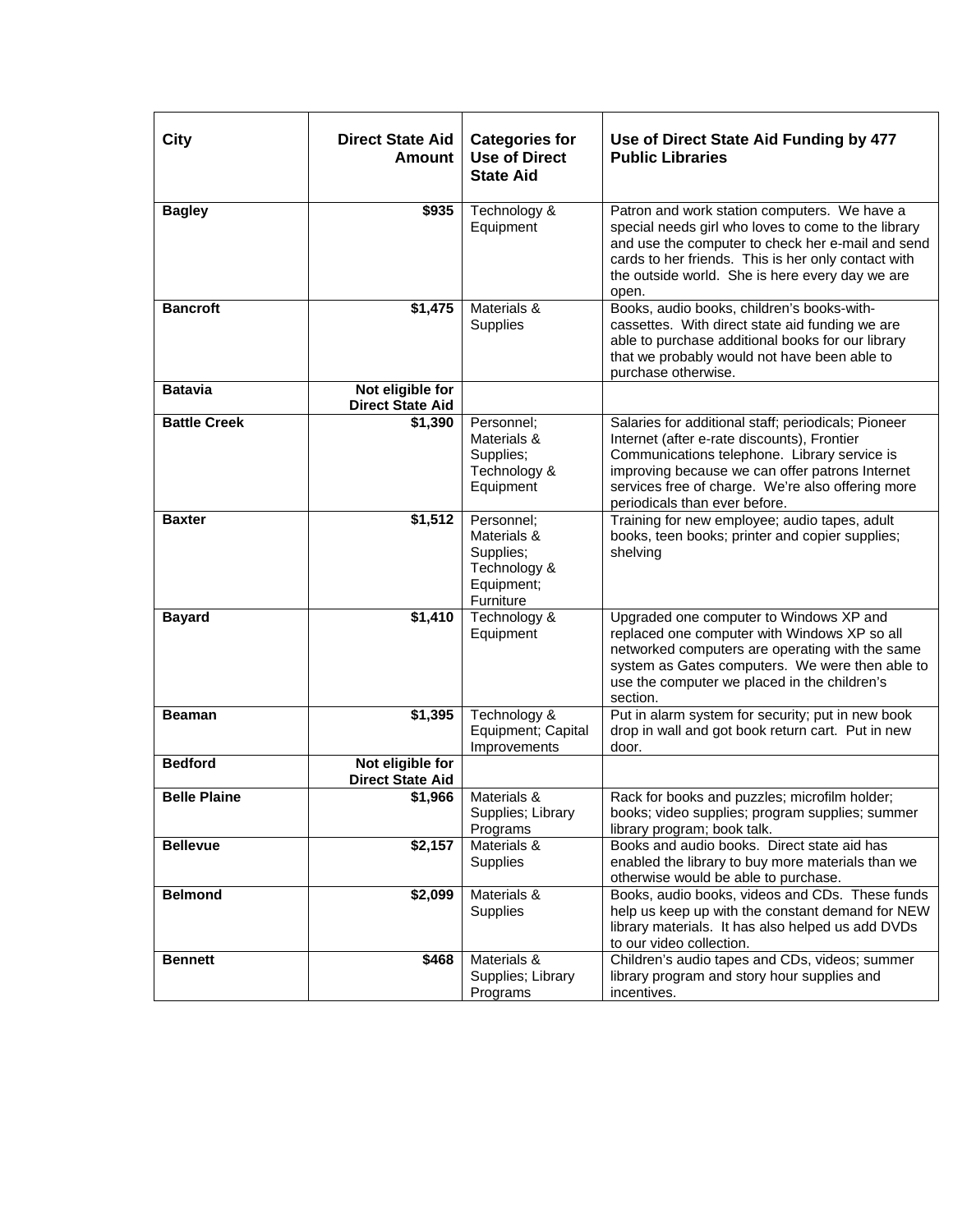| City              | <b>Direct State Aid</b><br>Amount           | <b>Categories for</b><br><b>Use of Direct</b><br><b>State Aid</b>                                                               | Use of Direct State Aid Funding by 477<br><b>Public Libraries</b>                                                                                                                                                                                                                                                                                                                                                                                                                                                                                                            |
|-------------------|---------------------------------------------|---------------------------------------------------------------------------------------------------------------------------------|------------------------------------------------------------------------------------------------------------------------------------------------------------------------------------------------------------------------------------------------------------------------------------------------------------------------------------------------------------------------------------------------------------------------------------------------------------------------------------------------------------------------------------------------------------------------------|
| <b>Bettendorf</b> | \$8,479                                     | Personnel;<br>Materials &<br>Supplies;<br>Technology &<br>Equipment; Capital<br>Improvements;<br>Furniture; Library<br>Programs | Paid for a web designer for young adults page;<br>netlibrary "books," Emily Dickinson Lives Project;<br>PC transporters; wireless Internet access sign; new<br>shelving; young adult author visit. A comment from<br>one participant at Emily Dickinson Lives:<br>"Amazing, wonderful components including all the<br>arts - fine arts, music, poetry - all brought together<br>surrounding one of history's best lyric poets."                                                                                                                                              |
| <b>Birmingham</b> | Not eligible for<br><b>Direct State Aid</b> |                                                                                                                                 |                                                                                                                                                                                                                                                                                                                                                                                                                                                                                                                                                                              |
| <b>Blairstown</b> | \$945                                       | Capital<br>Improvements;                                                                                                        | Signage for our new library.                                                                                                                                                                                                                                                                                                                                                                                                                                                                                                                                                 |
| <b>Blakesburg</b> | \$455                                       | Personnel:<br>Materials &<br>Supplies;<br>Library Programs                                                                      | Part-time staff person; large print books; printer<br>and copier supplies; summer story hour, Halloween<br>reading party; Christmas reading story hour. We<br>have a patron who is 97 years old. She loves to<br>read the large print books.                                                                                                                                                                                                                                                                                                                                 |
| <b>Bloomfield</b> | \$1,188                                     | Technology &<br>Equipment                                                                                                       | Hand-held scanner for our Athena system for<br>inventory.                                                                                                                                                                                                                                                                                                                                                                                                                                                                                                                    |
| <b>Bode</b>       | \$955                                       | Materials &<br>Supplies;<br>Technology &<br>Equipment                                                                           | This money greatly helped our book budget. I<br>purchased several new lowa books and many<br>other needed books. We are using part of the<br>money for our Internet provider. Direct state aid<br>has been an incredible boon to the Bode Library.<br>How nice to be able to purchase extra books and<br>have help paying for our Internet bills. Thanks!                                                                                                                                                                                                                    |
| <b>Bonaparte</b>  | \$448                                       | Materials &<br>Supplies                                                                                                         | Audio books, classical music CDs, computer<br>games on CD for children's area. We have been<br>able to add educational CDs for pre-school and<br>beginning readers. The educational computer<br>games have been a great challenge for a mentally<br>handicapped young girl. She loves to come in and<br>play on the computer. The look on her face and<br>the excitement of what she can do is wonderful to<br>see.                                                                                                                                                          |
| <b>Bondurant</b>  | \$1,720                                     | <b>Library Materials &amp;</b><br>Supplies;<br>Furniture                                                                        | 21 Folkmanis puppets for use in story times and for<br>patron use in the library; two upholstered club<br>chairs, one coffee table, one puppet tree. We have<br>more comfortable places for patrons to sit and<br>enjoy the library. The puppet tree and puppet<br>additions have greatly enhanced the children's play<br>area. One 11-year-old girl came in and was<br>playing with the puppets and said, "Wow, you are<br>improving this library so quickly." She was smiling<br>and very happy about the addition of the puppets.<br>She checked out many items that day. |
| <b>Boone</b>      | \$4,561                                     | Materials &<br>Supplies;<br>Technology &<br>Equipment                                                                           | Audiobooks, videos; Ebscohost database. We<br>have increased our audiobook collection, making<br>more titles available to the many older patrons with<br>vision programs and to commuters.                                                                                                                                                                                                                                                                                                                                                                                   |
| <b>Boyden</b>     | \$656                                       | Materials &<br>Supplies                                                                                                         | New Christian fiction books and audio books.<br>Recently one of our church libraries closed. After<br>this happened, a member of that church started<br>coming to the Boyden Public Library and really<br>enjoys our new selection of Christian fiction books.                                                                                                                                                                                                                                                                                                               |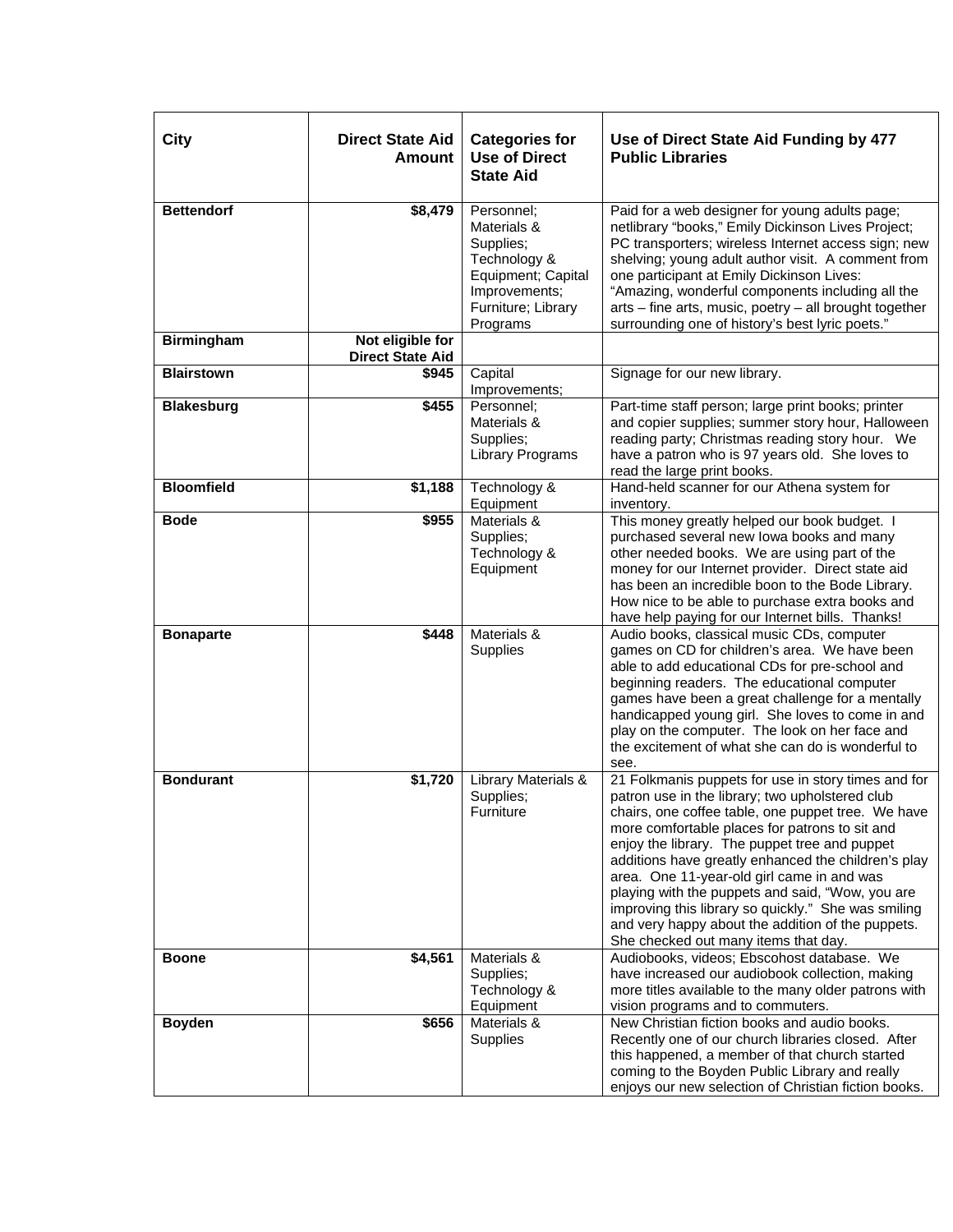| <b>City</b>           | <b>Direct State Aid</b><br><b>Amount</b>    | <b>Categories for</b><br><b>Use of Direct</b><br><b>State Aid</b>                 | Use of Direct State Aid Funding by 477<br><b>Public Libraries</b>                                                                                                                                                                                                                                                                                                                                                                                                                                                                                                                        |
|-----------------------|---------------------------------------------|-----------------------------------------------------------------------------------|------------------------------------------------------------------------------------------------------------------------------------------------------------------------------------------------------------------------------------------------------------------------------------------------------------------------------------------------------------------------------------------------------------------------------------------------------------------------------------------------------------------------------------------------------------------------------------------|
| <b>Breda</b>          | Not eligible for<br><b>Direct State Aid</b> |                                                                                   |                                                                                                                                                                                                                                                                                                                                                                                                                                                                                                                                                                                          |
| <b>Britt</b>          | \$1,288                                     | Materials &<br>Supplies;<br>Technology &<br>Equipment;<br><b>Library Programs</b> | Large print books; computer technical support, anti-<br>virus software and additional memory to six<br>computers; materials, promotions, supplies and<br>incentives for a great summer library program. The<br>purchase of more large print books inspired more<br>patrons to use them. Their increased circulation<br>motivated the city council to donate some gift funds<br>for more large print books!                                                                                                                                                                               |
| <b>Brooklyn</b>       | \$626                                       | Technology &<br>Equipment                                                         | Helped pay for server for our Follett software.                                                                                                                                                                                                                                                                                                                                                                                                                                                                                                                                          |
| <b>Buffalo Center</b> | \$593                                       | Capital<br>Improvements                                                           | Carpet for front entrance makes it safer and more<br>inviting.                                                                                                                                                                                                                                                                                                                                                                                                                                                                                                                           |
| <b>Burlington</b>     | \$5,911                                     | Materials &<br>Supplies;<br>Technology &<br>Equipment                             | DVD collection development; laptop computer for<br>taking the library story to the community through<br>public presentations. Even though our DVD<br>collection is considerably smaller than the VHS<br>collection, the use is very large and in the month of<br>November the circulation of DVDs was greater than<br>that of the VHS format. People are especially<br>pleased with the titles that are not always available<br>at local rental outlets. We are aware of an older<br>person who received a DVD player as a gift so that<br>she could use the resources from the library. |
| <b>Burt</b>           | \$1,405                                     | Materials &<br>Supplies;<br>Technology &<br>Equipment; Capital<br>Improvements    | Books; new drum for copy machine; new<br>cupboards for a library expansion project. Having<br>these funds go towards our expansion project has<br>helped to move this project along and make a<br>dream turn into reality! Having more space in this<br>library will benefit the entire community.                                                                                                                                                                                                                                                                                       |
| <b>Bussey</b>         | Not eligible for<br><b>Direct State Aid</b> |                                                                                   |                                                                                                                                                                                                                                                                                                                                                                                                                                                                                                                                                                                          |
| <b>Calamus</b>        | \$424                                       | Personnel;<br>Materials &<br>Supplies; Furniture;<br><b>Library Programs</b>      | Director's salary increase and training to remain<br>certified; DVDs; video and DVD case, rolling book<br>bin; incentives for summer reading program and<br>craft time in December. Many people in the<br>community are very pleased that we have DVDs.                                                                                                                                                                                                                                                                                                                                  |
| <b>Callender</b>      | \$1,416                                     | Materials &<br>Supplies                                                           | Non-fiction and biography books. This funding<br>improves our ability to provide for patrons' needs.<br>Every bit helps.                                                                                                                                                                                                                                                                                                                                                                                                                                                                 |
| Calmar                | \$1,546                                     | Materials &<br>Supplies;<br>Technology &<br>Equipment                             | Adult and junior audio books, juvenile/children's<br>fiction books; Fiction/non-fiction reference books;<br>Centurion Guardian for three computers plus labor<br>costs. Last year we ordered junior audio books.<br>One young man, a freshman, cannot read. He<br>used the audio tapes to keep up with his<br>classmates. We have two patrons who are house<br>bound and can no longer read books. They listen<br>to the audio books and thoroughly enjoy them.                                                                                                                          |
| Camanche              | \$2,183                                     | Materials &<br>Supplies; Library<br>Programs                                      | Books on cassette and CD, large print books;<br>prizes for summer reading program and craft<br>supplies for children's story and craft programs.                                                                                                                                                                                                                                                                                                                                                                                                                                         |
| Cambridge             | Not eligible for<br><b>Direct State Aid</b> |                                                                                   |                                                                                                                                                                                                                                                                                                                                                                                                                                                                                                                                                                                          |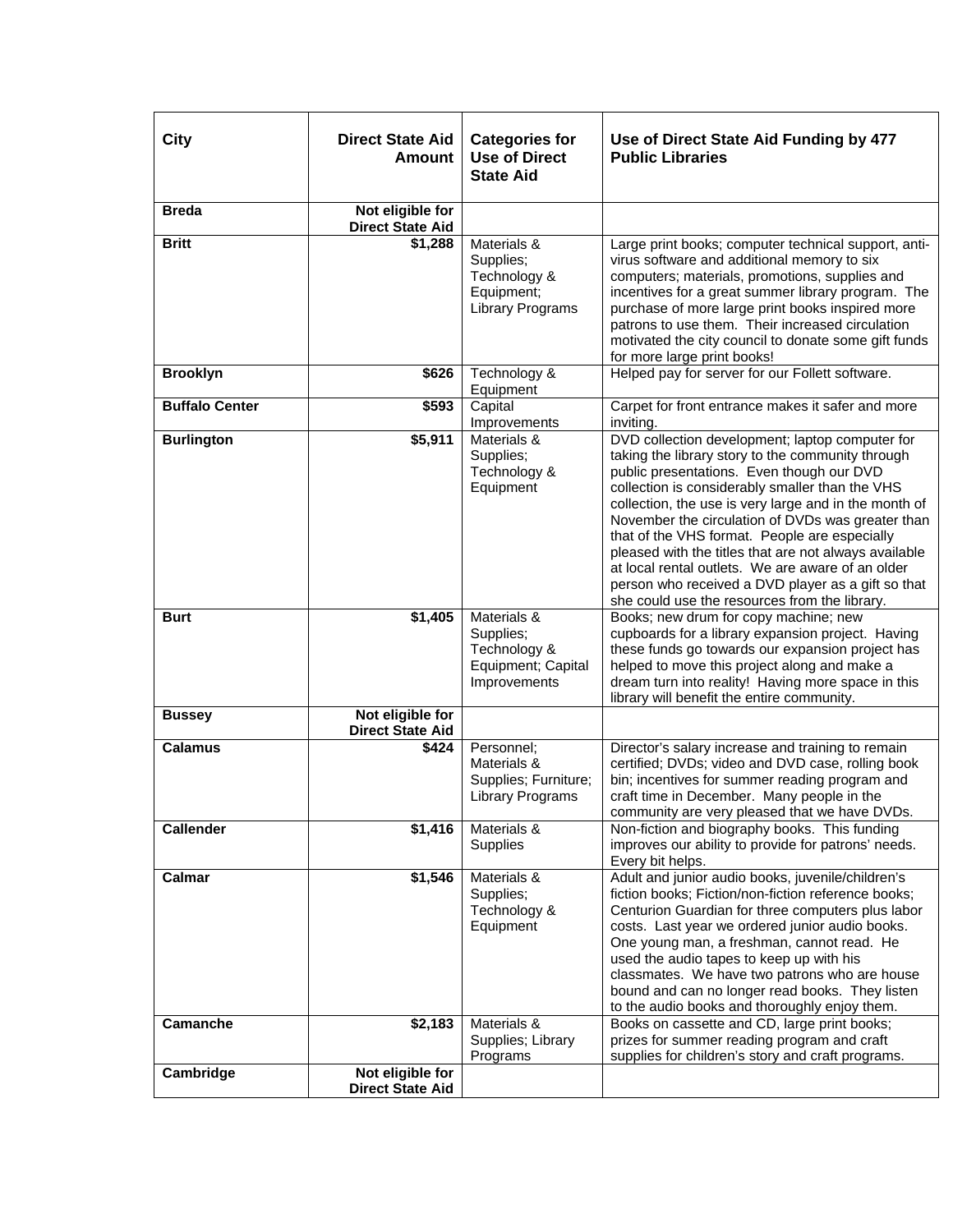| City                | <b>Direct State Aid</b><br>Amount           | <b>Categories for</b><br><b>Use of Direct</b><br><b>State Aid</b>   | Use of Direct State Aid Funding by 477<br><b>Public Libraries</b>                                                                                                                                                                                                                                                                                                                                       |
|---------------------|---------------------------------------------|---------------------------------------------------------------------|---------------------------------------------------------------------------------------------------------------------------------------------------------------------------------------------------------------------------------------------------------------------------------------------------------------------------------------------------------------------------------------------------------|
| <b>Cantril</b>      | Not eligible for<br><b>Direct State Aid</b> |                                                                     |                                                                                                                                                                                                                                                                                                                                                                                                         |
| <b>Carlisle</b>     | \$1,501                                     | Technology &<br>Equipment                                           | New computer and printer to update Internet<br>capability for public use. These have definitely<br>made service better.                                                                                                                                                                                                                                                                                 |
| Carroll             | \$3,910                                     | Furniture                                                           | Plan to purchase 24, three-position Sauder chairs<br>for seating at library tables; computers. The<br>comfort and attractiveness of the library has<br>improved greatly. Many more patrons come to the<br>library and actually spend time instead of dashing<br>in and out. This social contact is important to folks<br>who live alone.                                                                |
| <b>Carter Lake</b>  | \$1,945                                     | Personnel;<br>Materials &<br>Supplies                               | Staff training; audio books, DVDs, program<br>supplies                                                                                                                                                                                                                                                                                                                                                  |
| <b>Cascade</b>      | \$1,626                                     | Materials &<br>Supplies;<br>Technology &<br>Equipment;<br>Furniture | EBSCOhost subscription; automation support, set<br>up fee for server; new check out desk. We would<br>not be able to afford EBSCOhost without direct<br>state aid.                                                                                                                                                                                                                                      |
| Casey               | \$536                                       | Personnel:<br>Materials and<br>Supplies                             | Trained a new person for part-time employment;<br>new large print books. The funding has enabled<br>our library to provide better service to our<br>community. We have patrons with vision problems<br>who are beginning to use large print and reading<br>more. Although we are on a large print rotation<br>with other libraries in the region, we are trying to<br>update with more recent editions. |
| <b>Cedar Falls</b>  | \$10,780                                    | Personnel                                                           | Cedar Falls and Waterloo public libraries combined<br>direct state aid monies to fund the Gray Matters<br>Coordinator's salary. (See Waterloo.)                                                                                                                                                                                                                                                         |
| <b>Cedar Rapids</b> | \$31,229                                    | Materials &<br>Supplies                                             | Adult and children's books. This continues to be<br>an important supplement to the library materials<br>budget.                                                                                                                                                                                                                                                                                         |
| <b>Center Point</b> | \$762                                       | Personnel                                                           | Direct state aid allows us to provide 108.8<br>additional open hours a year. We have just<br>completed our bar code conversion and these<br>hours will be needed to fix the glitches.                                                                                                                                                                                                                   |
| <b>Centerville</b>  | \$2,654                                     | Personnel                                                           | Were able to hire three part-time aides.                                                                                                                                                                                                                                                                                                                                                                |
| <b>Central City</b> | Not eligible for<br><b>Direct State Aid</b> |                                                                     |                                                                                                                                                                                                                                                                                                                                                                                                         |
| <b>Chariton</b>     | \$2,413                                     | Technology &<br>Equipment                                           | Automation software, cataloging program                                                                                                                                                                                                                                                                                                                                                                 |
| <b>Charles City</b> | \$3,328                                     | Materials &<br><b>Supplies</b>                                      | Additional books on CD. So many of our audio<br>book customers now have CD players in their<br>vehicles rather than cassette players. They are<br>requesting a wider selection of books on CD.                                                                                                                                                                                                          |
| <b>Charter Oak</b>  | Not eligible for<br><b>Direct State Aid</b> |                                                                     |                                                                                                                                                                                                                                                                                                                                                                                                         |
| <b>Chelsea</b>      | Not eligible for<br><b>Direct State Aid</b> |                                                                     |                                                                                                                                                                                                                                                                                                                                                                                                         |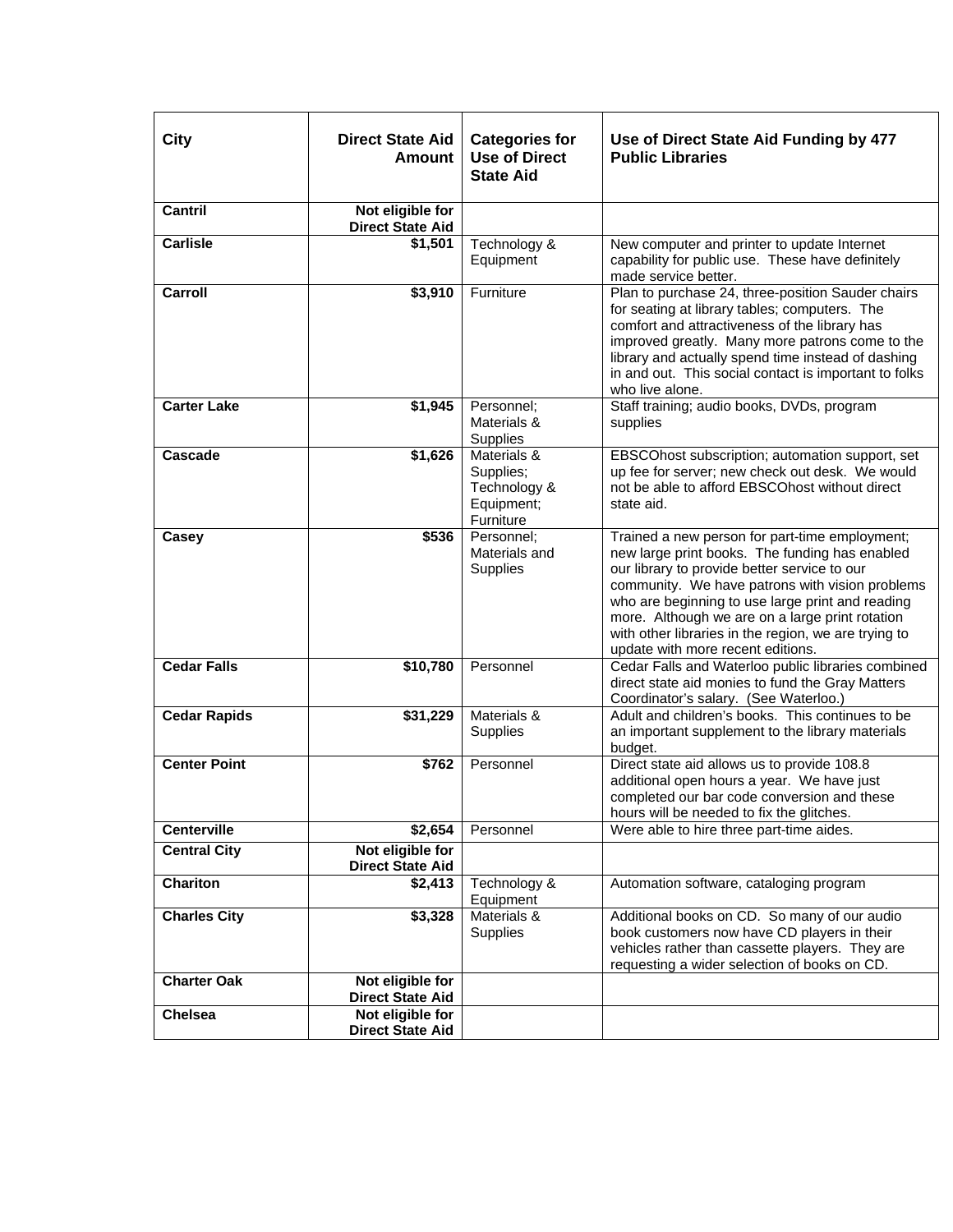| <b>City</b>        | <b>Direct State Aid</b><br>Amount           | <b>Categories for</b><br><b>Use of Direct</b><br><b>State Aid</b> | Use of Direct State Aid Funding by 477<br><b>Public Libraries</b>                                                                                                                                                                                                                                                                                  |
|--------------------|---------------------------------------------|-------------------------------------------------------------------|----------------------------------------------------------------------------------------------------------------------------------------------------------------------------------------------------------------------------------------------------------------------------------------------------------------------------------------------------|
| <b>Cherokee</b>    | \$2,544                                     | Materials &<br>Supplies                                           | Adult fiction, children's and large print books. Our<br>book budget has not been cut, but it remained<br>stagnant for almost 10 years. This funding allows<br>us to purchase additional books, primarily current<br>fiction and large print. This year we plan to work<br>on our science fiction/fantasy collection as it needs<br>some expansion. |
| Churdan            | \$1,541                                     | Materials &<br>Supplies; Library<br>Programs                      | Audio books and DVDs; summer reading program.                                                                                                                                                                                                                                                                                                      |
| <b>Clare</b>       | Not eligible for<br><b>Direct State Aid</b> |                                                                   |                                                                                                                                                                                                                                                                                                                                                    |
| <b>Clarence</b>    | \$510                                       | Materials &<br>Supplies;<br>Technology &<br>Equipment             | Children's books; new fax machine, cordless<br>telephone, ram chip for computer. Because of<br>direct state aid, the library will improve. We will be<br>able to offer our patrons a fax machine and<br>improve our children's section with new books.                                                                                             |
| <b>Clarinda</b>    | \$1,831                                     | Materials &<br>Supplies                                           | Non-fiction and reference books. Direct State Aid<br>funds allowed our library to update our nonfiction<br>collection and provide people with more current<br>information. Our updated computer and<br>technology titles have helped beginning users have<br>the confidence to use computers, buy new<br>technology and more.                      |
| <b>Clarion</b>     | \$2,170                                     | Other                                                             | Building project architectural consultation.                                                                                                                                                                                                                                                                                                       |
| <b>Clarksville</b> | \$1,592                                     | Personnel                                                         | Assistant librarian salary. We will now be open six<br>days a week. This is what the public has<br>requested. We are able to provide the same kind<br>of service that a larger community library offers.                                                                                                                                           |
| <b>Clear Lake</b>  | \$3,392                                     | Personnel                                                         | Expanded children's librarian position to full-time<br>and changed job title to youth services and<br>expanded position to include young adult service.<br>This is vital to keep middle and high school<br>students involved with the library as they go<br>through their teen years.                                                              |
| <b>Clearfield</b>  | Not eligible for<br><b>Direct State Aid</b> |                                                                   |                                                                                                                                                                                                                                                                                                                                                    |
| Cleghorn           | \$1,295                                     | Materials &<br>Supplies;<br>Technology &<br>Equipment             | Audio books, primary picture non-fiction books; e-<br>Mac computer and USB connector. With the faster<br>computer, patrons are able to check out faster and<br>be on their way. We received requests for audio<br>tapes to help people learn Spanish.                                                                                              |
| <b>Clermont</b>    | \$940                                       | Materials &<br>Supplies                                           | Adult and children's books. Direct state aid helps<br>us purchase the expensive books we need.                                                                                                                                                                                                                                                     |
| <b>Clinton</b>     | \$7,797                                     | Materials &<br>Supplies; Other                                    | DVDs; architectural consultant. Funding has<br>enabled the city to proceed with a cooperative<br>arrangement with the school board to ascertain<br>costs to retro fit a non-used school building for use<br>as public library.                                                                                                                     |
| <b>Clive</b>       | \$4,175                                     | Materials &<br>Supplies                                           | Non-print collection                                                                                                                                                                                                                                                                                                                               |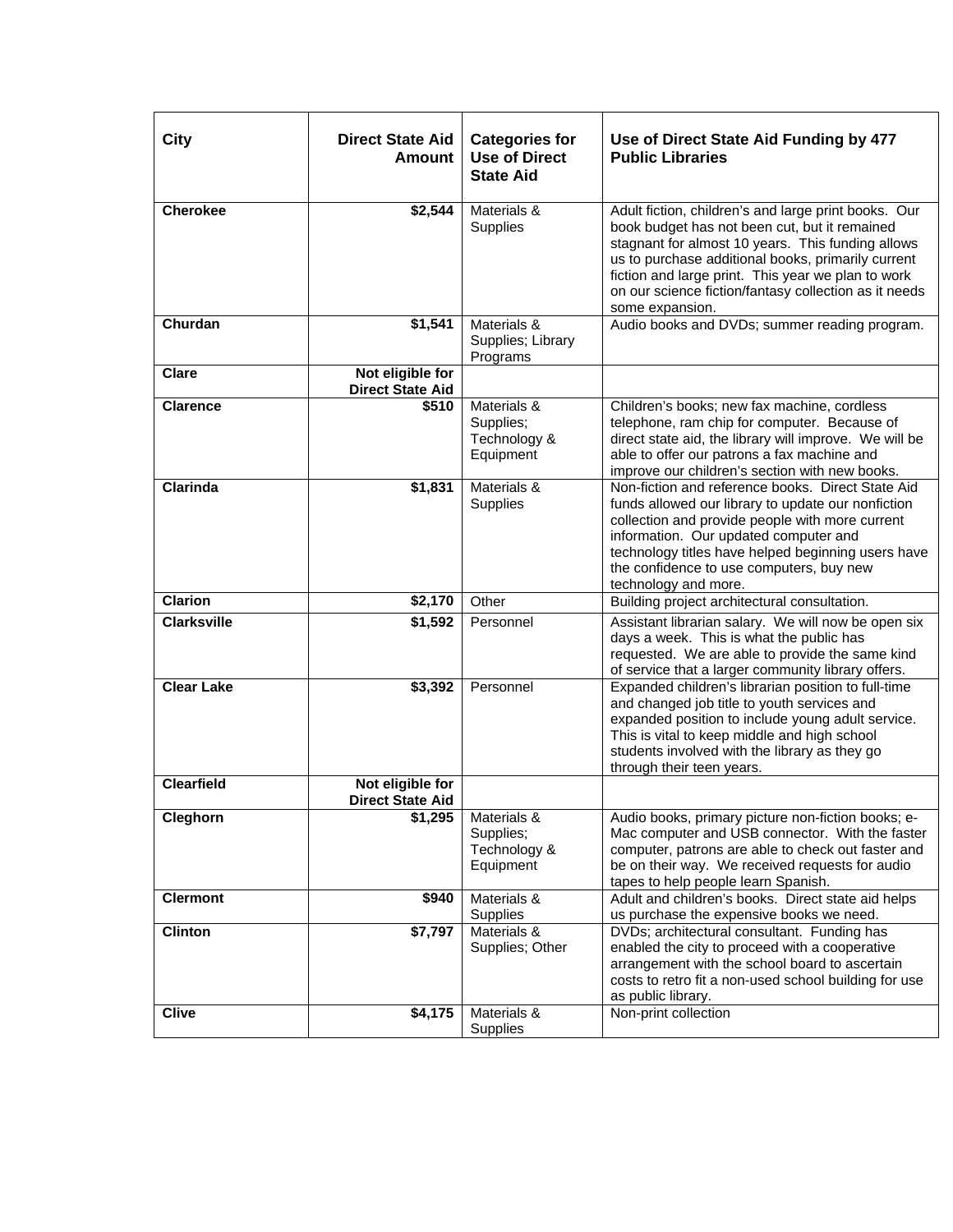| City                     | <b>Direct State Aid</b><br><b>Amount</b>    | <b>Categories for</b><br><b>Use of Direct</b><br><b>State Aid</b>   | Use of Direct State Aid Funding by 477<br><b>Public Libraries</b>                                                                                                                                                                                                                                                                                                                          |
|--------------------------|---------------------------------------------|---------------------------------------------------------------------|--------------------------------------------------------------------------------------------------------------------------------------------------------------------------------------------------------------------------------------------------------------------------------------------------------------------------------------------------------------------------------------------|
| <b>Clutier</b>           | \$437                                       | Personnel;<br>Materials &<br>Supplies;<br>Technology &<br>Equipment | Training/workshop; books and audio books;<br>EBSCOhost, electrical supplies for new computers,<br>phone lines and other supplies. With the economy<br>down, more people are coming in to use the<br>Internet. This funding helped us to put in phone<br>lines and electricity to computers. EBSCOhost has<br>been a big help to the kids.                                                  |
| Coggon                   | \$521                                       | Materials &<br>Supplies                                             | Funds will be used for books, supplies and library<br>materials. Up-to-date books and materials improve<br>our ability to offer the best service available for a<br>library our size.                                                                                                                                                                                                      |
| Coin                     | Not eligible for<br><b>Direct State Aid</b> |                                                                     |                                                                                                                                                                                                                                                                                                                                                                                            |
| Colesburg                | \$1,313                                     | Personnel;<br>Materials &<br>Supplies                               | Salary and mileage for Gates computer training,<br>Library 101 and Public Library Management 2<br>classes; children, youth and adult books. Without<br>this funding we would not be able to buy as many<br>books since our budget has been cut. We would<br>not be accredited with training for the librarian. The<br>training has made the librarian more<br>knowledgeable about the job. |
| <b>Colfax</b>            | \$563                                       | Technology &<br>Equipment                                           | A new computer                                                                                                                                                                                                                                                                                                                                                                             |
| <b>Collins</b>           | Not eligible for<br><b>Direct State Aid</b> |                                                                     |                                                                                                                                                                                                                                                                                                                                                                                            |
| Colo                     | \$1,693                                     | Furniture                                                           | Cabinets for video and DVD collection. The<br>cabinets help the library maintain MORE titles for<br>patrons.                                                                                                                                                                                                                                                                               |
| <b>Columbus Junction</b> | \$1,724                                     | Materials &<br>Supplies;<br>Technology &<br>Equipment               | Audio and video tapes; tech labor, equipment,<br>supplies. Many low-income people use our library,<br>especially the computers and videos. One of our<br>patrons has macular degeneration. She has<br>always been an avid reader and the audio tapes I<br>take her are a God-send. It makes me feel good<br>that I can do this for her because she enjoys them<br>so much.                 |
| Conrad                   | \$1,617                                     | Personnel:<br>Materials &<br><b>Supplies</b>                        | Salaries; all types of materials, especially audio<br>books and DVDs. Our patrons have been<br>demanding more of these.                                                                                                                                                                                                                                                                    |
| <b>Coon Rapids</b>       | \$1,567                                     | Technology &<br>Equipment                                           | To help purchase Concourse software (much more<br>user friendly).                                                                                                                                                                                                                                                                                                                          |
| <b>Coralville</b>        | \$5,287                                     | Technology &<br>Equipment;<br>Furniture                             | Computer equipment upgrades; shelving for video<br>collection.                                                                                                                                                                                                                                                                                                                             |
| Corning                  | \$1,800                                     | Materials &<br>Supplies                                             | New books. We will be able to buy a few more<br>books after the state made the city cut our budget<br>this year.                                                                                                                                                                                                                                                                           |
| Correctionville          | Not eligible for<br><b>Direct State Aid</b> |                                                                     |                                                                                                                                                                                                                                                                                                                                                                                            |
| Corwith                  | \$525                                       | Personnel;<br>Materials &<br>Supplies; Library<br>Programs          | Training and workshops for personnel; books and<br>videotapes; children's reading program.                                                                                                                                                                                                                                                                                                 |
| Corydon                  | \$1,568                                     | Personnel;<br>Materials &<br>Supplies; Furniture                    | Extended hours; books and audio books; new<br>computer chair. Evening hours means working<br>patrons are better able to use the library.                                                                                                                                                                                                                                                   |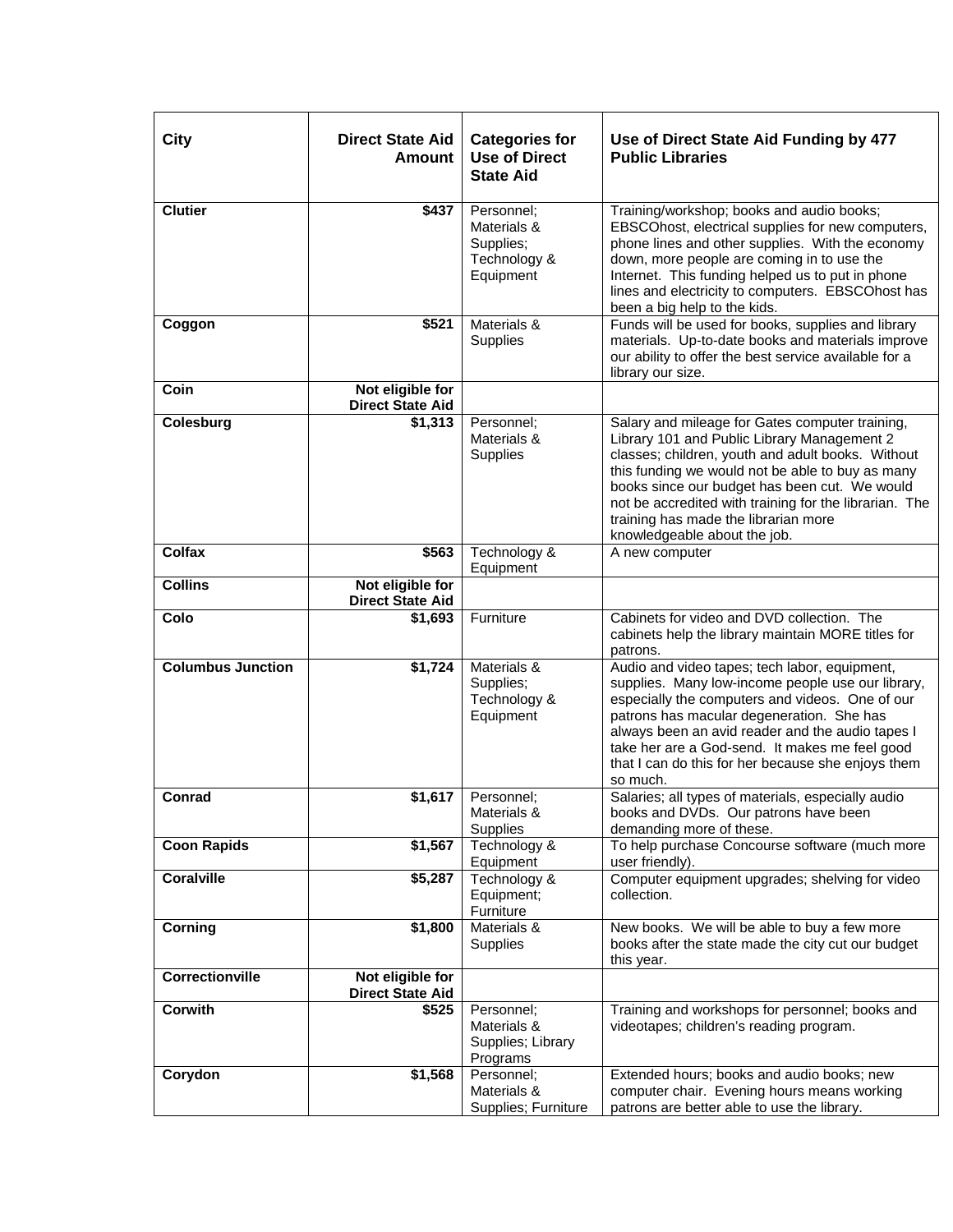| City                  | <b>Direct State Aid</b><br><b>Amount</b>    | <b>Categories for</b><br><b>Use of Direct</b><br><b>State Aid</b>                        | Use of Direct State Aid Funding by 477<br><b>Public Libraries</b>                                                                                                                                                                                                                                                                                                                                                                                                                                                                                                                                                                                                                                            |
|-----------------------|---------------------------------------------|------------------------------------------------------------------------------------------|--------------------------------------------------------------------------------------------------------------------------------------------------------------------------------------------------------------------------------------------------------------------------------------------------------------------------------------------------------------------------------------------------------------------------------------------------------------------------------------------------------------------------------------------------------------------------------------------------------------------------------------------------------------------------------------------------------------|
| <b>Coulter</b>        | \$1,422                                     | Materials &<br>Supplies; Furniture                                                       | Large print books, books on tape; patron chairs.<br>My patrons have a nice place to sit and read<br>materials of their choice. They enjoy their "special<br>place". We can furnish them with current materials.                                                                                                                                                                                                                                                                                                                                                                                                                                                                                              |
| <b>Council Bluffs</b> | \$15,458                                    | Materials &<br>Supplies; Other                                                           | Books, audio tapes, CDs, recorded books, DVDs,<br>miscellaneous supplies, Gale Group books; Baker<br>& Taylor Content Café, EBSCO Novelist,<br>Newsbank newspaper subscriptions, World Book<br>Encyclopedia online.                                                                                                                                                                                                                                                                                                                                                                                                                                                                                          |
| <b>Cresco</b>         | \$2,327                                     | Materials &<br>Supplies                                                                  | Books, videotapes, periodicals. Due to a lowered<br>economy, many patrons can't afford to have their<br>own magazine subscriptions. They can either read<br>their favorite periodicals and newspapers here at<br>the library, or they can check them out for three<br>weeks. A patron with children in college decided<br>not to spend the money on her favorite magazine.<br>She is still able to read it at home, though, when<br>she checks out the library's copy.                                                                                                                                                                                                                                       |
| <b>Creston</b>        | \$3,168                                     | Materials &<br>Supplies;<br>Technology &<br>Equipment; Other                             | Antivirus program, supplies; computer; vacuum.<br>We were able to purchase a new computer when<br>an older one died, something we would not have<br>been able to do without these funds.                                                                                                                                                                                                                                                                                                                                                                                                                                                                                                                     |
| <b>Crystal Lake</b>   | \$1,260                                     | Personnel:<br>Materials &<br>Supplies;<br>Technology &<br>Equipment; Library<br>Programs | Personnel training; new books and DVD programs;<br>new print cartridges and computer equipment;<br>additional summer reading program supplies and<br>new programs in and outside the library. This<br>funding helps us to continue programs here in the<br>library and in the community, and allows for extra<br>benefits for the patrons that otherwise would not be<br>available.                                                                                                                                                                                                                                                                                                                          |
| <b>Cumberland</b>     | \$878                                       | Personnel;<br>Technology &<br>Equipment                                                  | Wages; educational software for the computer.                                                                                                                                                                                                                                                                                                                                                                                                                                                                                                                                                                                                                                                                |
| <b>Cushing</b>        | Not eligible for<br><b>Direct State Aid</b> |                                                                                          |                                                                                                                                                                                                                                                                                                                                                                                                                                                                                                                                                                                                                                                                                                              |
| <b>Dallas Center</b>  | $\overline{$}1,686$                         | Capital<br>Improvements                                                                  | Replace windows in original library structure. With<br>new windows and better insulation, heating and<br>cooling costs should be reduced, allowing more<br>budget funds to be used towards the library's<br>collection.                                                                                                                                                                                                                                                                                                                                                                                                                                                                                      |
| <b>Davenport</b>      | \$24,160                                    | Personnel:<br>Materials &<br>Supplies                                                    | Staff development, training, workshops; collection<br>materials including audio-visual and related<br>processing supplies. Direct state aid assisted us in<br>re-structuring the first floor public area of our library<br>so that the public now has a large browsing area<br>with new fiction, non-fiction and genre publications<br>in various formats as soon as they come through<br>the entrance. Comfortable seating is available<br>also. Not one, but a number of patrons have<br>commented on how much more welcoming the<br>public service areas are and how appreciative they<br>are that our staff is so well trained and<br>knowledgeable in assisting them find the<br>information they need. |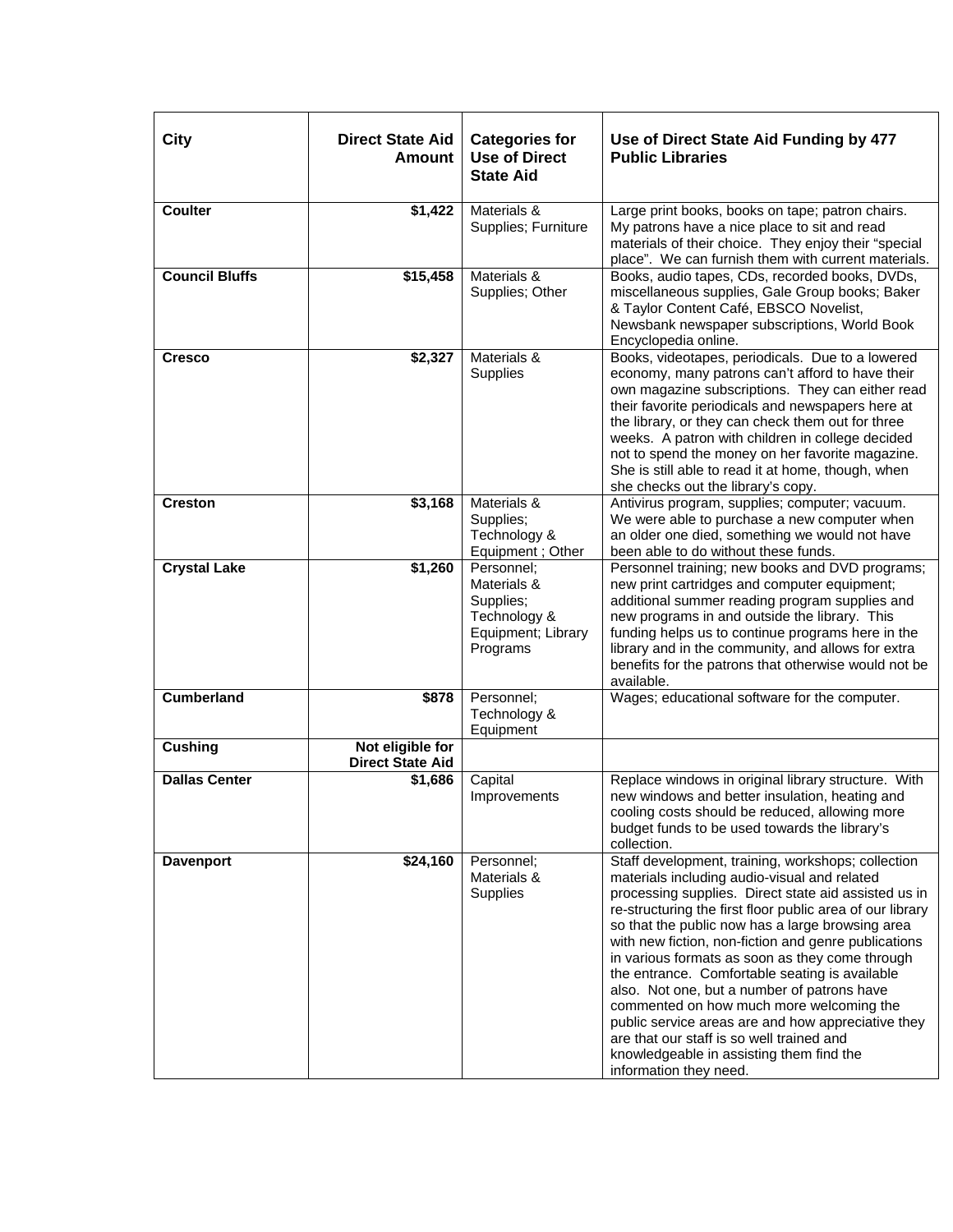| <b>City</b>       | <b>Direct State Aid</b><br><b>Amount</b> | <b>Categories for</b><br><b>Use of Direct</b><br><b>State Aid</b> | Use of Direct State Aid Funding by 477<br><b>Public Libraries</b>                                                                                                                                                                                                                                                                                                                                                                                                                                                                                                                                                                                                                                                    |
|-------------------|------------------------------------------|-------------------------------------------------------------------|----------------------------------------------------------------------------------------------------------------------------------------------------------------------------------------------------------------------------------------------------------------------------------------------------------------------------------------------------------------------------------------------------------------------------------------------------------------------------------------------------------------------------------------------------------------------------------------------------------------------------------------------------------------------------------------------------------------------|
| <b>Dayton</b>     | \$1,534                                  | Personnel:<br>Materials &<br>Supplies                             | Salary for assistant; large print books. We have a<br>large number of older patrons who can only read<br>large print books. They are so tickled - they can<br>now start to read again! We also have a couple of<br>younger patrons who use large print books<br>because of eye strain, etc.                                                                                                                                                                                                                                                                                                                                                                                                                          |
| <b>Decorah</b>    | \$3,588                                  | Materials &<br>Supplies                                           | Books, books on CD, foreign language and large<br>print materials for statewide distribution. As<br>established, the Vera Harris large print collection<br>continues to serve not only area citizens, but<br>patrons throughout the state. This area has an<br>increase in culturally diverse individuals. The<br>foreign language materials assist these individuals<br>in the transition. We have started assisting with the<br>Free Medical Clinic. Latino families use this<br>service. Due to a high demand for the service,<br>children often have to wait extended periods of<br>time in the waiting area. Spanish language<br>materials from the library occupy the time as well<br>as offer ESL experience. |
| <b>Delhi</b>      | \$473                                    | Furniture; Other                                                  | Six computer chairs and extra seating during<br>programs; carpet cleaning. The new seating and<br>clean carpet have made the library a better place<br>for our patrons.                                                                                                                                                                                                                                                                                                                                                                                                                                                                                                                                              |
| <b>Denison</b>    | \$3,200                                  | Technology &<br>Equipment                                         | Three new computers with flat panel monitors, two<br>flat panel monitors. Twice, a local industry has lost<br>their Internet service for a period of several hours.<br>They rely on the Internet to communicate with their<br>home office. They have used the library computers<br>both times before the library was open to the public<br>to transmit critical information.                                                                                                                                                                                                                                                                                                                                         |
| <b>Denver</b>     | \$1,759                                  | Technology &<br>equipment                                         | Direst State Aid funds were spent to purchase five<br>new computers for the public to use. The new<br>computers provide rapid access to the Internet for<br>our patrons.                                                                                                                                                                                                                                                                                                                                                                                                                                                                                                                                             |
| <b>Des Moines</b> | \$50,923                                 | Materials &<br><b>Supplies</b>                                    | Print and audio media. This continues to be an<br>important supplement to our materials budget.                                                                                                                                                                                                                                                                                                                                                                                                                                                                                                                                                                                                                      |
| <b>DeSoto</b>     |                                          | $$1,446$ Technology &<br>Equipment                                | New computer, yearly dues for database software<br>support                                                                                                                                                                                                                                                                                                                                                                                                                                                                                                                                                                                                                                                           |
| <b>DeWitt</b>     | \$2,793                                  | Materials &<br>Supplies;<br>Technology &<br>Equipment             | CDs; computer, printer and scanner                                                                                                                                                                                                                                                                                                                                                                                                                                                                                                                                                                                                                                                                                   |
| <b>Dexter</b>     | \$941                                    | Materials &<br>Supplies                                           | Books on tape; juvenile nonfiction books. Books<br>on tape are in ever-increasing demand. Since<br>most people only listen to a tape once, there is a<br>high turnover rate. Increasing the number of tapes<br>enhances our collection and increases circulation.<br>Patrons who are visually impaired enjoy these too.<br>We also have voracious readers of large print<br>books in our community. The money provided<br>through Direct State Aid will allow us to purchase<br>many new ones and will improve their reading<br>choices. We have a patron who is incapacitated by<br>multiple sclerosis and listens to tapes as a way of<br>passing the long days.                                                   |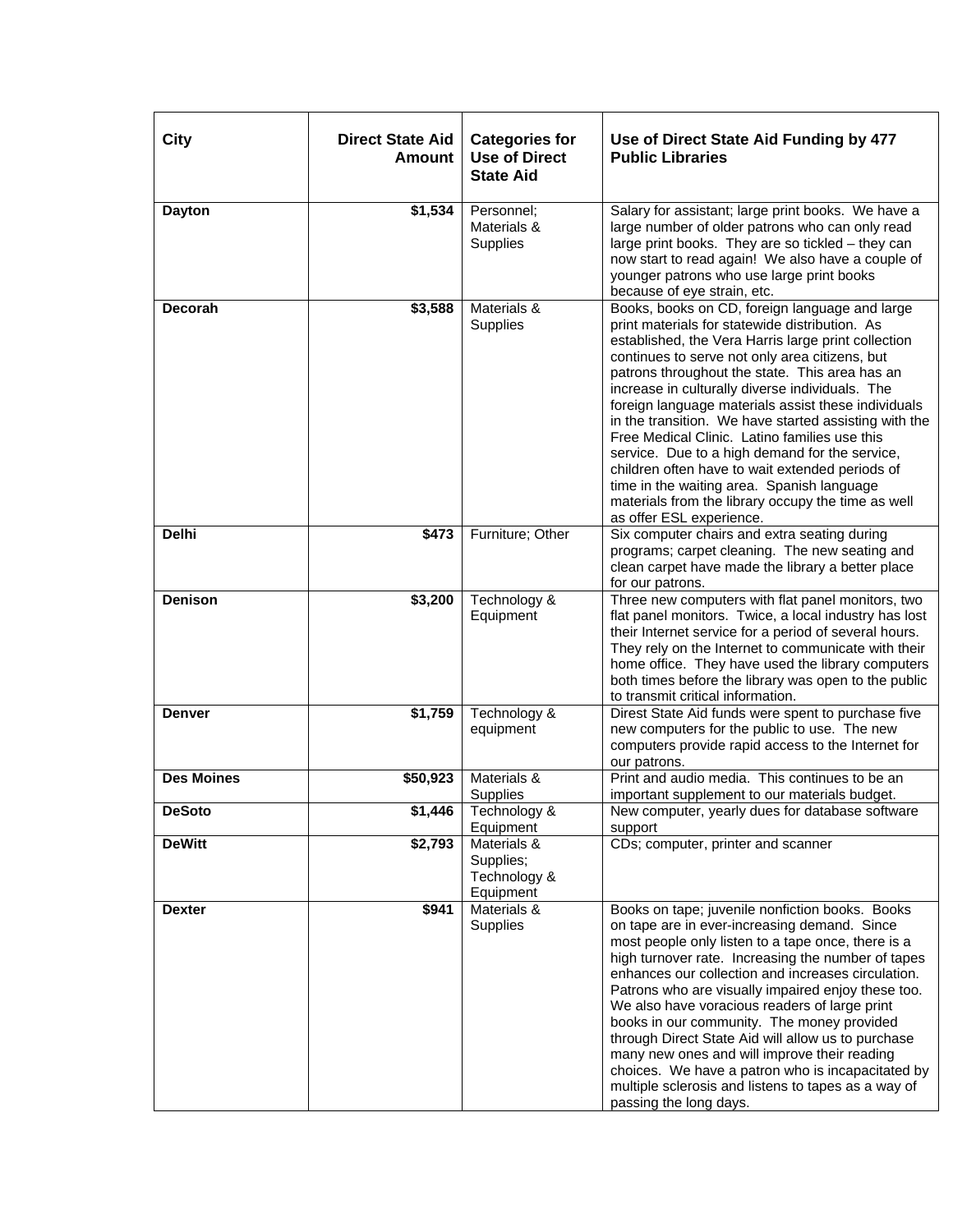| City                  | <b>Direct State Aid</b><br><b>Amount</b>    | <b>Categories for</b><br><b>Use of Direct</b><br><b>State Aid</b>          | Use of Direct State Aid Funding by 477<br><b>Public Libraries</b>                                                                                                                                                                                                                                                                                                                                                                                                                              |
|-----------------------|---------------------------------------------|----------------------------------------------------------------------------|------------------------------------------------------------------------------------------------------------------------------------------------------------------------------------------------------------------------------------------------------------------------------------------------------------------------------------------------------------------------------------------------------------------------------------------------------------------------------------------------|
| <b>Dickens</b>        | \$448                                       | Materials &<br>Supplies                                                    | Books, software programs and children's craft<br>supplies.                                                                                                                                                                                                                                                                                                                                                                                                                                     |
| <b>Dike</b>           | \$1,588                                     | Materials &<br>Supplies;<br>Technology &<br>Equipment; Library<br>Programs | Expanded our DVD and audio book collection.<br>Also purchased an animal encyclopedia and some<br>large print books. We purchased a new computer<br>for patron use. We are also getting high speed<br>Internet service. We purchased summer reading<br>program incentives and presenters.                                                                                                                                                                                                       |
| <b>Donnellson</b>     | \$1,482                                     | Personnel                                                                  | Opened the library for an additional 4.5 hours a<br>week. Additional funds allowed us to open the<br>library at 11:30 a.m. instead of 1:30 p.m. We have<br>more senior citizens and young parents with small<br>children using the library now.                                                                                                                                                                                                                                                |
| Doon                  | \$498                                       | Technology &<br>Equipment                                                  | Vacuum cleaner; incentives for the summer<br>reading program. The summer reading program<br>had a record number of kids. The program is a fun<br>way to keep our kids involved in reading over the<br>summer.                                                                                                                                                                                                                                                                                  |
| <b>Dow City</b>       | Not eligible for<br><b>Direct State Aid</b> |                                                                            |                                                                                                                                                                                                                                                                                                                                                                                                                                                                                                |
| <b>Dows</b>           | \$1,587                                     | Materials &<br>Supplies; Furniture;<br>Library Programs;                   | Children's books; computer table; incentives for<br>summer reading program.                                                                                                                                                                                                                                                                                                                                                                                                                    |
| <b>Dubuque</b>        | \$14,653                                    | Personnel:<br>Materials &<br>Supplies                                      | Part-time library assistant during busiest hours of<br>evenings and weekends to assist librarians,<br>troubleshoot equipment problems and monitor the<br>Internet room; more money in adult materials<br>budget. Because of direct state aid, patrons will<br>feel less of a sting due to FY04 budget cuts. We<br>are struggling to maintain service levels with less<br>money. We plan to spend these funds where the<br>citizens of Dubuque will see it first - more books<br>and more help! |
| <b>Dubuque County</b> | \$9,376                                     | Materials &<br>Supplies;<br>Technology &<br>Equipment;<br>Furniture; Other | CDs, DVDs; new computer; magazine racks,<br>bulletin boards, book display rack for Holy Cross<br>branch library, Brodart 9/03; program room<br>supplies and furniture, ladder.                                                                                                                                                                                                                                                                                                                 |
| <b>Dumont</b>         | \$521                                       | Technology;                                                                | Purchase of virus software and additional<br>computer. Computer use has increased since the<br>addition of our Gates computers. We used the<br>funding to purchase virus software to keep them up<br>to date.                                                                                                                                                                                                                                                                                  |
| <b>Duncombe</b>       | \$1,425                                     | Furniture                                                                  | New shelving for VHS/DVD's and paperbacks, new<br>chair units, tables.                                                                                                                                                                                                                                                                                                                                                                                                                         |
| <b>Dunkerton</b>      | \$1,391                                     | Materials &<br><b>Supplies</b>                                             | New books. We will be able to purchase<br>bestsellers and other reading material through the<br>fiscal year. People are always happy when they<br>come in and ask for a book someone told them<br>about and we have it.                                                                                                                                                                                                                                                                        |
| Dunlap                | \$1,020                                     | Personnel                                                                  | Part-time person. With the additional help we are<br>moving right along with weeding our collections<br>and getting books cataloged in preparation for our<br>move next summer.                                                                                                                                                                                                                                                                                                                |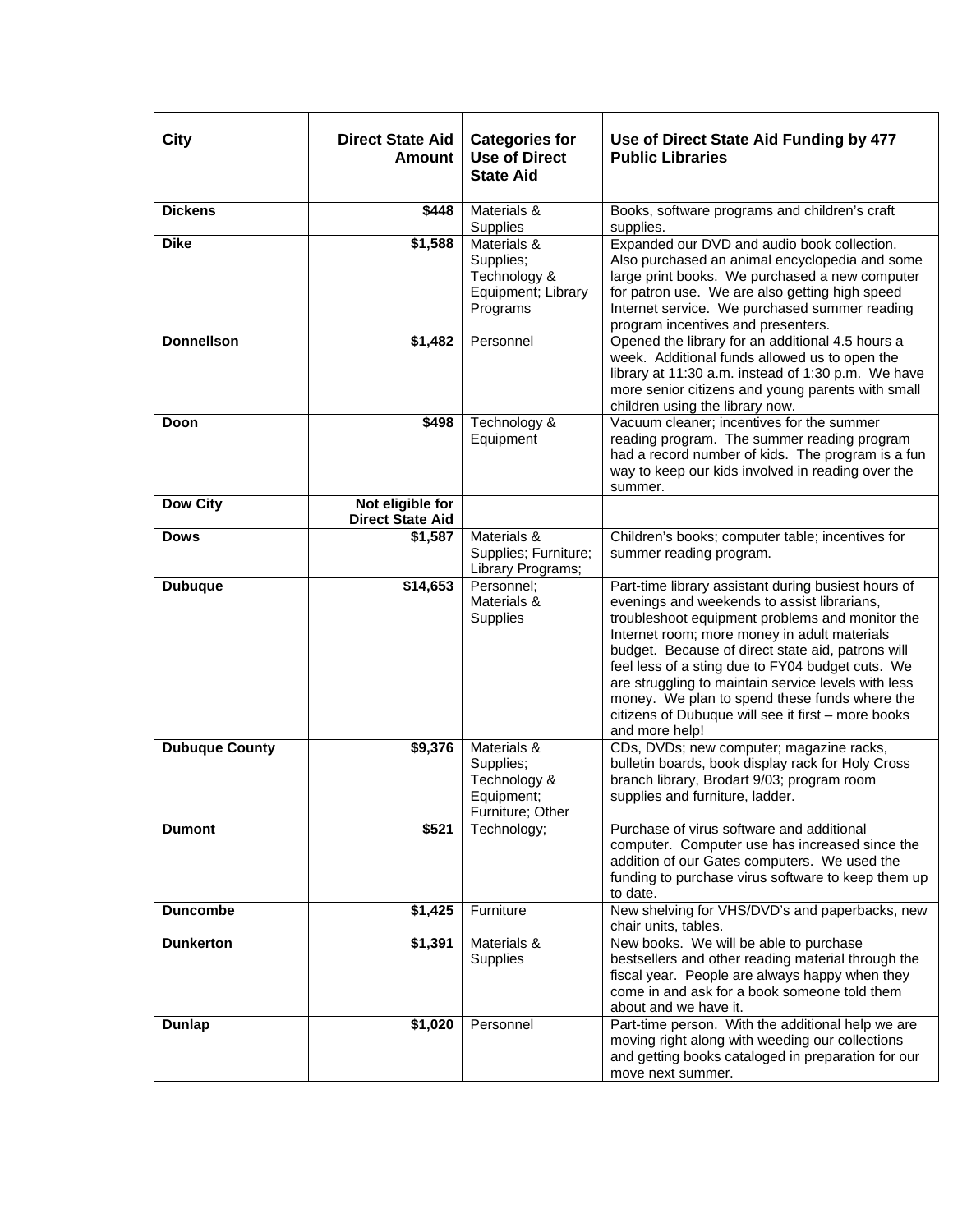| City               | <b>Direct State Aid</b><br><b>Amount</b> | <b>Categories for</b><br><b>Use of Direct</b><br><b>State Aid</b> | Use of Direct State Aid Funding by 477<br><b>Public Libraries</b>                                                                                                                                                                                                                                                                                                                                                                                                                                                                             |
|--------------------|------------------------------------------|-------------------------------------------------------------------|-----------------------------------------------------------------------------------------------------------------------------------------------------------------------------------------------------------------------------------------------------------------------------------------------------------------------------------------------------------------------------------------------------------------------------------------------------------------------------------------------------------------------------------------------|
| <b>Dyersville</b>  | \$2,272                                  | Materials &<br>Supplies                                           | Direct state aid has enabled us to start and<br>maintain a books-on-CD collection. These funds<br>will continue to be used for this collection and to<br>purchase DVDs.                                                                                                                                                                                                                                                                                                                                                                       |
| <b>Dysart</b>      | \$1,038                                  | Personnel;<br>Materials &<br><b>Supplies</b>                      | Used for implementation of year round story hour<br>for preschoolers, training for automation, extra<br>hours spent processing Carver grant materials, and<br>automating our collection. Purchased learning<br>games for computers in children's area.                                                                                                                                                                                                                                                                                        |
| <b>Eagle Grove</b> | \$2,469                                  | Materials &<br>Supplies;<br>Technology &<br>Equipment             | Audio books on CD, subscription to the Auto<br>Repair Reference Center; barcode scanner for<br>circulation system.                                                                                                                                                                                                                                                                                                                                                                                                                            |
| Earlham            | \$1,599                                  | Personnel;<br>Materials &<br>Supplies; Library<br>Programs        | Library management training; new bestsellers,<br>videos; summer library program (a huge success).<br>This funding makes it a lot easier for the library<br>staff to accommodate what patrons want. A happy<br>staff means a happy library atmosphere.                                                                                                                                                                                                                                                                                         |
| <b>Earlville</b>   | \$978                                    | Materials &<br>Supplies                                           | We are able to provide more books, magazines<br>and other materials then we otherwise would be<br>able to do.                                                                                                                                                                                                                                                                                                                                                                                                                                 |
| Early              | \$554                                    | Technology &<br>Equipment                                         | Computer. The new computer works so much<br>faster that the librarian can get a lot more<br>accomplished in half the time. This allows more<br>time to prepare new books for circulation, putting<br>books back on shelves, and helping library<br>patrons.                                                                                                                                                                                                                                                                                   |
| Eddyville          | \$1,002                                  | Personnel                                                         | Longer hours. Being able to stay open evening<br>hours accommodates our patrons who go to school<br>and work during the day. The library's circulation<br>has improved and increased because of the later<br>hours.                                                                                                                                                                                                                                                                                                                           |
| Edgewood           | \$1,490                                  | Materials &<br>Supplies                                           | Juvenile nonfiction, easy picture, and Christian<br>fiction Books. As result of this funding, we are<br>attracting new patrons to our library. A mother<br>brought her son to story hour for the first time. He<br>thoroughly enjoyed it and was fascinated by being<br>able to check out books. His excitement was<br>contagious to his parent and other children. We<br>saw a couple of new families checking out books<br>and attending story hour as a result of his<br>enthusiastic endorsement.                                         |
| <b>Elberon</b>     | \$444                                    | Personnel                                                         | Salary for additional staff. An extra part-time staff<br>member helps our library provide better service to<br>our patrons.                                                                                                                                                                                                                                                                                                                                                                                                                   |
| Eldon              | \$1,005                                  | Materials &<br>Supplies                                           | New books, supplies for story time and summer<br>reading program. We have new books for our<br>patrons to read and enjoy. I also purchase new<br>children's books to read during story time every<br>other Monday. Fourteen four-year-olds attend. I<br>purchase bookmarks and small prizes to give to<br>them. The local church pre-school comes for story<br>time. Their teacher tells me how much they enjoy<br>coming to the library. I like to have new picture<br>books to read to them. They are so appreciative of<br>the story time. |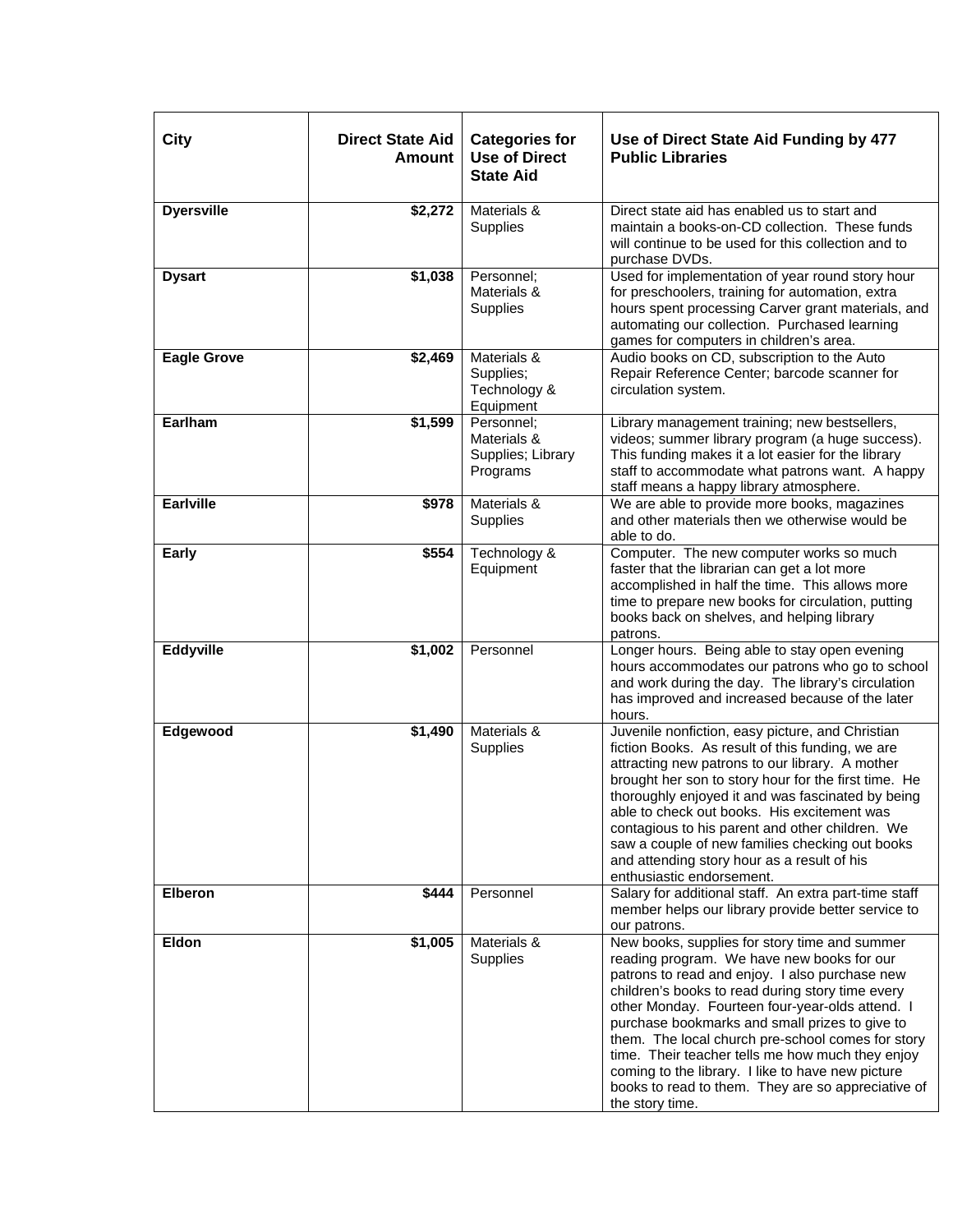| City             | <b>Direct State Aid</b><br><b>Amount</b>    | <b>Categories for</b><br><b>Use of Direct</b><br><b>State Aid</b>                  | Use of Direct State Aid Funding by 477<br><b>Public Libraries</b>                                                                                                                                                                                                                                                                                                                                                                           |
|------------------|---------------------------------------------|------------------------------------------------------------------------------------|---------------------------------------------------------------------------------------------------------------------------------------------------------------------------------------------------------------------------------------------------------------------------------------------------------------------------------------------------------------------------------------------------------------------------------------------|
| Eldora           | \$2,096                                     | Technology &<br>Equipment                                                          | Six new computers. The new computers provide<br>faster, more trouble-free computing for our patrons.<br>I can say from personal experience that it is an<br>empowering feeling to be able to go to the library<br>and have access to a high-performance computer<br>with high-speed Internet access.                                                                                                                                        |
| Elgin            | \$1,375                                     | Materials &<br>Supplies                                                            | Children's and adult books. I had to cut our book<br>budget, so this helps us to keep a good collection.<br>We take pride in our book collection and this is very<br>beneficial to our patrons. This money helps us<br>provide this important service to our community.<br>We are often complimented on this, especially for<br>our fine children's collection. Thank you!                                                                  |
| <b>Elk Horn</b>  | \$1,371                                     | Materials &<br>Supplies                                                            | Graphic novels, accelerated reading books, CDs,<br>classics. Because of this funding we have been<br>able to continue expanding our book selection.                                                                                                                                                                                                                                                                                         |
| <b>Elkader</b>   | \$1,657                                     | Materials &<br>Supplies;<br>Technology &<br>Equipment;<br>Capital<br>Imrprovements | EBSCOhost, audio CD lease, audio cassette lease;<br>digital camera, paper cutter; 2 baby changing<br>stations for restrooms. We not have many pictures<br>at the library. There are submitted by computer to<br>the papers and funding bodies so they can see<br>how the library uses its funding. We have much<br>usage with out aging population paid with this fund<br>that help our elderly maintain and improve their<br>achievements. |
| <b>Elliott</b>   | \$498                                       | Materials &<br>Supplies                                                            | New books. We have less than \$100 a month for<br>new books. Without this funding, we would have<br>less than \$50 a month! We are building our large<br>print collection. We have a retired farmer in poor<br>health whose wife gets in three or four books a<br>week.                                                                                                                                                                     |
| <b>Ellsworth</b> | Not eligible for<br><b>Direct State Aid</b> |                                                                                    |                                                                                                                                                                                                                                                                                                                                                                                                                                             |
| Elma             | \$1,382                                     | Technology &<br>Equipment; Capital<br>Improvements                                 | Dell computer; electric header for new addition;<br>labor on new soffit and fascia installation. A patron<br>coming into the library won't have to wait for a<br>decent computer to e-mail family and friends. We<br>have a group that meets weekly in our meeting<br>room and they have told us that this new addition is<br>cold in the winter. Electric baseboard heaters will<br>take care of the problem.                              |
| Ely              | \$1,076                                     | Materials &<br>Supplies                                                            | New set of World Book Encyclopedias; book sets<br>for young readers. The library moved to a new<br>building and had put off purchasing a new set of<br>encyclopedias. Now we are in a new setting, which<br>adds a "new" look to our juvenile section. We have<br>added many preschool/easy reader books because<br>our town has young families with young children.                                                                        |
| <b>Emerson</b>   | Not eligible for<br><b>Direct State Aid</b> |                                                                                    |                                                                                                                                                                                                                                                                                                                                                                                                                                             |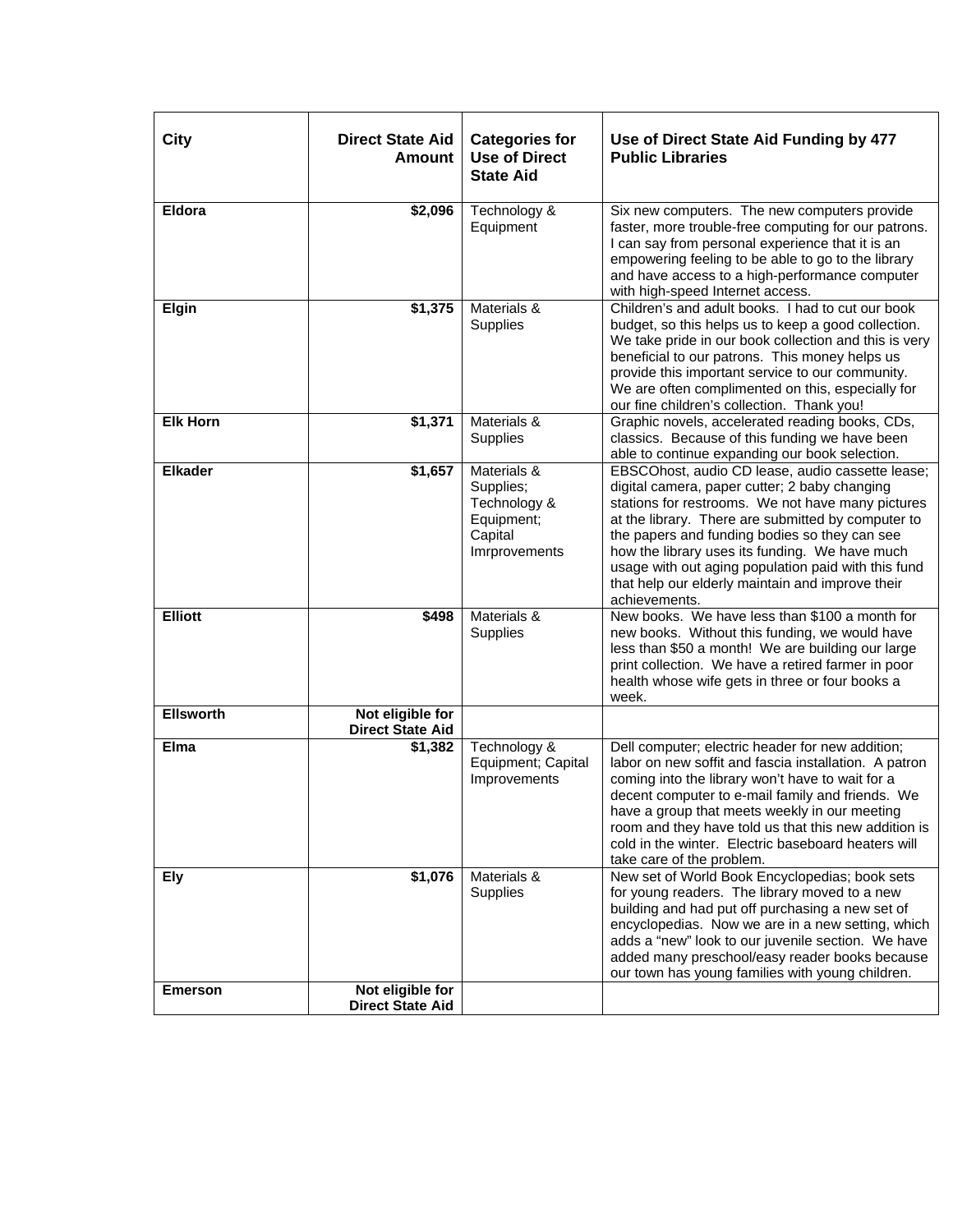| <b>City</b>        | <b>Direct State Aid</b><br><b>Amount</b>    | <b>Categories for</b><br><b>Use of Direct</b><br><b>State Aid</b>          | Use of Direct State Aid Funding by 477<br><b>Public Libraries</b>                                                                                                                                                                                                                                                                                                                                                                                                                        |
|--------------------|---------------------------------------------|----------------------------------------------------------------------------|------------------------------------------------------------------------------------------------------------------------------------------------------------------------------------------------------------------------------------------------------------------------------------------------------------------------------------------------------------------------------------------------------------------------------------------------------------------------------------------|
| Emmetsburg         | \$2,494                                     | Technology &<br>Equipment                                                  | Replaced old copier with digital image copier with<br>maintenance agreement; replaced toner cartridge;<br>purchased laser printer cartridge. Direct State Aid<br>has made better technology available to our<br>patrons. Because we are able to offer such<br>services at a reasonable price, they are very<br>popular with our patrons.                                                                                                                                                 |
| <b>Essex</b>       | \$978                                       | Materials &<br>Supplies                                                    | Large print books and audio books                                                                                                                                                                                                                                                                                                                                                                                                                                                        |
| <b>Estherville</b> | \$2,850                                     | Technology &<br>Equipment                                                  | Server, set up and labor costs. With the purchase<br>of a server, the library will have the capability of<br>designing our own web site and providing an online<br>catalog for the public. This big step forward in<br>technology has had a huge impact on the library<br>community.                                                                                                                                                                                                     |
| <b>Evansdale</b>   | \$1,484                                     | Technology &<br>Equipment                                                  | Web Opac, Windows XP, Norton Anti-Virus 2;<br>support for additional Windows XP.                                                                                                                                                                                                                                                                                                                                                                                                         |
| <b>Everly</b>      | \$491                                       | <b>Library Programs</b>                                                    | Summer library program and children's programs<br>during the year. This money has made it possible<br>to have a first class summer library program that<br>runs for four weeks. Children who are not<br>interested in softball or swimming have another<br>option - the summer library program.                                                                                                                                                                                          |
| <b>Exira</b>       | \$1,498                                     | Personnel                                                                  | <b>Salaries</b>                                                                                                                                                                                                                                                                                                                                                                                                                                                                          |
| <b>Fairbank</b>    | \$1,485                                     | Materials &<br>Supplies;<br>Technology &<br>Equipment; Library<br>Programs | CDs for adults, large print books, fiction and non-<br>fiction children's books; DVDs; TV/VCR/DVD<br>player for use in children's activities; book<br>discussion materials; We added DVDs to our<br>library. This will bring in some new patrons. Our<br>school has started a new reading program. We<br>added some more children's books from their<br>reading lists. Our older patrons want to read large<br>print or listen to audio books so we will be adding<br>to our collection. |
| <b>Fairfax</b>     | \$609                                       | Materials &<br>Supplies                                                    | New books.                                                                                                                                                                                                                                                                                                                                                                                                                                                                               |
| <b>Fairfield</b>   | \$3,037                                     | Materials &<br>Supplies                                                    | Periodicals and newspapers. Because of other,<br>much larger state cuts, the net result has been<br>negative.                                                                                                                                                                                                                                                                                                                                                                            |
| Farmersburg        | \$874                                       | Personnel:<br>Materials &<br>Supplies;<br>Technology &<br>Equipment        | Librarian's wages and education fees; new books<br>(reference and young adult); maintain computers<br>and software. Additional funding helps the library<br>provide needed materials and computer upkeep.<br>We would not be able to afford these things without<br>it.                                                                                                                                                                                                                  |
| Farmington         | Not eligible for<br><b>Direct State Aid</b> |                                                                            |                                                                                                                                                                                                                                                                                                                                                                                                                                                                                          |
| Farnhamville       | \$531                                       | Materials &<br>Supplies                                                    | Expand reference section, books on countries. We<br>now have books that patrons might have had to<br>find elsewhere. since we don't have a school in<br>our town, school children find it handy to come and<br>get what they need for papers.                                                                                                                                                                                                                                            |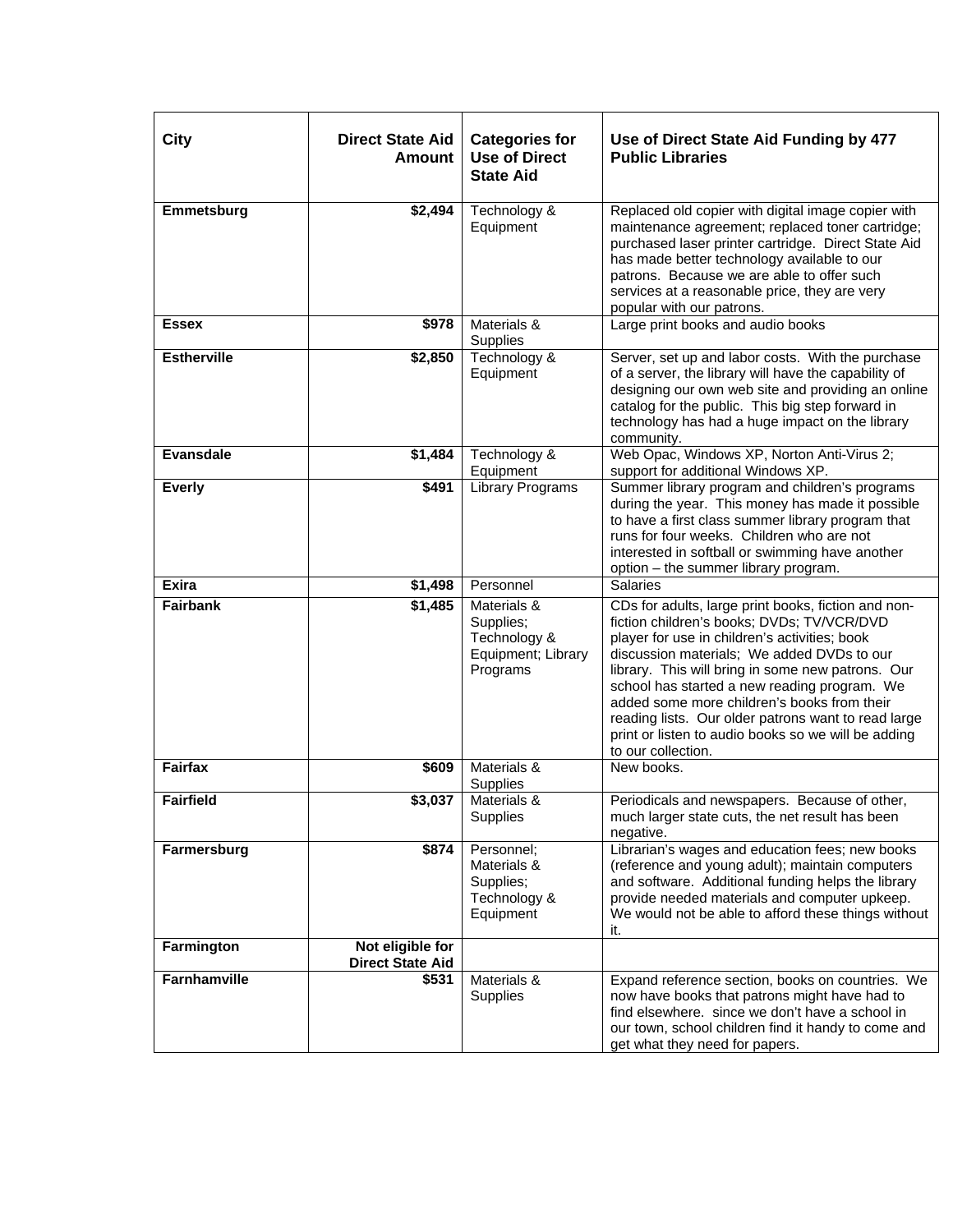| <b>City</b>          | <b>Direct State Aid</b><br><b>Amount</b> | <b>Categories for</b><br><b>Use of Direct</b><br><b>State Aid</b>                                      | Use of Direct State Aid Funding by 477<br><b>Public Libraries</b>                                                                                                                                                                                                                                                                                                                                                                                                                                                                                        |
|----------------------|------------------------------------------|--------------------------------------------------------------------------------------------------------|----------------------------------------------------------------------------------------------------------------------------------------------------------------------------------------------------------------------------------------------------------------------------------------------------------------------------------------------------------------------------------------------------------------------------------------------------------------------------------------------------------------------------------------------------------|
| <b>Fayette</b>       | \$1,537                                  | Materials &<br>Supplies;<br>Technology &<br>Equipment                                                  | Supplies for new equipment; staff computer, color<br>laser printer, Internet access. We used some of<br>the funds to purchase new staff computer, allowing<br>5 public access computers for the patrons. Several<br>have been pleased with the new service.                                                                                                                                                                                                                                                                                              |
| Fenton               | \$1,346                                  | Personnel; Capital<br>Improvements;<br>Library Programs                                                | Public Library Management II course; fixed leaky<br>roof; summer library program materials.                                                                                                                                                                                                                                                                                                                                                                                                                                                              |
| <b>Fertile</b>       | \$1,373                                  | Materials &<br>Supplies                                                                                | New books. We wouldn't be able to purchase<br>these without direct state aid.                                                                                                                                                                                                                                                                                                                                                                                                                                                                            |
| Fonda                | \$943                                    | Furniture                                                                                              | More comfortable chairs were purchased for<br>around the tables in the main area of the library<br>and for the children's area. Improvements like<br>these are usually difficult to budget for since they<br>are not considered a necessity and would not be<br>possible without this funding. The library is more<br>comfortable and appealing for people.                                                                                                                                                                                              |
| <b>Fontanelle</b>    | \$1,396                                  | Personnel                                                                                              | We are using this money for salaries. Direct state<br>aid makes it possible for our library to be open 20<br>hours a week and to employ three staff members<br>part time. Thank you.                                                                                                                                                                                                                                                                                                                                                                     |
| <b>Forest City</b>   | \$2,317                                  | Technology &<br>Equipment                                                                              | Nobilis N4004 notebook, Microsoft office 2003,<br>computer upgrade. The director and the board are<br>pleased that the state is able to help financially with<br>larger purchases for the library.                                                                                                                                                                                                                                                                                                                                                       |
| <b>Fort Atkinson</b> | \$1,355                                  | Personnel;<br>Materials &<br>Supplies;<br>Technology &<br>Equipment;<br>Furniture; Library<br>Programs | Staff training; library material processing supplies,<br>audio books, CDs; additional software upgrade;<br>bench for patrons; additional material for summer<br>reading program, story hour materials, music for<br>story hour program. More people have become<br>patrons. We have had excellent response to our<br>summer reading program and weekly story hour.<br>We used our new CD recording device to make a<br>copy of all the story hour pictures and sent them to<br>family members who are Iraq.                                              |
| <b>Fort Dodge</b>    | \$7,976                                  | Personnel;<br>Materials &<br>Supplies;<br>Technology &<br>Equipment                                    | Salaries for substitute staff. This will allow the<br>library to maintain its regular hours when staff is<br>gone due to vacations, illness, emergencies, etc.<br>Will purchase additional large print and audio<br>books, books on CD. This will allow the library to<br>continue to expand these collections and to help us<br>keep ahead of patrons' demands for materials in<br>these formats. This will allow us to replace<br>equipment that is failing and for us to meet CIPA<br>requirements so we can continue to receive e-rate<br>discounts. |
| <b>Fort Madison</b>  | \$1,346                                  | Materials &<br>Supplies                                                                                | Books. Libraries have had very meager book<br>budgets the past two years. This year's budget<br>may be even worse due to the Reinvention Bill.<br>Any extra money we get goes toward books.                                                                                                                                                                                                                                                                                                                                                              |
| Fredericksburg       | \$1,543                                  | Personnel;<br>Materials &<br>Supplies; Capital<br>Improvements                                         | Salaries for extra staff during children's programs;<br>added to our CD collection, books for children's<br>programs and craft supplies; security light by back<br>door for meeting room entrance. We were able to<br>add programs for junior high age children and<br>continue our once-a-month family fun night.                                                                                                                                                                                                                                       |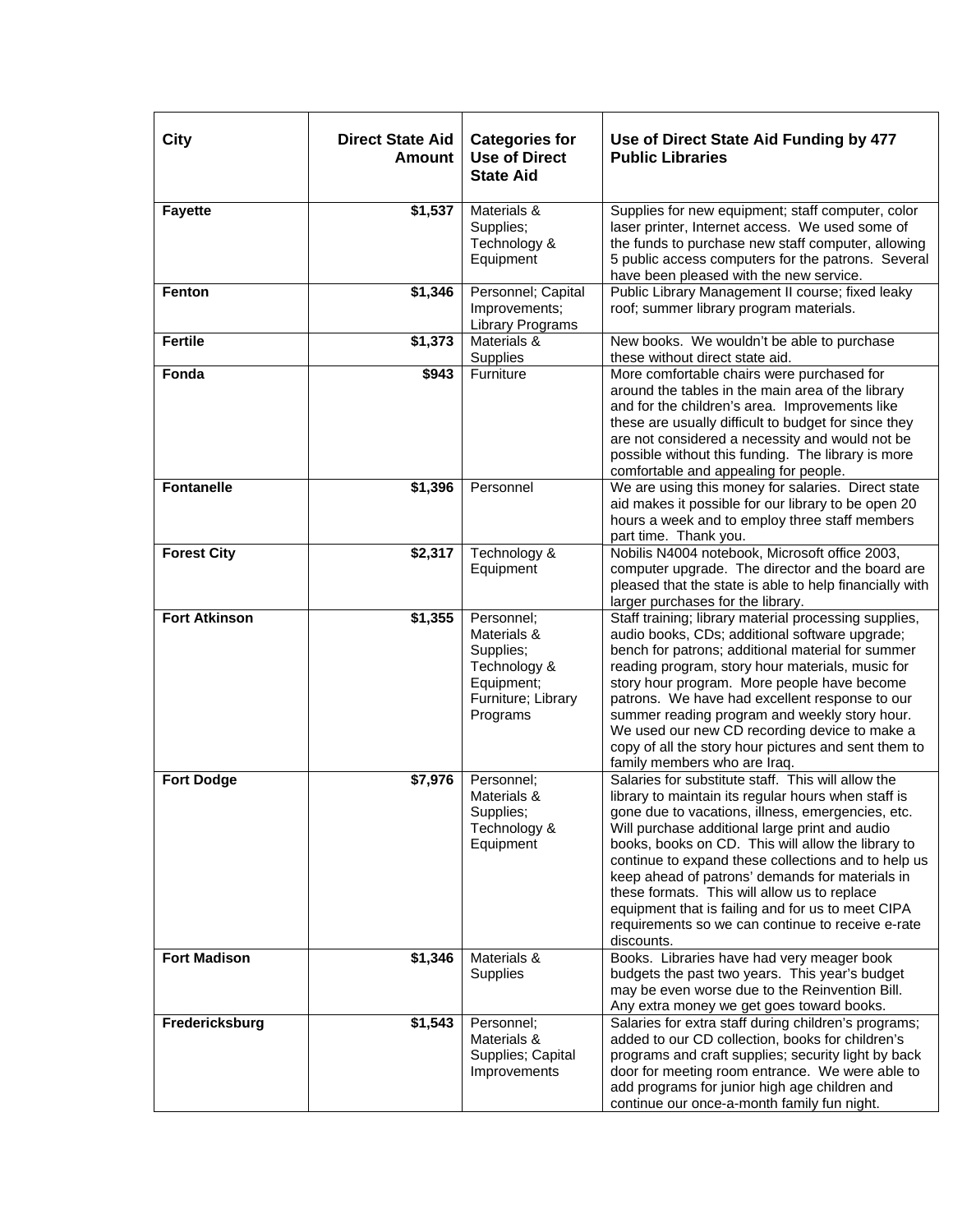| City                | <b>Direct State Aid</b><br><b>Amount</b>    | <b>Categories for</b><br><b>Use of Direct</b><br><b>State Aid</b>                        | Use of Direct State Aid Funding by 477<br><b>Public Libraries</b>                                                                                                                                                                                                                                                                                                                                              |
|---------------------|---------------------------------------------|------------------------------------------------------------------------------------------|----------------------------------------------------------------------------------------------------------------------------------------------------------------------------------------------------------------------------------------------------------------------------------------------------------------------------------------------------------------------------------------------------------------|
| Galva               | \$1,286                                     | Materials &<br>Supplies;<br>Technology &<br>Equipment;<br>Furniture; Library<br>Programs | Books, videos; typewriter; video cabinet, copier<br>stand; crafts and materials for summer library<br>program. With these funds, we can provide more<br>of a variety of useful materials.                                                                                                                                                                                                                      |
| <b>Garden Grove</b> | Not eligible for<br><b>Direct State Aid</b> |                                                                                          |                                                                                                                                                                                                                                                                                                                                                                                                                |
| <b>Garnavillo</b>   | \$1,471                                     | Technology &<br>Equipment                                                                | New computer. Direct state aid helps the library<br>replace obsolete computer hardware. By keeping<br>the library computers up-to-date, patrons will<br>continue to have the important information they<br>need. This funding benefits all the library patrons<br>because it makes computers available to all the<br>community and surrounding rural areas, regardless<br>of a person's economic status.       |
| Garner              | \$2,134                                     | Personnel;<br>Technology &<br>Equipment;<br>Furniture; Library<br>Programs               | Hire a story hour person and substitute circulation<br>clerk; replaced old fax machine with new multi-<br>function machine; two cabinets to hold story time<br>supplies; craft supplies and incentives for summer<br>library program and story times. Since we have<br>Enrich lowa funding, we have been able to offer<br>more services to our children, and as they get<br>older, they continue to come back. |
| <b>Garrison</b>     | \$481                                       | Materials &<br>Supplies                                                                  | Purchased 43 children's and adult non-fiction<br>books.                                                                                                                                                                                                                                                                                                                                                        |
| Garwin              | \$501                                       | Materials &<br>Supplies                                                                  | Books and audio books for all ages. Our county<br>funding is down this year. Direct state aid will help<br>keep our supply of new adult-teenage-children's<br>books almost up to par. We will use this money<br>wisely.                                                                                                                                                                                        |
| George              | \$1,047                                     | Materials &<br>Supplies                                                                  | Large print books, adult fiction. These additional<br>funds help us keep our collection current. We have<br>been able to offer a wider variety of authors and it<br>has helped our patrons become regular library<br>users and supporters.                                                                                                                                                                     |
| Gilman              | Not eligible for<br><b>Direct State Aid</b> |                                                                                          |                                                                                                                                                                                                                                                                                                                                                                                                                |
| <b>Gilmore City</b> | \$1,391                                     | Personnel;<br>Materials &<br>Supplies; Library<br>Programs                               | Additional staff for expanded children's summer<br>program; update and expand audio books section;<br>materials for expanded children's summer<br>program. We anticipate that we will be able to<br>serve a greater number of children by enlarging our<br>summer program.                                                                                                                                     |
| Gladbrook           | \$996                                       | Technology &<br>Equipment;<br>Furniture                                                  | Computer upgrades of Windows for patron<br>computer and director's computer, hard drive<br>rebuild to director's computer; shelving for office.                                                                                                                                                                                                                                                                |
| Glenwood            | \$2,623                                     | Technology &<br>Equipment                                                                | Purchased two computer workstations. Upgraded<br>computers improve service for patrons and also<br>take up less space on the circulation desk.<br>Customers have noticed and commented on the<br>sleek new computers.                                                                                                                                                                                          |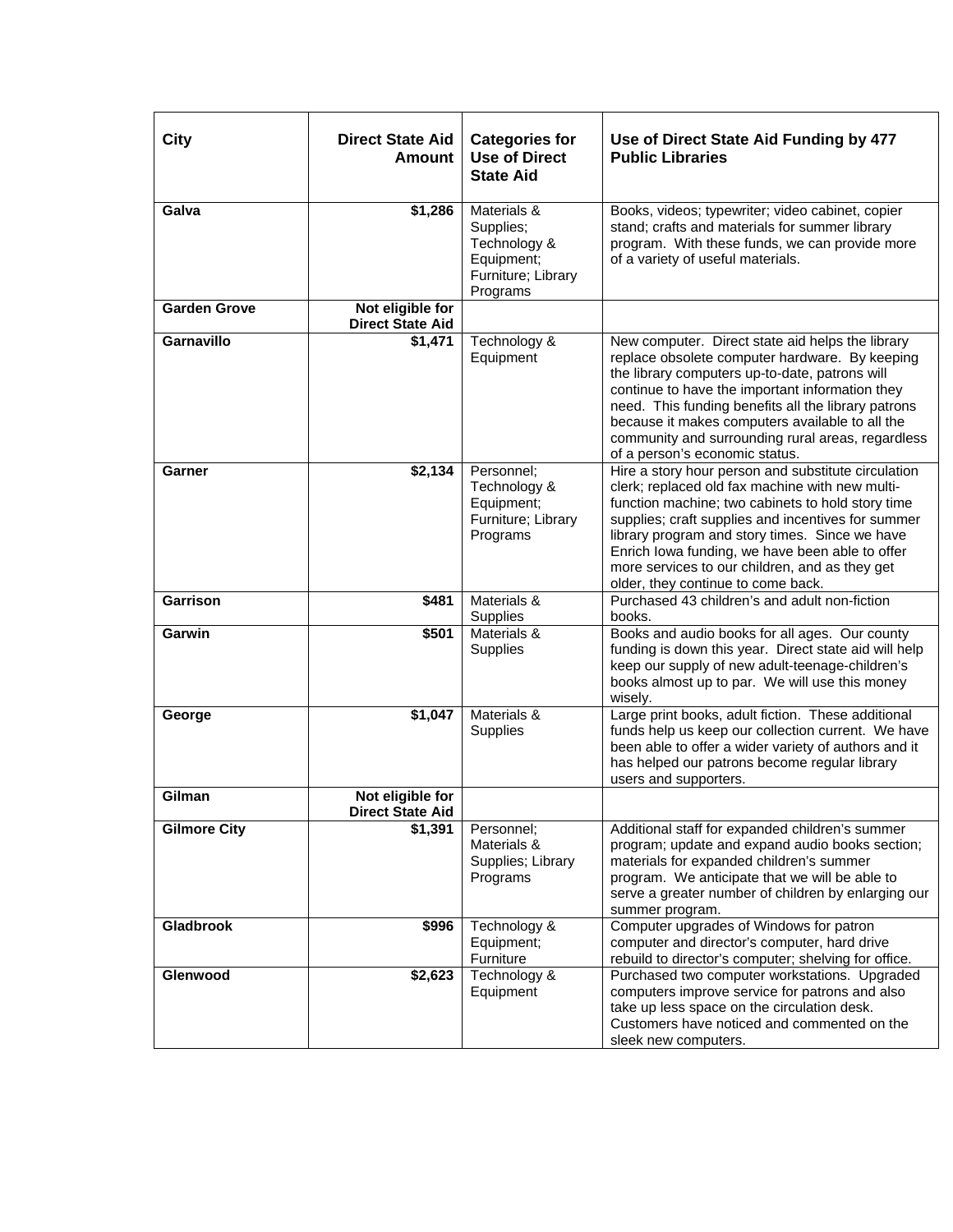| City                  | <b>Direct State Aid</b><br><b>Amount</b>    | <b>Categories for</b><br><b>Use of Direct</b><br><b>State Aid</b> | Use of Direct State Aid Funding by 477<br><b>Public Libraries</b>                                                                                                                                                                                                                                                                                                                                                                                                                                                            |
|-----------------------|---------------------------------------------|-------------------------------------------------------------------|------------------------------------------------------------------------------------------------------------------------------------------------------------------------------------------------------------------------------------------------------------------------------------------------------------------------------------------------------------------------------------------------------------------------------------------------------------------------------------------------------------------------------|
| Glidden               | \$581                                       | Materials &<br>Supplies; Library<br>Programs                      | Our budget was cut twice this y ear so we used a<br>great share of our money for book purchases. With<br>the help of a retired school teacher, we promoted a<br>self esteem class for 6 <sup>th</sup> grade girls that was a<br>HUGE success. We took extra money and put it in<br>our summer reading program. We have had the<br>greatest turnout since I started two years ago. We<br>were thankful to have this extra money as the<br>number of new kids spoke for itself!                                                |
| Gowrie                | \$1,566                                     | Technology &<br>Equipment                                         | Two new public access computers were<br>purchased. By upgrading and enhancing our<br>technical equipment with direct state aid funds,<br>usage has gone up dramatically. Korryn needed to<br>find 23 chapter books for her children's literature<br>course. When the card catalog computer crashed,<br>we were able to replace that computer in a short<br>amount of time so that she could finish her search.                                                                                                               |
| Graettinger           | Not eligible for<br><b>Direct State Aid</b> |                                                                   |                                                                                                                                                                                                                                                                                                                                                                                                                                                                                                                              |
| <b>Grafton</b>        | $\overline{$}1,357$                         | Personnel;<br>Materials &<br>Supplies; Library<br>Programs; Other | Extended hours; new award winning books;<br>summer library program supplies; cataloging<br>supplies.                                                                                                                                                                                                                                                                                                                                                                                                                         |
| <b>Grand Junction</b> | \$1,460                                     | Materials &<br>Supplies                                           | Non-fiction materials for adults and children.<br>Elementary non-fiction was purchased in<br>cooperation with the East Greene Elementary<br>School. The school received a grant for a new<br>reading program. The teachers made a list of<br>subjects. This has helped create a better<br>relationship between the school and library. Many<br>children are checking out the books on subjects the<br>teachers have introduced them to. Now when they<br>ask, we almost always have something to satisfy<br>their interests. |
| Granger               | \$467                                       | Technology &<br>Equipment; Other                                  | Combination fax/copier/scanner, anti-virus program<br>and two surge protectors. We did not have a fax or<br>copy machine. We have patrons who would like to<br>have copies made and to send faxes, but there's<br>no place in town to do it. This will be a good asset<br>for our library.                                                                                                                                                                                                                                   |
| Greene                | \$1,521                                     | Personnel                                                         | Will be open an additional nine hours a week. We<br>are currently open 50 hours a week. In the future,<br>the Reinvention Bill could cause us to cut some<br>services, but Direct State Aid should allow us to<br>keep our present level of open hours. Students<br>who participate in school activities and adults who<br>work out of town have more opportunities to use<br>our services. We have several college students<br>who prefer using our library because of our<br>extended hours and personal service.          |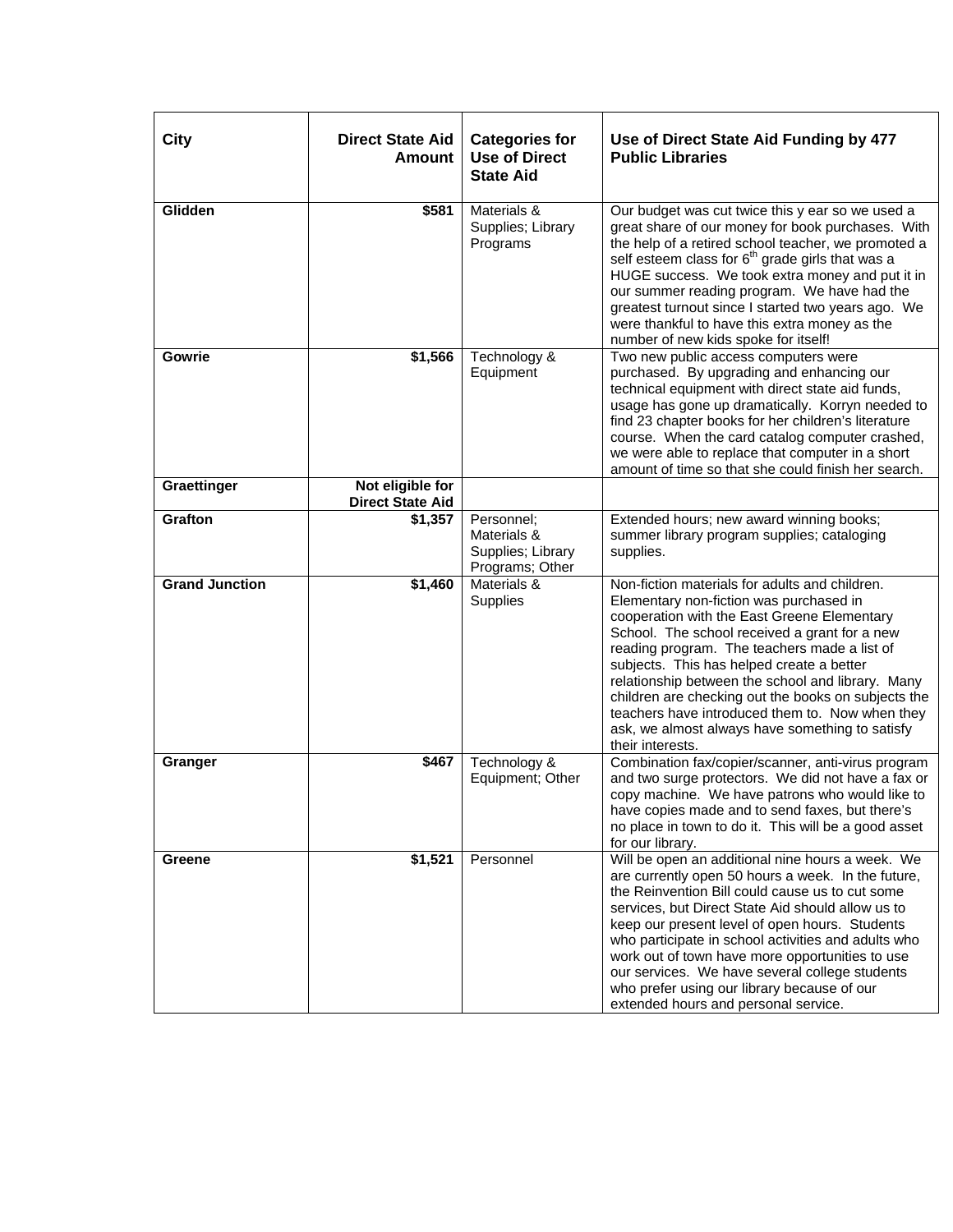| City                  | <b>Direct State Aid</b><br><b>Amount</b> | <b>Categories for</b><br><b>Use of Direct</b><br><b>State Aid</b>                         | Use of Direct State Aid Funding by 477<br><b>Public Libraries</b>                                                                                                                                                                                                                                                                                                                                                                                                                                                                                                                                                                                                                                              |
|-----------------------|------------------------------------------|-------------------------------------------------------------------------------------------|----------------------------------------------------------------------------------------------------------------------------------------------------------------------------------------------------------------------------------------------------------------------------------------------------------------------------------------------------------------------------------------------------------------------------------------------------------------------------------------------------------------------------------------------------------------------------------------------------------------------------------------------------------------------------------------------------------------|
| Greenfield            | \$1,761                                  | Personnel;<br>Materials &<br>Supplies;<br>Technology &<br>Equipment ; Library<br>Programs | Additional staff salaries; audio books and CDs,<br>children's shopping program supplies; board books<br>for children; service agreement for copier;<br>humanities programming, holiday shopping for<br>children. We have an increase in use of audio<br>books and this funding will aid in purchasing more<br>so we can offer a better selection.                                                                                                                                                                                                                                                                                                                                                              |
| <b>Grimes</b>         | \$2,559                                  | Technology &<br>Equipment                                                                 | New computer projector and help buying new<br>computer. We are using the projector to help with<br>Internet classes and to show public movies either<br>inside or outside the library                                                                                                                                                                                                                                                                                                                                                                                                                                                                                                                          |
| <b>Grinnell</b>       | \$2,332                                  | Materials &<br>Supplies;<br>Technology &<br>Equipment                                     | Audio book leasing program; subscription to Title<br>Source II. Audio books are one of the most heavily<br>used parts of our collection. The leasing program<br>allows us to offer more titles, especially those of<br>ephemeral popularity, to our patrons. A CD leasing<br>program has made it possible for us to begin<br>offering this format for the first time. Title Source II<br>is an efficient bibliographic tool and streamlines<br>ordering and downloading MARC records. A<br>patron with a new vehicle was dismayed to find that<br>she could now use only CDs. The CD leasing<br>program has given us a way to begin offering this<br>format, to the delight of this patron and many<br>others. |
| <b>Griswold</b>       | \$1,016                                  | Technology &<br>Equipment                                                                 | This money has allowed us to purchase the Follett<br>automation system receipt tracker; Follett Alliance<br>Plus, and automation supplies. By automating our<br>cataloging and circulating system, we will be able<br>to provide our city and the state with a more<br>accurate and efficient record keeping system and<br>will allow our patrons to view our catalog from our<br>website.                                                                                                                                                                                                                                                                                                                     |
| <b>Grundy Center</b>  | \$2,076                                  | Materials &<br>Supplies; Library<br>Programs                                              | Videotapes, DVDs, books, computer<br>programs/updates; improve young people's<br>programming. We are confident that this funding<br>will improve our ability to provide materials and<br>service for our young adults and children. Last<br>summer we hired two performers for our summer<br>library program. The children were thrilled and<br>enjoyed every minute that they were here. You<br>should have seen the smiles!                                                                                                                                                                                                                                                                                  |
| <b>Guthrie Center</b> | \$1,820                                  | Personnel;<br>Materials &<br>Supplies;<br>Technology &<br>Equipment; Other                | Continuing education for librarians; computer<br>programs, juvenile reference books; EBSCOhost,<br>computer maintenance, card catalog web site; road<br>signs, geothermal update, fire equipment<br>maintenance. The public is able to look at our card<br>catalog from their home computer as well as<br>access EBSCOhost from home.                                                                                                                                                                                                                                                                                                                                                                          |
| Guttenberg            | \$1,780                                  | Materials &<br>Supplies                                                                   | New books, audio books. The library's material<br>budget had been cut because of funding cuts.<br>Direct State Aid allowed the library to continue to<br>keep up with patron demand for reading materials<br>and talking books.                                                                                                                                                                                                                                                                                                                                                                                                                                                                                |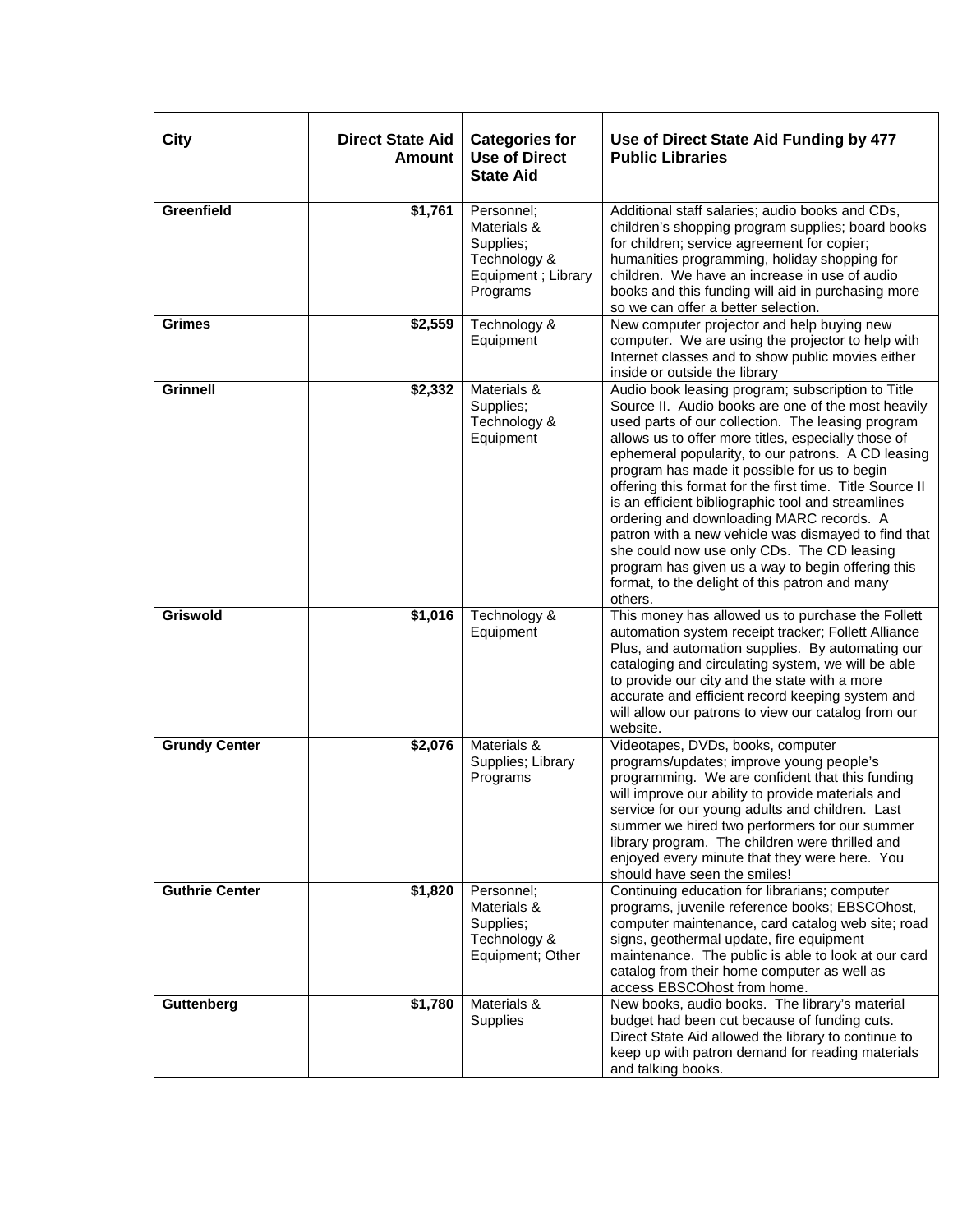| City                 | <b>Direct State Aid</b><br><b>Amount</b>    | <b>Categories for</b><br><b>Use of Direct</b><br><b>State Aid</b>                                   | Use of Direct State Aid Funding by 477<br><b>Public Libraries</b>                                                                                                                                                                                                                                                                                                                         |
|----------------------|---------------------------------------------|-----------------------------------------------------------------------------------------------------|-------------------------------------------------------------------------------------------------------------------------------------------------------------------------------------------------------------------------------------------------------------------------------------------------------------------------------------------------------------------------------------------|
| Hamburg              | \$551                                       | Materials &<br>Supplies                                                                             | New children's books. We had 83 children enrolled<br>in the summer reading program. The new books<br>help make reading pleasant and our library a fun<br>place.                                                                                                                                                                                                                           |
| Hampton              | \$2,781                                     | Materials &<br>Supplies;<br>Technology &<br>Equipment; Library<br>Programs                          | Reference and large print books, puppets, Discover<br>Packs; computer station and installation for<br>genealogy programs; Hampton Public Library<br>Centennial Celebration; Bob Artley book signing.<br>Discover Packs are great teaching tools for<br>children in our Spanish speaking homes. Also,<br>teachers often place these in the classroom, thus<br>creating a nice partnership. |
| Hanlontown           | \$935                                       | Materials &<br>Supplies                                                                             | We use our Enrich lowa funds to pay for our<br>McNaughton book lease program. This allows us<br>to receive new books, but because of limited space<br>we find it important to be able to return them after<br>everyone has read them.                                                                                                                                                     |
| <b>Harcourt</b>      | \$966                                       | Materials &<br>Supplies; Furniture                                                                  | Audio and reference books; Internet service; new<br>shelves. Direct state aid has helped us purchase<br>additional books, audio books, etc., that we would<br>not have been possible with budget cuts<br>abounding! Our patrons love new books,<br>especially bestsellers.                                                                                                                |
| Harlan               | \$3,010                                     | Materials &<br>Supplies;<br>Technology &<br>Equipment                                               | Large print books and audio books; computer<br>server.                                                                                                                                                                                                                                                                                                                                    |
| <b>Harpers Ferry</b> | \$483                                       | Technology &<br>Equipment                                                                           | DSL Internet access for 11 months. With direct<br>state aid, we were able to upgrade to DSL Internet<br>services for our new Gates computers. This would<br>have been hard to do without this money.                                                                                                                                                                                      |
| <b>Hartley</b>       | \$1,638                                     | Materials &<br>Supplies;<br>Technology &<br>Equipment; Library<br><b>Materials</b>                  | Accelerated reading books and more CDs,<br>educational videos; filtering software; incentives for<br>library programs and a traveling theater for kids in<br>the community. Receiving state funding has<br>enabled patrons to enjoy books and other items<br>beyond the library's regular budget. We are able to<br>provide them with a much better selection.                            |
| <b>Havelock</b>      | Not eligible for<br><b>Direct State Aid</b> |                                                                                                     |                                                                                                                                                                                                                                                                                                                                                                                           |
| Hawarden             | \$2,006                                     | Materials &<br>Supplies                                                                             | CD audio book lease program, Encyclopedia<br>Online, Spanish periodical and English periodicals,<br>DVDs and music CDs. Our audio/visual services<br>have improved due to the CD books lease.<br>Anyone who has a computer at home can now<br>access and up-to-date online encyclopedia.                                                                                                  |
| Hawkeye              | \$1,327                                     | Materials &<br>Supplies;<br>Technology &<br>Equipment; Capital<br>Improvements;<br>Library Programs | Supplies for monthly children's programming,<br>automation supplies (new cards); monitor for<br>automated check out; blinds for windows, replace<br>dead bushes; incentives to summer reading<br>program. Our elementary age students get very<br>excited about the different programs and activities<br>that we provide for them each month.                                             |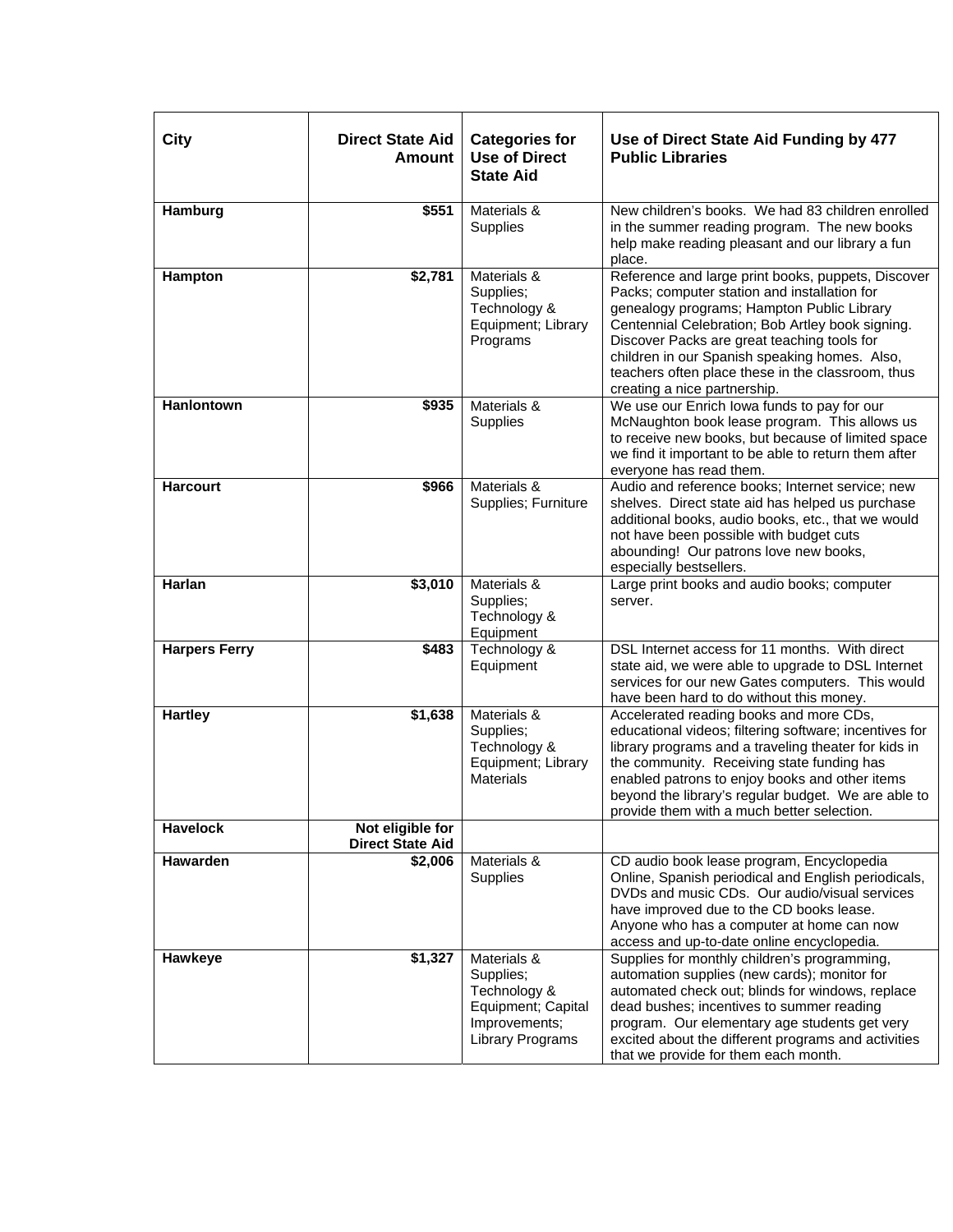| <b>City</b>                 | <b>Direct State Aid</b><br><b>Amount</b>    | <b>Categories for</b><br><b>Use of Direct</b><br><b>State Aid</b>          | Use of Direct State Aid Funding by 477<br><b>Public Libraries</b>                                                                                                                                                                                                                                                                                                                                                                      |
|-----------------------------|---------------------------------------------|----------------------------------------------------------------------------|----------------------------------------------------------------------------------------------------------------------------------------------------------------------------------------------------------------------------------------------------------------------------------------------------------------------------------------------------------------------------------------------------------------------------------------|
| <b>Hedrick</b>              | \$494                                       | Technology &<br>Equipment; Library<br>Programs                             | EBSCOhost subscription, computer virus<br>protection, technical training. This money allows<br>us to continue having a summer and winter library<br>program for children. We had over 600 children's<br>books read last summer, quite a feat for a small<br>community of 810 people! This funding is life<br>support to this library and we are happy to be able<br>to continue our summer program.                                    |
| Hiawatha                    | \$3,206                                     | Personnel                                                                  | Money will provide Sunday hours. Sundays are<br>very busy with students doing homework and many<br>patrons using the Internet.                                                                                                                                                                                                                                                                                                         |
| <b>Hillsboro</b>            | \$474                                       | Materials &<br>Supplies;<br>Technology &<br>Equipment; Library<br>Programs | Books; Minitet for Windows; Summer Reading<br>Program                                                                                                                                                                                                                                                                                                                                                                                  |
| <b>Holstein</b>             | \$1,574                                     | Materials &<br>Supplies                                                    | Books, videos, DVDs, books on tape                                                                                                                                                                                                                                                                                                                                                                                                     |
| Hopkinton                   | \$941                                       | Personnel;<br>Materials &<br>Supplies; Furniture                           | Janitorial services; suitcase on wheels for trips to<br>care facility; DVD collection; 2 video display<br>spinners. Grandmas are using the library as a<br>valuable resource now when they grandchildren<br>come for a visit. They feel like they can keep up<br>with the new generation by coming for videos and<br>DVDs.                                                                                                             |
| <b>Hospers</b>              | Not eligible for<br><b>Direct State Aid</b> |                                                                            |                                                                                                                                                                                                                                                                                                                                                                                                                                        |
| <b>Hubbard</b>              | \$630                                       | Furniture                                                                  | Four computer chairs. We now have computer<br>chairs that are not only comfortable but functional.<br>The are easier for the patrons to use at the<br>computer.                                                                                                                                                                                                                                                                        |
| <b>Hudson</b>               | \$1,803                                     | Materials &<br>Supplies;<br>Technology &<br>Equipment                      | DVDs; barcode reader for inventory. Having the<br>inventory tool will help us keep the collection in<br>good order and the OPAC accurate. Lots of<br>patrons are asking for DVDs. This money helped<br>us meet that need for everyone.                                                                                                                                                                                                 |
| Hull                        | \$1,299                                     | Materials &<br>Supplies; Capital<br>Improvements;<br>Furniture             | Leased children's audio books; bike rack;<br>newspaper rack. Many patrons have commented<br>on the addition of a newspaper rack and appreciate<br>the organization. The bike rack has been a great<br>asset with all of our summer reading traffic.                                                                                                                                                                                    |
| Humboldt<br><b>Humeston</b> | \$2,515<br>Not eligible for                 | Materials &<br>Supplies                                                    | Large print books, books on CD and audio tapes.<br>We have a small but growing delivery service to<br>shut-in patrons. Expanding our large print and<br>audio selections allows us to better serve them. A<br>middle-aged gentleman from out of state contacted<br>us about providing books on CD for his mother, a<br>nursing home patient. With these funds we are<br>able to deliver four to six books on CD to her every<br>month. |
|                             | <b>Direct State Aid</b>                     |                                                                            |                                                                                                                                                                                                                                                                                                                                                                                                                                        |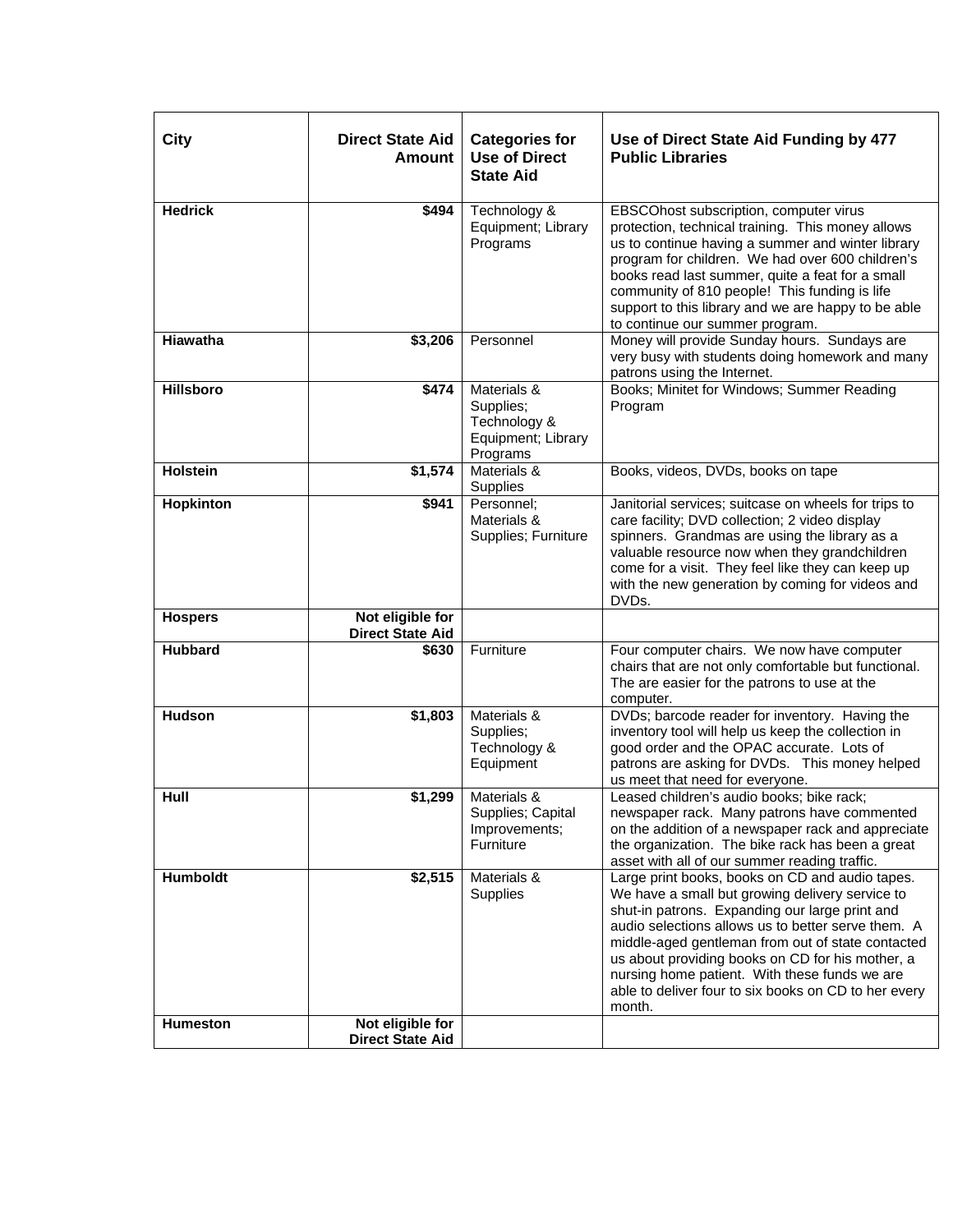| <b>City</b>       | <b>Direct State Aid</b><br><b>Amount</b>    | <b>Categories for</b><br><b>Use of Direct</b><br><b>State Aid</b>          | Use of Direct State Aid Funding by 477<br><b>Public Libraries</b>                                                                                                                                                                                                                                                                                                                                                                        |
|-------------------|---------------------------------------------|----------------------------------------------------------------------------|------------------------------------------------------------------------------------------------------------------------------------------------------------------------------------------------------------------------------------------------------------------------------------------------------------------------------------------------------------------------------------------------------------------------------------------|
| <b>Huxley</b>     | \$1,222                                     | Materials &<br>Supplies                                                    | Enhance children's collection and expand audio<br>book collection. The expansion of the audio book<br>collection has been incredibly successful to<br>commuters, fitness and recreation center users and<br>older adults. There is a new excitement for this<br>collection. More older adults are using the indoor<br>walking track while listening to audio books. They<br>love listening and not feeling "bored" while getting<br>fit. |
| <b>Ida Grove</b>  | \$1,799                                     | Materials &<br>Supplies; Furniture;<br><b>Library Programs</b>             | Adult large print books, children's non-fiction<br>books, adult and children's general fiction; two<br>folding tables, magazine racks; summer library<br>program and preschoolers programs. Especially<br>for children's programs and reading incentives<br>during summer months, it would not be possible to<br>keep the children so interested without this funding.                                                                   |
| Independence      | \$2,015                                     | Materials &<br>Supplies;<br>Technology &<br>Equipment                      | Audio books on CD; server for circulation system.<br>The funding was vital in being able to purchase a<br>new server for our circulation system. With the<br>new server, our circulation program has been<br>running much more smoothly. This has enabled us<br>to check books in and out for our patrons more<br>efficiently.                                                                                                           |
| Indianola         | \$4,603                                     | Materials &<br>Supplies;<br>Technology &<br>Equipment; Library<br>Programs | Children's easy reader books; Reference USA<br>(online database), new computer; supplies for<br>children's programming and 120 <sup>th</sup> anniversary open<br>house.                                                                                                                                                                                                                                                                  |
| Inwood            | \$1,475                                     | Furniture                                                                  | Two DVD display cases.                                                                                                                                                                                                                                                                                                                                                                                                                   |
| Ionia             | \$1,346                                     | Personnel; Library<br>Programs                                             | Librarian's salary; summer tutoring program with<br>licensed teacher.                                                                                                                                                                                                                                                                                                                                                                    |
| <b>Iowa City</b>  | \$18,878                                    | Personnel                                                                  | These funds were used to send staff to the national<br>Users Group Conference for our IDLS. It was<br>extremely useful and valuable.                                                                                                                                                                                                                                                                                                     |
| <b>Iowa Falls</b> | \$2,659                                     | Materials &<br>Supplies;<br>Technology &<br>Equipment                      | Audio books on CD, DVDs; Internet access. Our<br>Internet access has been able to keep pace with<br>the demand because of the upgrades through our<br>wireless company. We could not have afforded<br>this service if not for the funds we receive through<br>direct state aid. I had a patron who was searching<br>for her biological father by using the Internet. She<br>was able to locate him in one day.                           |
| Jamaica           | Not eligible for<br><b>Direct State Aid</b> |                                                                            |                                                                                                                                                                                                                                                                                                                                                                                                                                          |
| <b>Janesville</b> | $\overline{$1,625}$                         | Personnel:<br>Materials &<br>Supplies                                      | Saturday staff; books                                                                                                                                                                                                                                                                                                                                                                                                                    |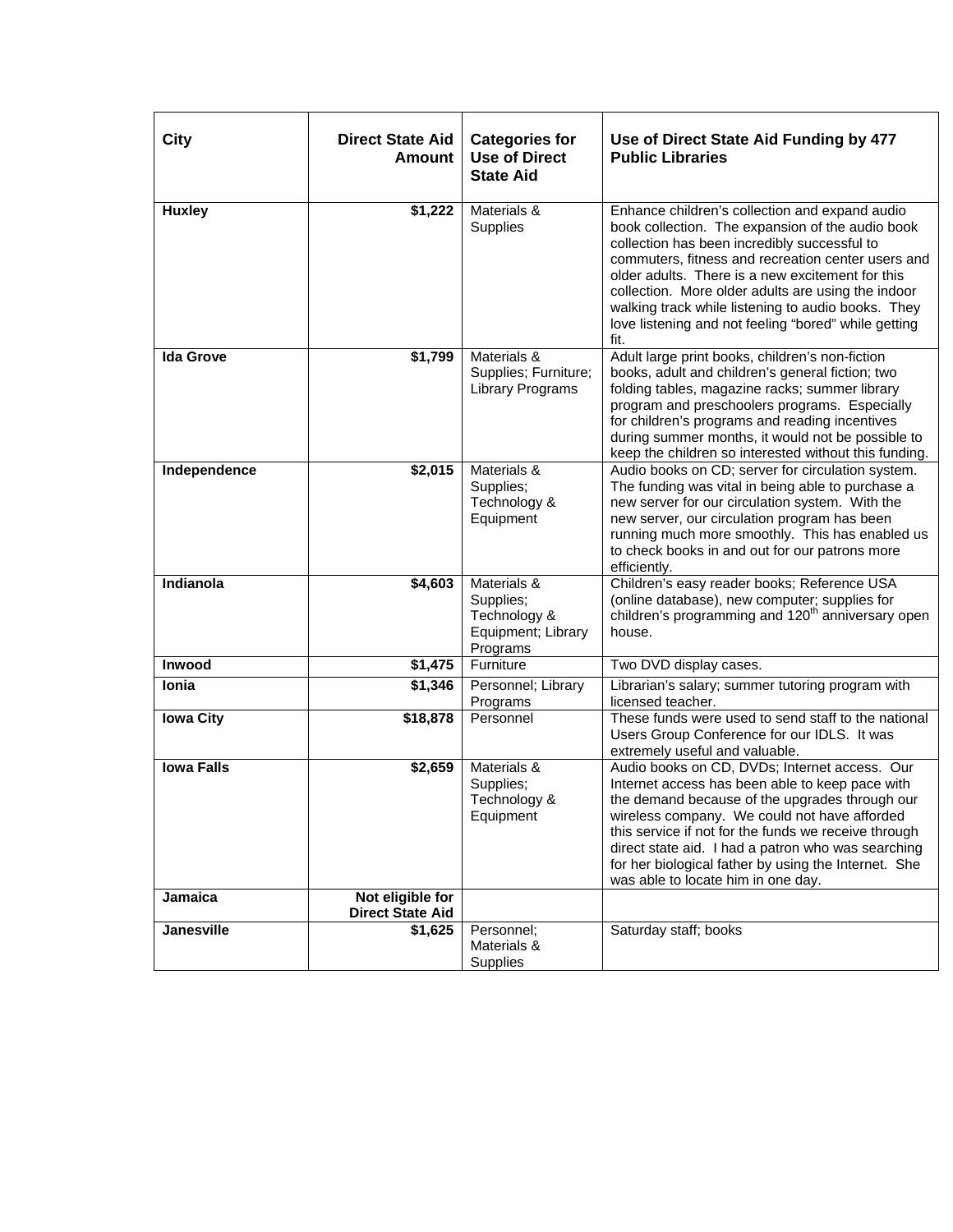| City             | <b>Direct State Aid</b><br>Amount           | <b>Categories for</b><br><b>Use of Direct</b><br><b>State Aid</b>                        | Use of Direct State Aid Funding by 477<br><b>Public Libraries</b>                                                                                                                                                                                                                                                                                                                                                                                                                                                                                       |
|------------------|---------------------------------------------|------------------------------------------------------------------------------------------|---------------------------------------------------------------------------------------------------------------------------------------------------------------------------------------------------------------------------------------------------------------------------------------------------------------------------------------------------------------------------------------------------------------------------------------------------------------------------------------------------------------------------------------------------------|
| <b>Jefferson</b> | \$2,551                                     | Materials &<br>Supplies; Furniture                                                       | Start a graphic novel collection, new items for the<br>Creative Learning Center; centennial banner;<br>lockers, kiosk bulletin board, refrigerator. The<br>appearance of the entryway has greatly improved<br>with new furniture and less clutter. We were able<br>to introduce a new collection of graphic novels,<br>which we would not have been able to afford or<br>offer in our regular budget. The Creative Learning<br>Center, started a few years ago with Enrich Iowa<br>funds continues to be a very popular area for our<br>young children. |
| Jesup            | \$1,809                                     | Materials &<br>Supplies                                                                  | World Book Encyclopedia, children's fiction and<br>non-fiction, books on cassette or CD. Our former<br>World Books were four years old. As is true with<br>most libraries, we are seeing budget cuts at all<br>levels; state, county and city. I could not justify<br>spending \$800 out of my budget that has already<br>been cut 10 percent. Our students are the ones<br>suffering, so we now will have a newer set than the<br>school library and we will try to buy some books to<br>complement the school curriculum.                             |
| <b>Jewell</b>    | $\overline{$1,634}$                         | Materials &<br>Supplies                                                                  | Bought additional book and audio books to add to<br>our collection; updated medical books & Lands &<br>People. Many people depend on the library to look<br>up information concerning their illnesses.                                                                                                                                                                                                                                                                                                                                                  |
| <b>Johnston</b>  | \$3,702                                     | Materials &<br>Supplies                                                                  | Young adult books, books on disc, DVDs.                                                                                                                                                                                                                                                                                                                                                                                                                                                                                                                 |
| Joice            | $\sqrt{$1,343}$                             | Personnel;<br>Materials &<br>Supplies                                                    | Open three additional hours a week; electronic<br>educational games for preschool to elementary-age<br>children.                                                                                                                                                                                                                                                                                                                                                                                                                                        |
| Kalona           | \$1,306                                     | Personnel                                                                                | Children's librarian                                                                                                                                                                                                                                                                                                                                                                                                                                                                                                                                    |
| Kanawha          | $\overline{$}1,503$                         | Personnel:<br>Materials &<br>Supplies;<br>Technology &<br>Equipment; Library<br>Programs | Training for staff; books and audio tapes; Internet<br>line to another computer; summer reading supplies.<br>With budget cuts, we are thankful for this extra<br>funding to be used mainly for books and audio<br>tapes. Our audio section is growing rapidly and<br>this area has increased our circulation over the<br>past year.                                                                                                                                                                                                                     |
| Kensett          | \$943                                       | Materials &<br>Supplies; Furniture                                                       | Children's and adult books; a table and chairs to<br>put in our back room where adults and children can<br>sit while viewing a video or have a meeting.                                                                                                                                                                                                                                                                                                                                                                                                 |
| <b>Keokuk</b>    | \$4,009                                     | Materials &<br>Supplies;<br>Technology &<br>Equipment                                    | New CDs, audio books and other media;<br>technology costs. In these tight economic times,<br>funding to supply increased materials and<br>equipment for our users helps provide greater<br>library service.                                                                                                                                                                                                                                                                                                                                             |
| Keosauqua        | \$987                                       | Technology &<br>Equipment                                                                | Athena update, New copier                                                                                                                                                                                                                                                                                                                                                                                                                                                                                                                               |
| Keota            | \$1,471                                     | Capital<br>Improvements                                                                  | Carpet for reading room.                                                                                                                                                                                                                                                                                                                                                                                                                                                                                                                                |
| <b>Keystone</b>  | \$1,389                                     | Capital<br>Improvements                                                                  | ADA push button outside door. People with<br>strollers, wheelchairs and other disabilities will<br>have easier access to the library.                                                                                                                                                                                                                                                                                                                                                                                                                   |
| Kimballton       | Not eligible for<br><b>Direct State Aid</b> |                                                                                          |                                                                                                                                                                                                                                                                                                                                                                                                                                                                                                                                                         |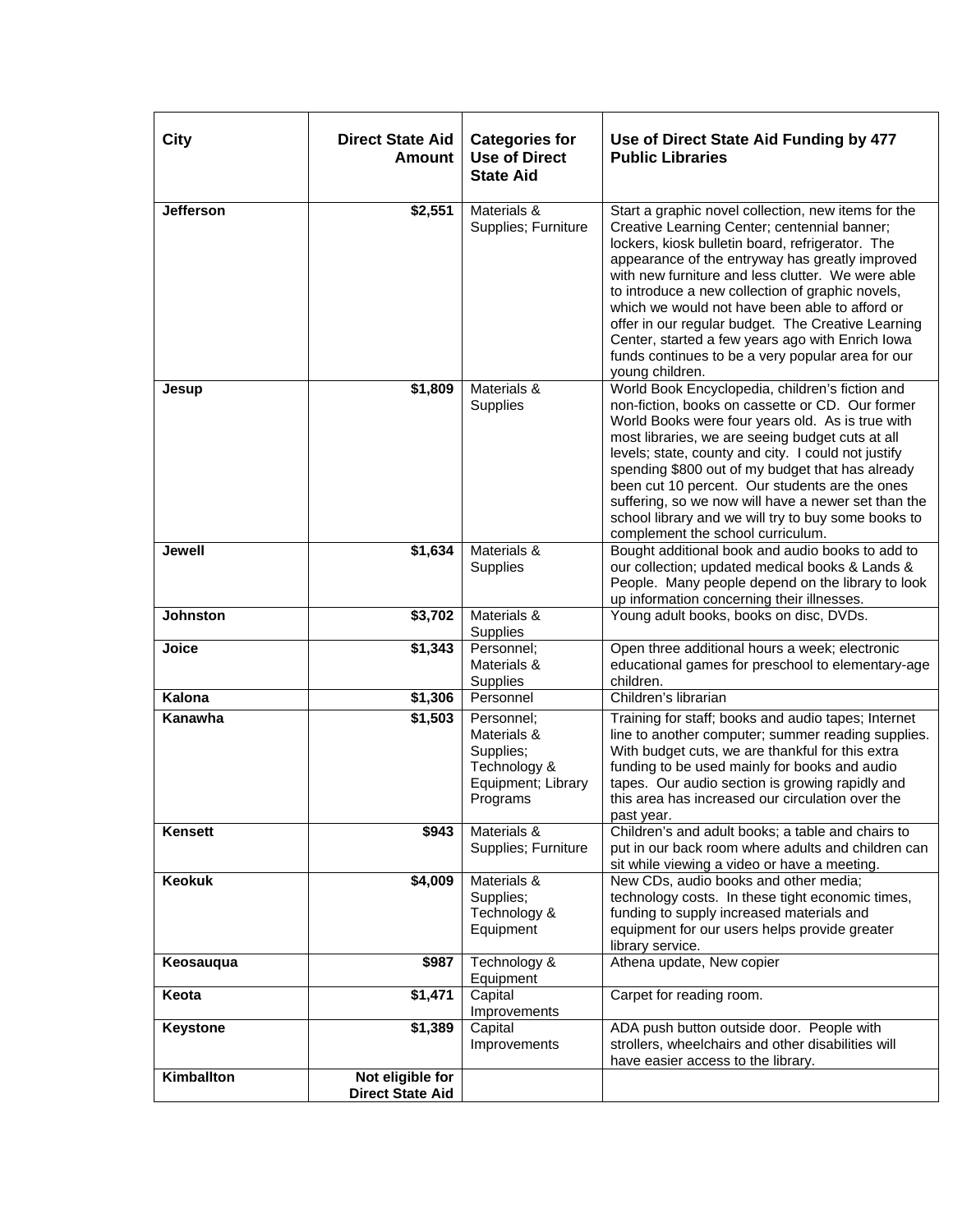| <b>City</b>       | <b>Direct State Aid</b><br><b>Amount</b> | <b>Categories for</b><br><b>Use of Direct</b><br><b>State Aid</b>   | Use of Direct State Aid Funding by 477<br><b>Public Libraries</b>                                                                                                                                                                                                                                                                                                                                                                                                                                                                                |
|-------------------|------------------------------------------|---------------------------------------------------------------------|--------------------------------------------------------------------------------------------------------------------------------------------------------------------------------------------------------------------------------------------------------------------------------------------------------------------------------------------------------------------------------------------------------------------------------------------------------------------------------------------------------------------------------------------------|
| <b>Kingsley</b>   | \$1,087                                  | Materials &<br>Supplies; Library<br>Programs                        | Leasing books on tape; t-shirts and other supplies<br>for our Summer Reading program                                                                                                                                                                                                                                                                                                                                                                                                                                                             |
| <b>Klemme</b>     | \$1,429                                  | Materials &<br>Supplies                                             | Books and audio books. With tighter and tighter<br>budgets, I just don't know how small libraries would<br>even be able to have the current bestsellers that<br>our patrons want. Please keep this funding for us!                                                                                                                                                                                                                                                                                                                               |
| <b>Knoxville</b>  | \$3,251                                  | Materials &<br>Supplies; Other                                      | Reference materials, especially Dun & Bradstreet<br>and Standard and Poors; landscaping and<br>landscaping upkeep. The reference materials are<br>used by business people in the community and by<br>people who are researching corporations. Several<br>people have been surprised to find we have both<br>publications, and though I don't know what they are<br>researching, they spend a considerable amount of<br>time and seemed pleased with the results of their<br>searches.                                                            |
| Lacona            | \$894                                    | Materials &<br>Supplies; Furniture                                  | DVDs, CDs, audio books, books; new bookcase for<br>juvenile non-fiction books. More people are<br>coming in and checking out CDs and audio books<br>now that we have them.                                                                                                                                                                                                                                                                                                                                                                       |
| <b>Lake City</b>  | \$1,801                                  | Materials &<br>Supplies                                             | Juvenile non-fiction and series fiction. Children's<br>non-fiction and series fiction often have special<br>appeal to struggling and/or reluctant young<br>readers. These books help us to help these<br>children learn to love books.                                                                                                                                                                                                                                                                                                           |
| <b>Lake Mills</b> | \$1,798                                  | Technology &<br>Equipment                                           | Purchased computer for patrons' use, purchased<br>Cybersitter in compliance with SLC mandates, new<br>cataloging software. Our computers are very<br>popular, especially during the summer months. We<br>now have five computers that work very fast and<br>the patrons are being served better.                                                                                                                                                                                                                                                 |
| <b>Lake Park</b>  | \$1,037                                  | Technology &<br>Equipment                                           | Follett software to automate our library.<br>Automation will make our collection more<br>accessible to our patrons. When a patron wants<br>children's books on a specific subject, this program<br>will create a list of books.                                                                                                                                                                                                                                                                                                                  |
| <b>Lake View</b>  |                                          | $$1,587$ Technology &<br>Equipment                                  | Technical support. Hiring this person will provide<br>faster service and less down time when we have<br>computer problems.                                                                                                                                                                                                                                                                                                                                                                                                                       |
| Lakota            | \$1,323                                  | Personnel:<br>Materials &<br>Supplies; Library<br>Programs          | Salaries; new books, magazines and videos;<br>summer library program. Without this funding, I'm<br>not sure how our library would be able to operate to<br>its greatest potential. People are amazed at the<br>resources we are able to obtain for a town our size.                                                                                                                                                                                                                                                                              |
| Lamoni            | \$1,195                                  | Materials &<br>Supplies;<br>Technology &<br>Equipment;<br>Furniture | Non-fiction and pre-school videos, non-fiction and<br>pre-school/early elementary books; head phones<br>for patron computers, LeapFrog Learning System<br>and books; A-frame multi-media display and<br>puppet theatre. The bilingual materials for the<br>LeapFrong learning system is really enjoyed by our<br>Spanish speaking community. With the budget<br>concerns, we are very pleased about being able to<br>provide a variety of videos for the younger age and<br>to have a nice selection of books for our summer<br>library program. |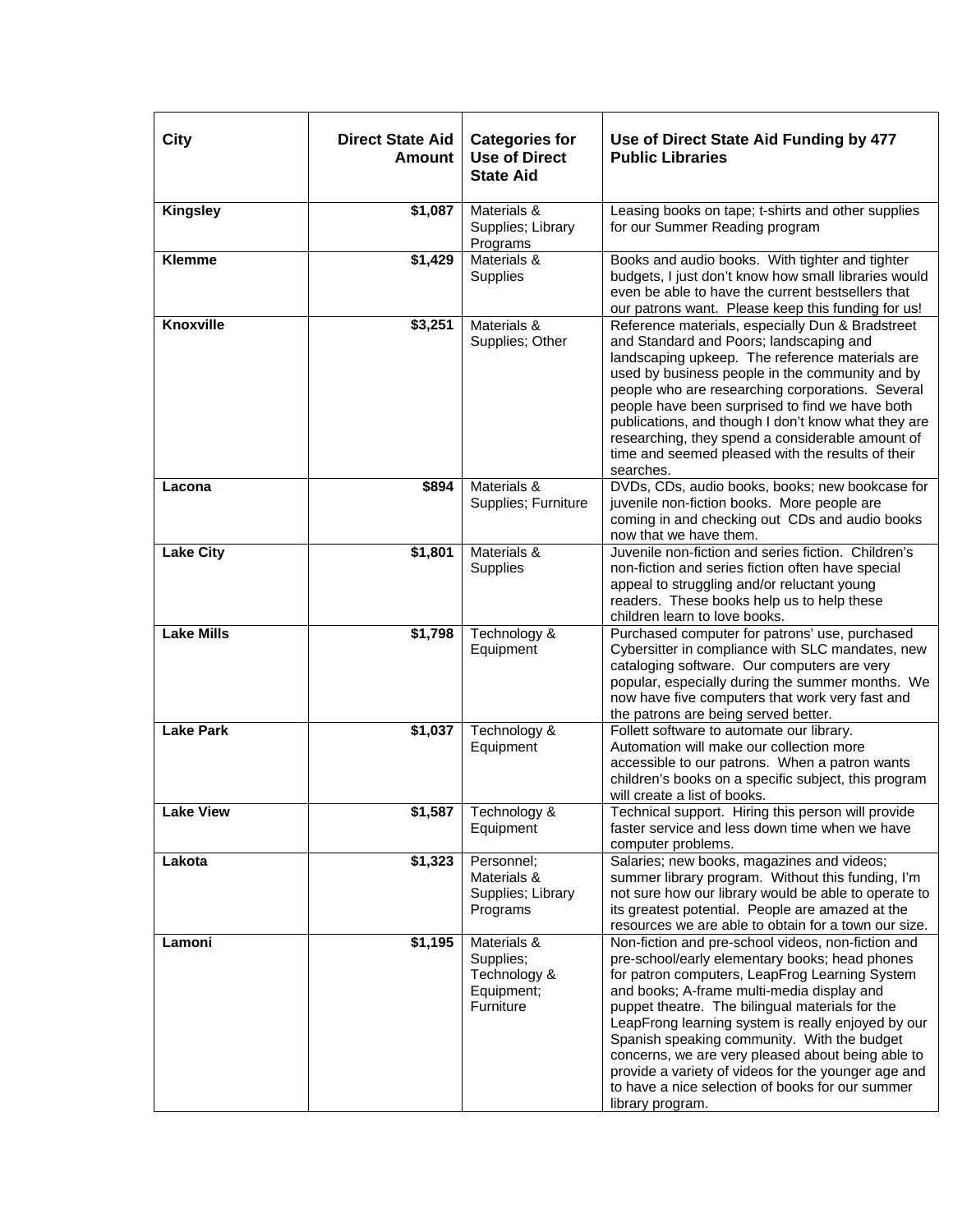| <b>City</b>         | <b>Direct State Aid</b><br>Amount           | <b>Categories for</b><br><b>Use of Direct</b><br><b>State Aid</b>              | Use of Direct State Aid Funding by 477<br><b>Public Libraries</b>                                                                                                                                                                                                                                                                                                                                           |
|---------------------|---------------------------------------------|--------------------------------------------------------------------------------|-------------------------------------------------------------------------------------------------------------------------------------------------------------------------------------------------------------------------------------------------------------------------------------------------------------------------------------------------------------------------------------------------------------|
| Lamont              | \$905                                       | Materials &<br>Supplies                                                        | Purchase book and audio books                                                                                                                                                                                                                                                                                                                                                                               |
| Lansing             | \$1,072                                     | Personnel;<br>Materials and<br>Supplies; Furniture;<br><b>Library Programs</b> | Continuing education classes for director and more<br>hours for assistant librarian; audio books; new card<br>catalog; summer reading program. We are better<br>able to serve patrons with additional staff and open<br>hours. Local factory workers and commuters are<br>enjoying larger collection of audio books.                                                                                        |
| <b>LaPorte City</b> | \$1,766                                     | Materials &<br>Supplies;<br>Technology &<br>Equipment; Library<br>Programs     | Books and DVDs; color printer, modems for<br>computers; materials for summer reading<br>programs. The new services the library offers will<br>benefit more people in our community by offering<br>the services locally, which makes it easier for our<br>community members.                                                                                                                                 |
| Larchwood           | \$993                                       | Materials &<br>Supplies;<br>Technology &<br>Equipment                          | Purchase graphic novels for our young adult<br>collection; purchase a SHARP AL1551CS digital<br>laser copier. Our new copier has been of great<br>service to the community. We use it for our story<br>time and summer library programs. Our teenagers<br>are starting to become interested in the graphic<br>novel genre.                                                                                  |
| Laurel              | Not eligible for<br><b>Direct State Aid</b> |                                                                                |                                                                                                                                                                                                                                                                                                                                                                                                             |
| Laurens             | \$1,593                                     | Technology &<br>Equipment                                                      | Networked digital copier                                                                                                                                                                                                                                                                                                                                                                                    |
| Lawler              | \$1,399                                     | Personnel;<br>Materials &<br>Supplies;<br>Technology &<br>Equipment            | Salaries; books, CDs and audio books, story hour<br>supplies; cartridges for printer and fax machine.<br>Our library never had enough materials on<br>explorers when the students needed them for<br>school. Now we will be able to purchase them.<br>The funding makes a difference for all of our<br>patrons because they will have access to more<br>information.                                        |
| Ledyard             | \$491                                       | Technology &<br>Equipment                                                      | Internet access.                                                                                                                                                                                                                                                                                                                                                                                            |
| <b>LeGrand</b>      | \$1,443                                     | Materials &<br>Supplies;<br>Technology &<br>Equipment; Library<br>Programs     | New materials for children, juniors and young<br>adults; computer upgrade and virus protection;<br>LeGrand Enrichment Arts Program, summer library<br>program presenter and supplies.                                                                                                                                                                                                                       |
| Lehigh              | \$1,441                                     | Personnel;<br>Materials &<br>Supplies                                          | Continuing education for staff; salaries; books.<br>With our staff computer training we are better able<br>to answer questions from patrons on how to use<br>computer programs. We are also better able to<br>keep our computers up-to-date and help prevent<br>computer problems. Our patrons like our book<br>selections. They are able to get the books they<br>need locally, without interlibrary loan. |
| <b>LeMars</b>       | \$3,479                                     | Materials &<br>Supplies                                                        | Books on cassette and CD, annual lease from<br>Landmark Audio. Our patrons love their books on<br>cassette and DC. The lease program allows us to<br>keep a constantly rotating supply of fresh material.                                                                                                                                                                                                   |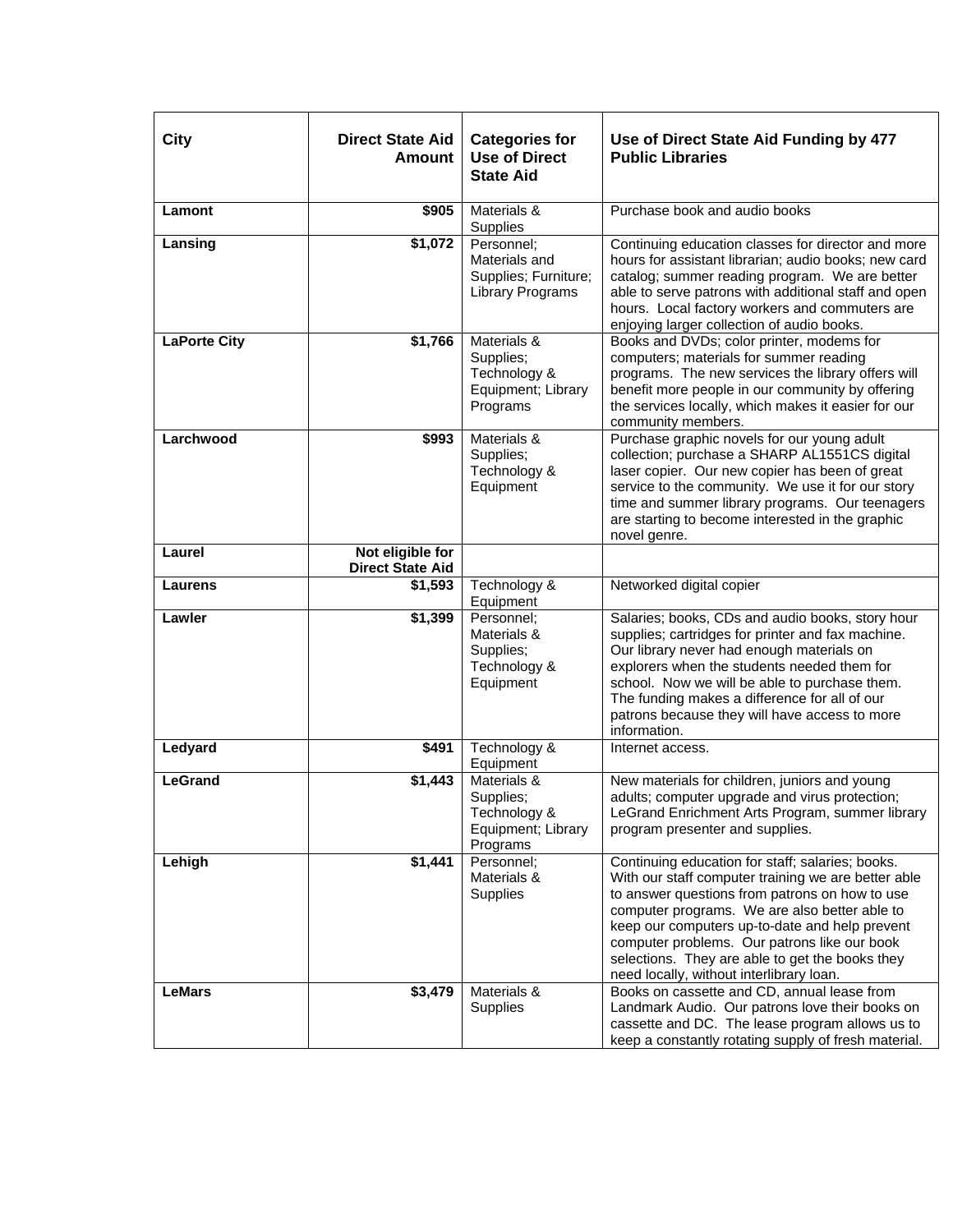| City                | <b>Direct State Aid</b><br>Amount           | <b>Categories for</b><br><b>Use of Direct</b><br><b>State Aid</b>          | Use of Direct State Aid Funding by 477<br><b>Public Libraries</b>                                                                                                                                                                                                                                                                                                                                                                                                                                                                                                                                                                                                                         |
|---------------------|---------------------------------------------|----------------------------------------------------------------------------|-------------------------------------------------------------------------------------------------------------------------------------------------------------------------------------------------------------------------------------------------------------------------------------------------------------------------------------------------------------------------------------------------------------------------------------------------------------------------------------------------------------------------------------------------------------------------------------------------------------------------------------------------------------------------------------------|
| Lenox               | $\overline{$1,513}$                         | Technology &<br>Equipment                                                  | A new server and technical support. We've never<br>been able to have a Follett software update<br>because of lack of decent servers. Without this<br>funding, we still wouldn't have. It has helped<br>everyone because we have been able to connect<br>our new Gateway computers to our cataloging,<br>which the public likes better.                                                                                                                                                                                                                                                                                                                                                    |
| Leon                | \$1,124                                     | Materials &<br>Supplies                                                    | Audio/visual materials. These have become very<br>important to our patrons.                                                                                                                                                                                                                                                                                                                                                                                                                                                                                                                                                                                                               |
| Letts               | \$1,360                                     | Technology &<br>Equipment                                                  | Computers and computer updates                                                                                                                                                                                                                                                                                                                                                                                                                                                                                                                                                                                                                                                            |
| Lewis               | \$478                                       | Personnel,<br>Materials and<br>Supplies; Capital<br>Improvements;<br>Other | Training for new librarian; young adult books and<br>videos; new sign, primer and paint for wall, minor<br>roof edging materials; updated library brochures.<br>This funding has allowed out librarian to expand in<br>book selections for the different ages. The books<br>on tape have been very much enjoyed by the<br>elderly people. Being able to share information<br>about our library has encouraged new patrons.                                                                                                                                                                                                                                                                |
| <b>Lime Springs</b> | \$504                                       | Technology &<br>Equipment                                                  | New computer. The funding for the new computer<br>has helped to update the library equipment. The<br>patrons use this service daily.                                                                                                                                                                                                                                                                                                                                                                                                                                                                                                                                                      |
| Linden              | Not eligible for<br><b>Direct State Aid</b> |                                                                            |                                                                                                                                                                                                                                                                                                                                                                                                                                                                                                                                                                                                                                                                                           |
| <b>Linn Grove</b>   | \$490                                       | Personnel                                                                  | Direct state aid has been applied to our payroll so<br>that we can continue to maintain our current hours<br>of service. Our operating budget for this year has<br>been cut 25 percent.                                                                                                                                                                                                                                                                                                                                                                                                                                                                                                   |
| Lisbon              | \$1,760                                     | Materials &<br>Supplies                                                    | Books, audio books and CDs for adults and<br>children. Patrons young and old are always<br>looking for "new" materials at the library. Our book<br>budget had to be cut this year so that services and<br>salaries could remain. We are glad to have this<br>extra money for new, popular materials.                                                                                                                                                                                                                                                                                                                                                                                      |
| <b>Little Rock</b>  | \$497                                       | Personnel                                                                  | Extended hours. Allowing us to add more hours to<br>our week means we're more accessible to people.<br>People who work late are able to come to the<br>library when they get off.                                                                                                                                                                                                                                                                                                                                                                                                                                                                                                         |
| Livermore           | \$1,390                                     | Personnel;<br>Materials &<br>Supplies; Furniture                           | Raises for staff; CDs for story hour and children's<br>programs, children's reference and non-fiction<br>books; shelving units for children's books. We<br>have a lot of very young children in our community.<br>Providing more books and CDs with my programs<br>has taught the kids the library is a good and fun<br>place to go. And hopefully the parent will pick up<br>on the need and desire to read and learn. There is<br>a low income, single mom in town with two young<br>girls. Over the summer they visited the library a lot.<br>Now the older girl is in story hour and loves to<br>come and look at books or be read to. Her mom<br>also has a place to come and visit. |
| Logan               | \$1,599                                     | Library Materials;<br>Capital<br>Improvements                              | Book; new gutters outside. Our patrons are no<br>longer doused with rain at the front door!                                                                                                                                                                                                                                                                                                                                                                                                                                                                                                                                                                                               |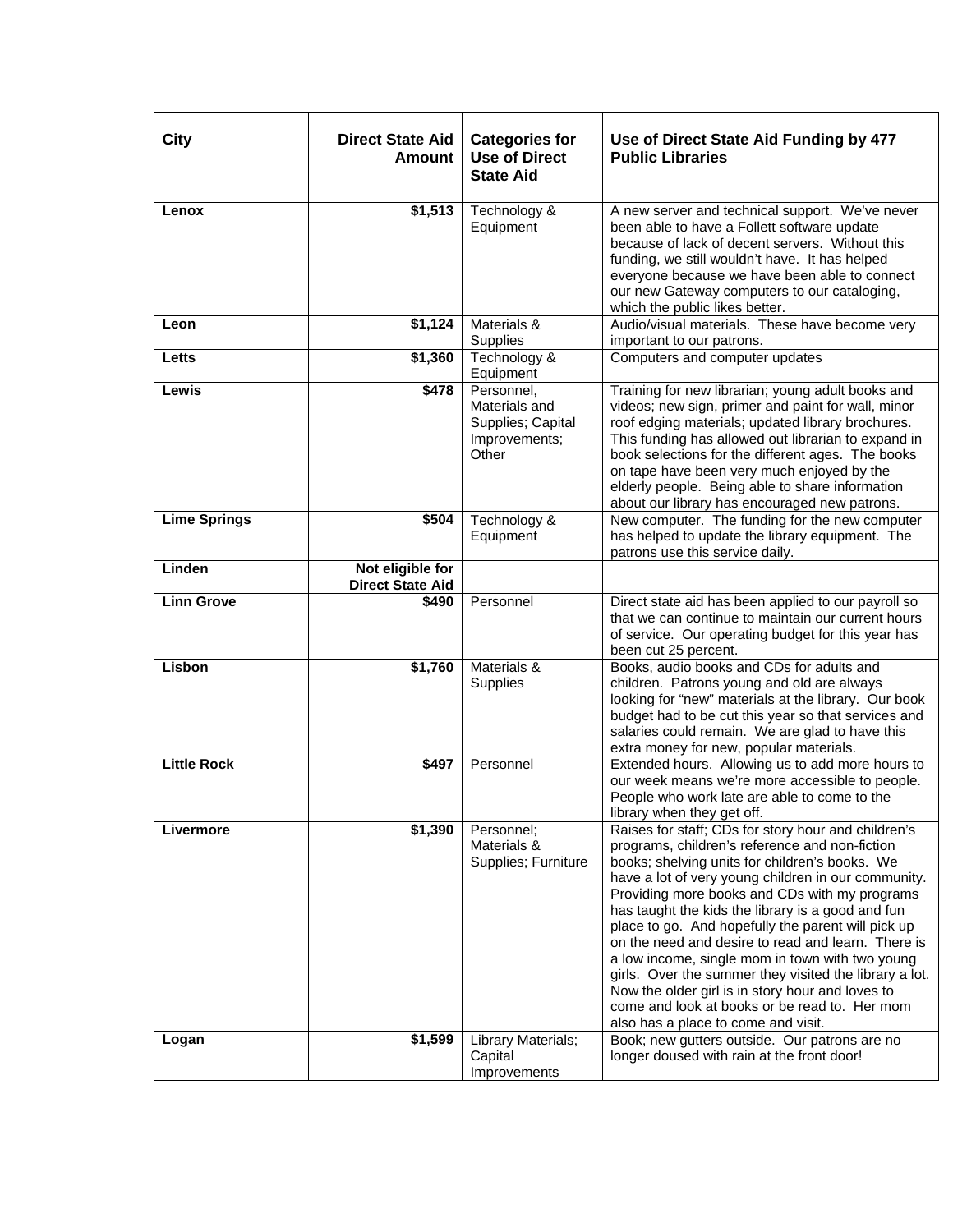| City               | <b>Direct State Aid</b><br>Amount           | <b>Categories for</b><br><b>Use of Direct</b><br><b>State Aid</b> | Use of Direct State Aid Funding by 477<br><b>Public Libraries</b>                                                                                                                                                                                                                                                                                                                                                                                                                                                                                                          |
|--------------------|---------------------------------------------|-------------------------------------------------------------------|----------------------------------------------------------------------------------------------------------------------------------------------------------------------------------------------------------------------------------------------------------------------------------------------------------------------------------------------------------------------------------------------------------------------------------------------------------------------------------------------------------------------------------------------------------------------------|
| Lohrville          | \$1,380                                     | Personnel                                                         | Staff salaries, extended hours. We have been able<br>to have the library open an extra morning. Our<br>patrons really enjoy this.                                                                                                                                                                                                                                                                                                                                                                                                                                          |
| <b>Lost Nation</b> | Not eligible for<br><b>Direct State Aid</b> |                                                                   |                                                                                                                                                                                                                                                                                                                                                                                                                                                                                                                                                                            |
| Lowden             | \$1,411                                     | Materials &<br>Supplies                                           | New books                                                                                                                                                                                                                                                                                                                                                                                                                                                                                                                                                                  |
| <b>LuVerne</b>     | \$560                                       | Materials &<br>Supplies; Library<br>Programs                      | Fiction and non-fiction books for all ages; summer<br>library program supplies. The children really enjoy<br>the summer library program. In a small town, there<br>are not a lot of scheduled activities during the<br>summer. Some of the senior citizens in LuVerne<br>do not travel out of town very often. New books at<br>the library can be the highlight of their week. The<br>children's eyes light up when they see a display of<br>new books to choose from.                                                                                                     |
| Lynnville          | \$670                                       | Materials &<br>Supplies                                           | Videos, DVDs. We bought many DVDs as the<br>people in the community are changing technology.<br>They really appreciate these and also check out<br>books at the same time.                                                                                                                                                                                                                                                                                                                                                                                                 |
| Lytton             | \$464                                       | Personnel;<br>Technology &<br>Equipment                           | Our library will begin automating in January, 2004.<br>This money will be spent to help pay for a person<br>to put information on the computer. It will also be<br>spent for some of the necessary equipment needed<br>for this BIG step forward.                                                                                                                                                                                                                                                                                                                          |
| <b>Madrid</b>      | \$1,272                                     | Technology &<br>Equipment                                         | Three new computers. Technology and up-to-date<br>equipment improved so fast by having this extra<br>funding.                                                                                                                                                                                                                                                                                                                                                                                                                                                              |
| <b>Mallard</b>     | Not eligible for<br><b>Direct State Aid</b> |                                                                   |                                                                                                                                                                                                                                                                                                                                                                                                                                                                                                                                                                            |
| <b>Malvern</b>     | \$1,006                                     | Technology &<br>Equipment                                         | New computer. We have had an increase of<br>patrons using the Internet, as well as the computer<br>programs for homework assignments. Being able<br>to use the computers at the library has been a<br>lifesaver. I wouldn't be able to apply for my student<br>funding as quickly. I will be taking my classes<br>online.                                                                                                                                                                                                                                                  |
| <b>Manchester</b>  | \$2,580                                     | Technology &<br>Equipment;<br>Furniture                           | New computer and new scanner for<br>circulation/inventory; three end-of-range shelving<br>units for new materials. One patron wanted<br>information printed off the Internet. A staff member<br>was able to go to the new computer, get the<br>information and print it quickly while the other staff<br>member helped other patrons check in and out<br>materials. The person who got the information was<br>very grateful because he was in a hurry and the<br>other patrons were happy because staff didn't have<br>to use the circulation computer to do the research. |
| <b>Manilla</b>     | Not eligible for<br><b>Direct State Aid</b> |                                                                   |                                                                                                                                                                                                                                                                                                                                                                                                                                                                                                                                                                            |
| <b>Manly</b>       | \$1,638                                     | Materials &<br>Supplies; Library<br>Programs; Other               | Children's books, cassettes and CDs, medical<br>books; summer library program supplies; anti-<br>fatigue mat, EBSCOhost, flag pole and flag.                                                                                                                                                                                                                                                                                                                                                                                                                               |
| <b>Manning</b>     | \$599                                       | Materials &<br>Supplies                                           | New books.                                                                                                                                                                                                                                                                                                                                                                                                                                                                                                                                                                 |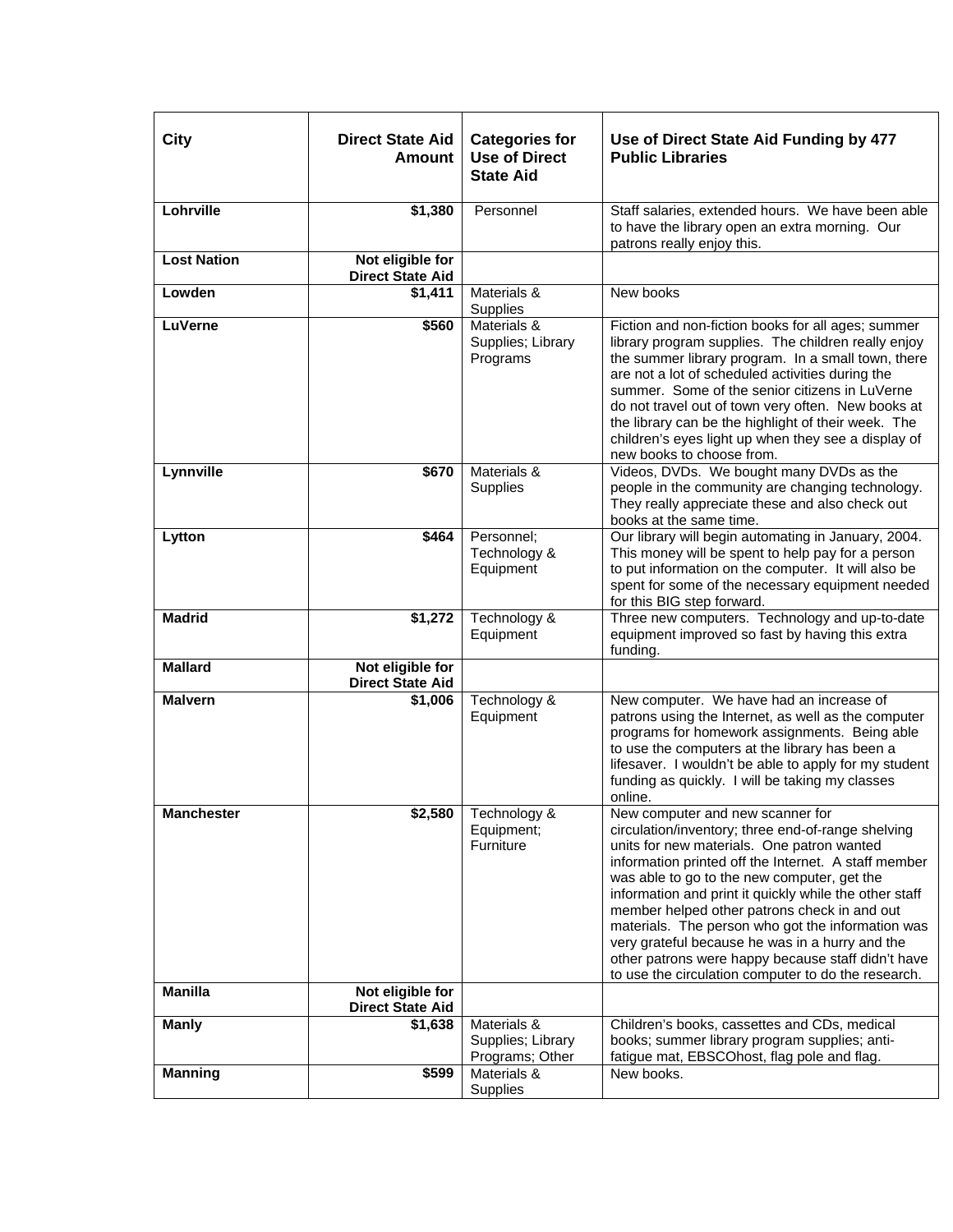| City                | <b>Direct State Aid</b><br><b>Amount</b>    | <b>Categories for</b><br><b>Use of Direct</b><br><b>State Aid</b>                            | Use of Direct State Aid Funding by 477<br><b>Public Libraries</b>                                                                                                                                                                                                                                                                                                                                                                                                                                                                                                                                                                                           |
|---------------------|---------------------------------------------|----------------------------------------------------------------------------------------------|-------------------------------------------------------------------------------------------------------------------------------------------------------------------------------------------------------------------------------------------------------------------------------------------------------------------------------------------------------------------------------------------------------------------------------------------------------------------------------------------------------------------------------------------------------------------------------------------------------------------------------------------------------------|
| <b>Manson</b>       | \$1,289                                     | Technology &<br>Equipment;<br>Furniture; Other                                               | Upgrade computers; computer work station table<br>and chair; frames for donated pictures of historical<br>event in community, refurbish and upgrade around<br>library. People want a warm, friendly environment<br>that is well kept and clean. Technology demands<br>require purchase of two new computers for library.                                                                                                                                                                                                                                                                                                                                    |
| <b>Mapleton</b>     | \$1,576                                     | Materials &<br>Supplies                                                                      | Start a new collection of DVDs and add to our<br>books on CD's program.                                                                                                                                                                                                                                                                                                                                                                                                                                                                                                                                                                                     |
| Maquoketa           | \$2,801                                     | Materials &<br>Supplies                                                                      | Audio books for children and adults, large print<br>books, Novelist subscription. A long-time library<br>user died recently at age 100. For the last eight<br>years, the library has been providing her with large<br>print books, first delivered to her home and then to<br>her nursing home. She was most grateful. Her<br>family directed memorial gifts to the library in<br>recognition of that service.                                                                                                                                                                                                                                              |
| <b>Marathon</b>     | Not eligible for<br><b>Direct State Aid</b> |                                                                                              |                                                                                                                                                                                                                                                                                                                                                                                                                                                                                                                                                                                                                                                             |
| <b>Marble Rock</b>  | \$964                                       | Materials &<br>Supplies; Library<br>Programs                                                 | Adult and children's books, children's videos;<br>summer library program incentives and<br>presenters.                                                                                                                                                                                                                                                                                                                                                                                                                                                                                                                                                      |
| <b>Marcus</b>       | \$1,512                                     | Personnel;<br>Materials &<br>Supplies; Furniture                                             | Extra staff time for summer reading program; new<br>adult and juvenile fiction & non-fiction books, large<br>print books and books on tape and CD; chairs for<br>new Gates computers, new chairs for existing<br>computers, new check-out desk chair. We now<br>have increased comfort for computer users and<br>library personnel. Also a wider variety of choices to<br>check out by customers.                                                                                                                                                                                                                                                           |
| <b>Marengo</b>      | \$1,379                                     | Technology &<br>Equipment                                                                    | Automation project. With our automation system,<br>we will be able to serve our patrons in a more<br>efficient manner. We are replacing our old book<br>charger system. This funding is appreciated by our<br>library.                                                                                                                                                                                                                                                                                                                                                                                                                                      |
| <b>Marion</b>       | \$8,332                                     | Materials &<br>Supplies;<br>Technology &<br>Equipment;<br>Furniture; Capital<br>Improvements | Locking DVD cases to minimize theft and speed up<br>check out process. DVDs are heavily used and we<br>never have enough. Ran cabling to new staff office<br>to connect to the network and the Internet.<br>Reconfigured and rebuilt two areas in the staff<br>workroom to make them more efficient; extended<br>counter space and installed new computer top;<br>eight new chairs were reupholstered. We have a<br>very busy library. People can know at a glance<br>when browsing the shelves what DVDs are<br>available. The reorganization and rearrangement<br>of the staff work area has made it much more<br>efficient and allows us to look neater. |
| <b>Marshalltown</b> | \$7,487                                     | Personnel                                                                                    | Used this funding to maintain our public service<br>staff at a level that allows us to retain accreditation.<br>Funding pays partial salary for a part-time adult<br>services assistant. State funding allows us to be<br>open extended hours and provides Spanish<br>language materials, Internet service, fax and<br>photocopy service to new lowans who feel<br>comfortable in their public library.                                                                                                                                                                                                                                                     |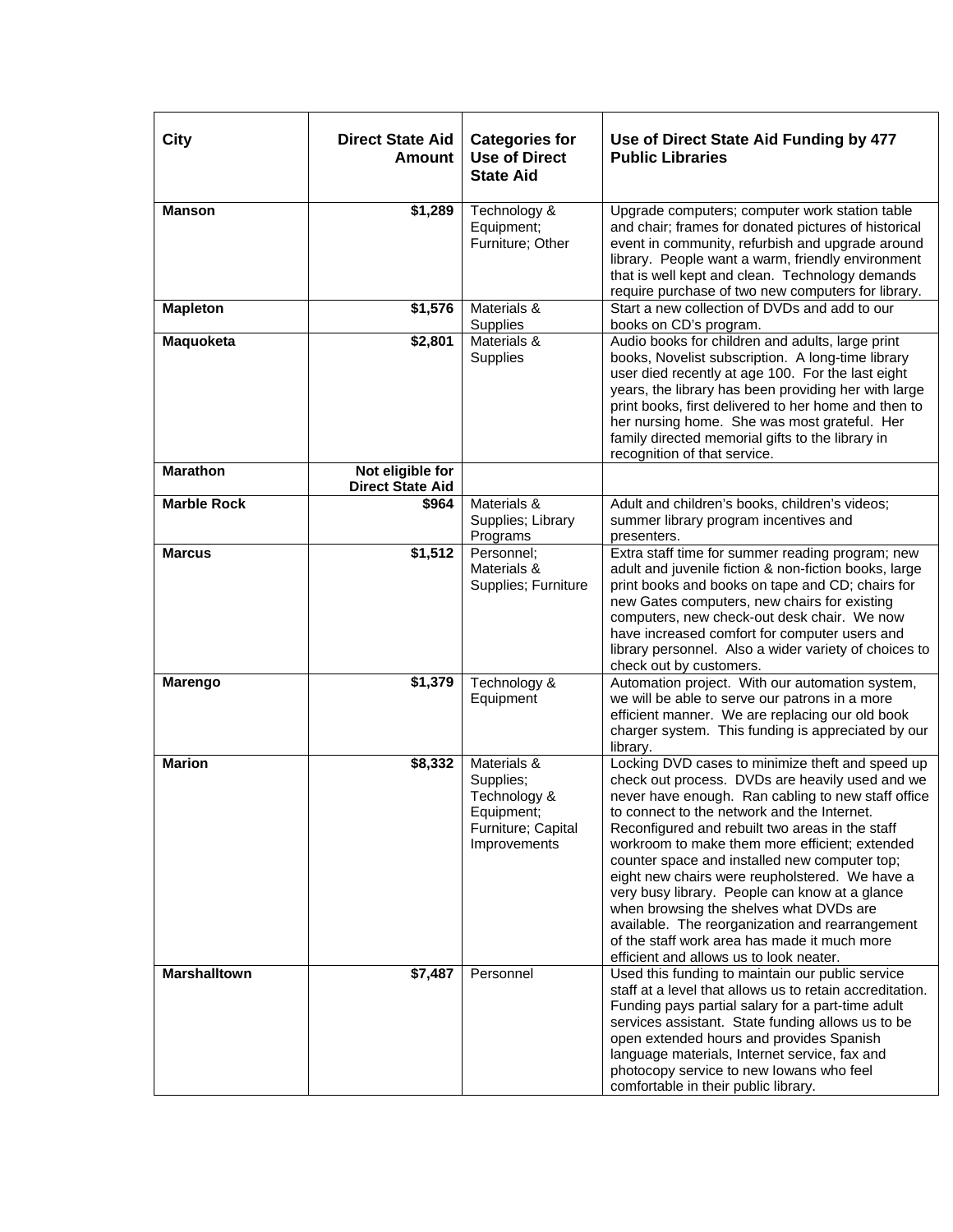| <b>City</b>           | <b>Direct State Aid</b><br>Amount           | <b>Categories for</b><br><b>Use of Direct</b><br><b>State Aid</b>               | Use of Direct State Aid Funding by 477<br><b>Public Libraries</b>                                                                                                                                                                                                                                                                                                            |
|-----------------------|---------------------------------------------|---------------------------------------------------------------------------------|------------------------------------------------------------------------------------------------------------------------------------------------------------------------------------------------------------------------------------------------------------------------------------------------------------------------------------------------------------------------------|
| <b>Martelle</b>       | \$498                                       | Materials &<br>Supplies                                                         | Adult fiction books.                                                                                                                                                                                                                                                                                                                                                         |
| <b>Mason City</b>     | \$8,547                                     | Personnel                                                                       | Salaries. Funding for salaries is always a concern<br>and whatever we can obtain helps us serve the<br>public with adequate staff available.                                                                                                                                                                                                                                 |
| <b>Massena</b>        | Not eligible for<br><b>Direct State Aid</b> |                                                                                 |                                                                                                                                                                                                                                                                                                                                                                              |
| <b>Maxwell</b>        | \$477                                       | Technology &<br>Equipment                                                       | New computer.                                                                                                                                                                                                                                                                                                                                                                |
| <b>Maynard</b>        | \$901                                       | Technology &<br>Equipment                                                       | Cannon Image Runner copier. The copier has<br>photo, text and a photo/text ability.                                                                                                                                                                                                                                                                                          |
| <b>McGregor</b>       | \$1,663                                     | Materials &<br>Supplies                                                         | Audio books on CD and DVDs. These new medias<br>are the most popular for our patrons who like to<br>"read" books on trips, working in factories, or for<br>those with vision problems.                                                                                                                                                                                       |
| <b>Mechanicsville</b> | \$1,526                                     | Technology &<br>Equipment                                                       | Server, software and supplies for automation of<br>card catalog. This will help us modernize our<br>library.                                                                                                                                                                                                                                                                 |
| <b>Mediapolis</b>     | \$1,237                                     | Technology &<br>Equipment;<br>Furniture                                         | Fax machine for patron use; new book display.<br>The new book display has added organization and<br>beauty to our library. The fax machine has added<br>a service to the community that we didn't have<br>anywhere before.                                                                                                                                                   |
| <b>Melbourne</b>      | $\sqrt{$979}$                               | Personnel; Library<br>Programs                                                  | Additional staff hours required for Teen Scene<br>reading programs; a new summer reading program<br>for 5 <sup>th</sup> through 12 <sup>th</sup> graders. This age group has<br>been underserved as they no longer "fit" in the<br>traditional summer reading program. This has<br>increased readers of this age group, who are now<br>using the library on a regular basis. |
| <b>Melcher-Dallas</b> | Not eligible for<br><b>Direct State Aid</b> |                                                                                 |                                                                                                                                                                                                                                                                                                                                                                              |
| <b>Melvin</b>         | Not eligible for<br><b>Direct State Aid</b> |                                                                                 |                                                                                                                                                                                                                                                                                                                                                                              |
| <b>Menlo</b>          | \$521                                       | Personnel;<br>Materials &<br>Supplies;<br>Technology &<br>Equipment             | Salary for assistant; large print books; two virus<br>update protectors. More and more of my patrons<br>need large print materials. They are very grateful.                                                                                                                                                                                                                  |
| <b>Merrill</b>        | \$510                                       | Personnel;<br>Furniture; Library<br>Programs<br>Library Programs                | Increase staff salaries; desk and chair for new<br>computer; use for summer library program.                                                                                                                                                                                                                                                                                 |
| <b>Meservey</b>       | \$476                                       | Capitol<br>Improvements                                                         | Replaced old, cracking brick flag monument.<br>Having a nice new monument in front of the library<br>makes people want to come in and find out what's<br>going on. It also makes people proud when they<br>see a flagpole being put up or being updated.                                                                                                                     |
| <b>Milford</b>        | \$1,878                                     | Materials &<br>Supplies                                                         | DVDs, CDs                                                                                                                                                                                                                                                                                                                                                                    |
| Milo                  | \$995                                       | Personnel;<br>Materials &<br>Supplies; Furniture;<br>Library Programs;<br>Other | Training for associate; new DVDs, 30 <sup>th</sup> anniversary<br>open house and materials for July 4 <sup>th</sup> parade. The<br>additional hours for my assistant helped her to be<br>more confident in doing some of the day to day<br>tasks without supervision.                                                                                                        |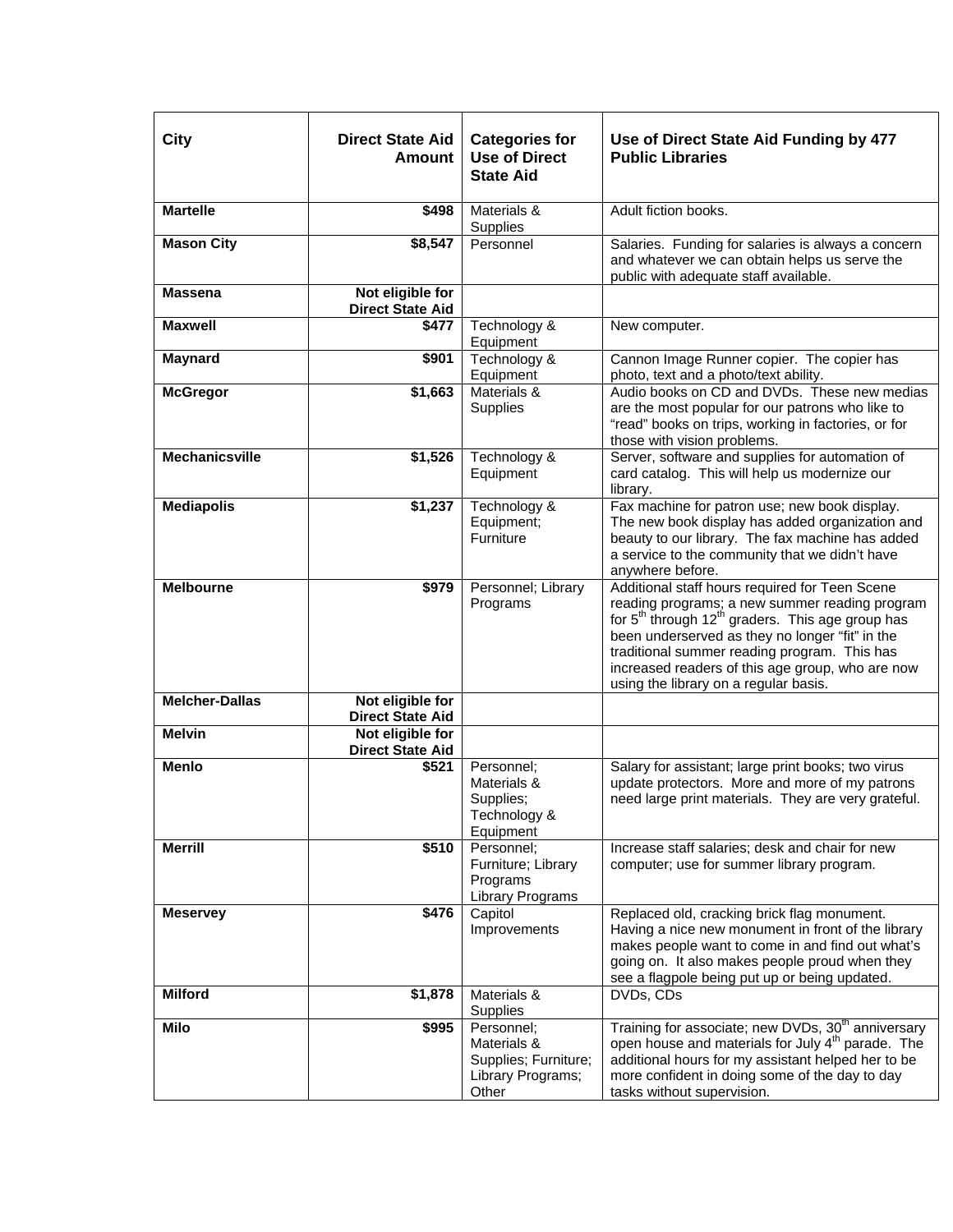| City                   | <b>Direct State Aid</b><br>Amount           | <b>Categories for</b><br><b>Use of Direct</b><br><b>State Aid</b>          | Use of Direct State Aid Funding by 477<br><b>Public Libraries</b>                                                                                                                                                                                                                                                                                                                                                                                                                           |
|------------------------|---------------------------------------------|----------------------------------------------------------------------------|---------------------------------------------------------------------------------------------------------------------------------------------------------------------------------------------------------------------------------------------------------------------------------------------------------------------------------------------------------------------------------------------------------------------------------------------------------------------------------------------|
| <b>Milton</b>          | Not eligible for<br><b>Direct State Aid</b> |                                                                            |                                                                                                                                                                                                                                                                                                                                                                                                                                                                                             |
| <b>Minburn</b>         | \$897                                       | Furniture                                                                  | New shelving                                                                                                                                                                                                                                                                                                                                                                                                                                                                                |
| <b>Mingo</b>           | Not eligible for<br><b>Direct State Aid</b> |                                                                            |                                                                                                                                                                                                                                                                                                                                                                                                                                                                                             |
| <b>Missouri Valley</b> | $\overline{$}1,316$                         | Materials &<br>Supplies                                                    | New Popular Science set, new reference books for<br>children. We always need some items updated<br>that we really don't have money for in our budget.<br>We really appreciate this money each year. Hope<br>it keeps coming.                                                                                                                                                                                                                                                                |
| <b>Mitchellville</b>   | \$1,690                                     | Materials &<br>Supplies;<br>Technology &<br>Equipment                      | Videos, DVDs, audio books, books; new<br>computers. We are able to offer a larger variety of<br>new books, movies and audio books.                                                                                                                                                                                                                                                                                                                                                          |
| <b>Modale</b>          | Not eligible for<br><b>Direct State Aid</b> |                                                                            |                                                                                                                                                                                                                                                                                                                                                                                                                                                                                             |
| <b>Mondamin</b>        | \$510                                       | Materials &<br>Supplies;<br>Technology &<br>Equipment                      | Children's reading program; Alliance Plus Online<br>catalog and technical support. The online catalog<br>has helped us automate the library and will provide<br>patrons faster and more detailed and accurate<br>access to the collection. The children's program<br>has been a huge success and has provided them<br>with a fun, educational and motivational program.<br>Many parents have commented on how grateful<br>they are to have this programming available to their<br>children. |
| <b>Monona</b>          | \$1,678                                     | Materials &<br>Supplies;<br>Technology &<br>Equipment;<br>Furniture; Other | One year subscription for one book level to Junior<br>Library Guild; Spectrum (circulation software)<br>support, computer repair and maintenance, renew<br>virus software on computer; computer stand; Aable<br>pest control (termite detection stations).                                                                                                                                                                                                                                  |
| <b>Monroe</b>          | \$546                                       | Materials &<br>Supplies                                                    | Magazine subscriptions for adults and children,<br>library bound children's books. The magazines are<br>available to people who cannot afford them. This is<br>significant in our community because of many low<br>and moderate income families.                                                                                                                                                                                                                                            |
| <b>Montezuma</b>       | \$635                                       | Technology &<br>Equipment; Library<br>Programs; Other                      | Electronic or digital products and systems, DVDs,<br>CDs, CD-Roms; summer reading program supplies<br>and incentives; preschool story time supplies.                                                                                                                                                                                                                                                                                                                                        |
| <b>Monticello</b>      | \$835                                       | Technology &<br>Equipment                                                  | Convert records for automation project. This will<br>make a big difference in staff time and also be<br>more helpful to patrons. We will be able to tell<br>patrons how many books they have checked out<br>and when they are due.                                                                                                                                                                                                                                                          |
| <b>Montrose</b>        | \$498                                       | Materials &<br><b>Supplies</b>                                             | Books and supplies.                                                                                                                                                                                                                                                                                                                                                                                                                                                                         |
| <b>Moorhead</b>        | Not eligible for<br><b>Direct State Aid</b> |                                                                            |                                                                                                                                                                                                                                                                                                                                                                                                                                                                                             |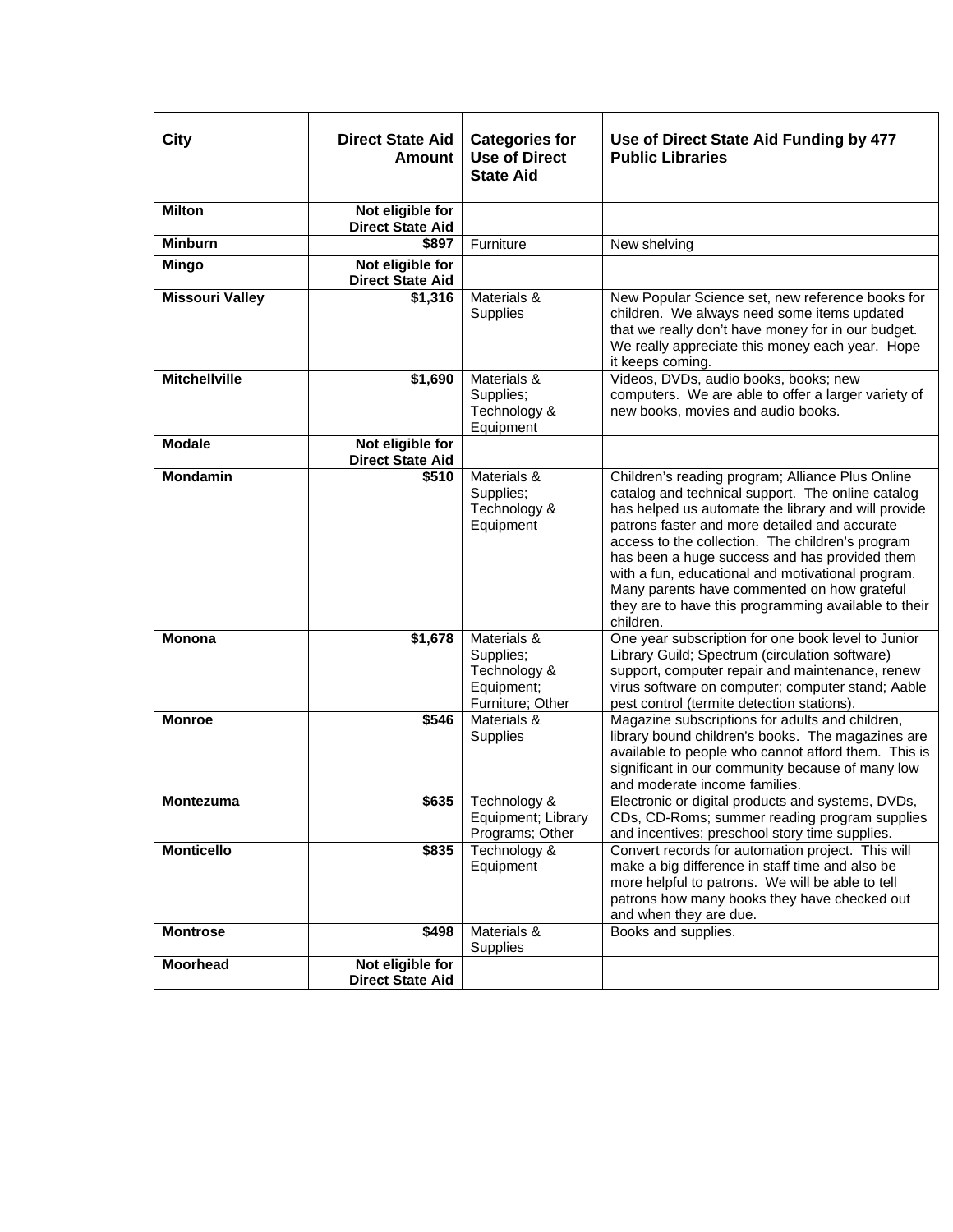| <b>City</b>        | <b>Direct State Aid</b><br><b>Amount</b> | <b>Categories for</b><br><b>Use of Direct</b><br><b>State Aid</b>          | Use of Direct State Aid Funding by 477<br><b>Public Libraries</b>                                                                                                                                                                                                                                                                                                                                                                                                                               |
|--------------------|------------------------------------------|----------------------------------------------------------------------------|-------------------------------------------------------------------------------------------------------------------------------------------------------------------------------------------------------------------------------------------------------------------------------------------------------------------------------------------------------------------------------------------------------------------------------------------------------------------------------------------------|
| <b>Moravia</b>     | \$1,376                                  | Materials &<br>Supplies; Furniture;<br>Other                               | Label protectors and DVD protectors, books, audio<br>books, CDs, DVDs, videos; magazine shelves,<br>cabinet for CPU, microfilm. More current issues of<br>magazines may be readily accessed by patrons.<br>The local newspaper will be updated on microfilm.<br>The CPU cabinet would help cut down on<br>maintenance, plus bring more consistency to library<br>equipment. The microfilm helped a family regain<br>scrapbook memories that were lost when their<br>home was destroyed by fire. |
| <b>Morley</b>      | \$440                                    | Materials &<br>Supplies;<br>Technology                                     | DVDs and videos; CD and DVD repair device. We<br>can purchase more DVDs and videos that are a<br>real hot item in our small town. Because we have<br>so many DVDs, we decided we need a machine to<br>repair them. Works great!                                                                                                                                                                                                                                                                 |
| <b>Morning Sun</b> | \$1,468                                  | Capital<br>Improvements                                                    | Remodeling large print shelving; purchase row of<br>fiction shelving. Improving the shelving has made<br>the materials more accessible to the patrons and<br>has improved the physical appearance of the<br>library. Books are now displayed correctly, making<br>selection much more available.                                                                                                                                                                                                |
| <b>Moulton</b>     | \$1,388                                  | Personnel                                                                  | Continuation of extended hours; library director<br>salary increase. The continuation of the library's<br>extended hours has made a difference in a number<br>of children's lives. Thanks to the longer hours,<br>several of our young people have been able to take<br>advantage of many of the services we offer to help<br>in their studies. Also, many of our young adults are<br>spending more of their free time here as well.                                                            |
| Mt. Ayr            | \$713                                    | Personnel;<br>Technology &<br>Equipment;<br>Furniture; Library<br>Programs | Library training for PLM2; books and CDs; high<br>speed Internet access; display shelves for<br>children's and adult books; supplies for children's<br>summer reading program. Because funding has<br>helped make the children's area more fun, one little<br>boy said to his grandmother, "I need to come to the<br>library." "But Zach," said grandmother, "you were<br>just there yesterday!" He replied, "You don't<br>understand I need to come to the library."                           |
| Mt. Pleasant       | \$3,418                                  | Materials &<br>Supplies;<br>Technology &<br>Equipment                      | New audio materials and Chinese/Vietnamese<br>materials; two computers and technical support.<br>The library has materials for three important groups<br>in the community, Hispanic, Vietnamese and<br>Chinese. We are going to try to implement some<br>programs.                                                                                                                                                                                                                              |
| Mt. Vernon         | \$2,059                                  | Personnel;<br>Materials &<br>Supplies; Library<br>Programs                 | Youth services program training for children's and<br>young adult services; books and read-along sets<br>for children involved in the Lewis & Clark summer<br>program; Sesquicentennial program for college and<br>public library patrons.                                                                                                                                                                                                                                                      |
| <b>Murray</b>      | \$496                                    | Materials &<br>Supplies; Furniture;<br>Library Programs                    | Books, audio books, program supplies; children's<br>chairs; summer reading program. We have been<br>able to provide more services for children. We<br>have many low-income families. This gives them<br>an opportunity to have resources they cannot<br>afford to buy.                                                                                                                                                                                                                          |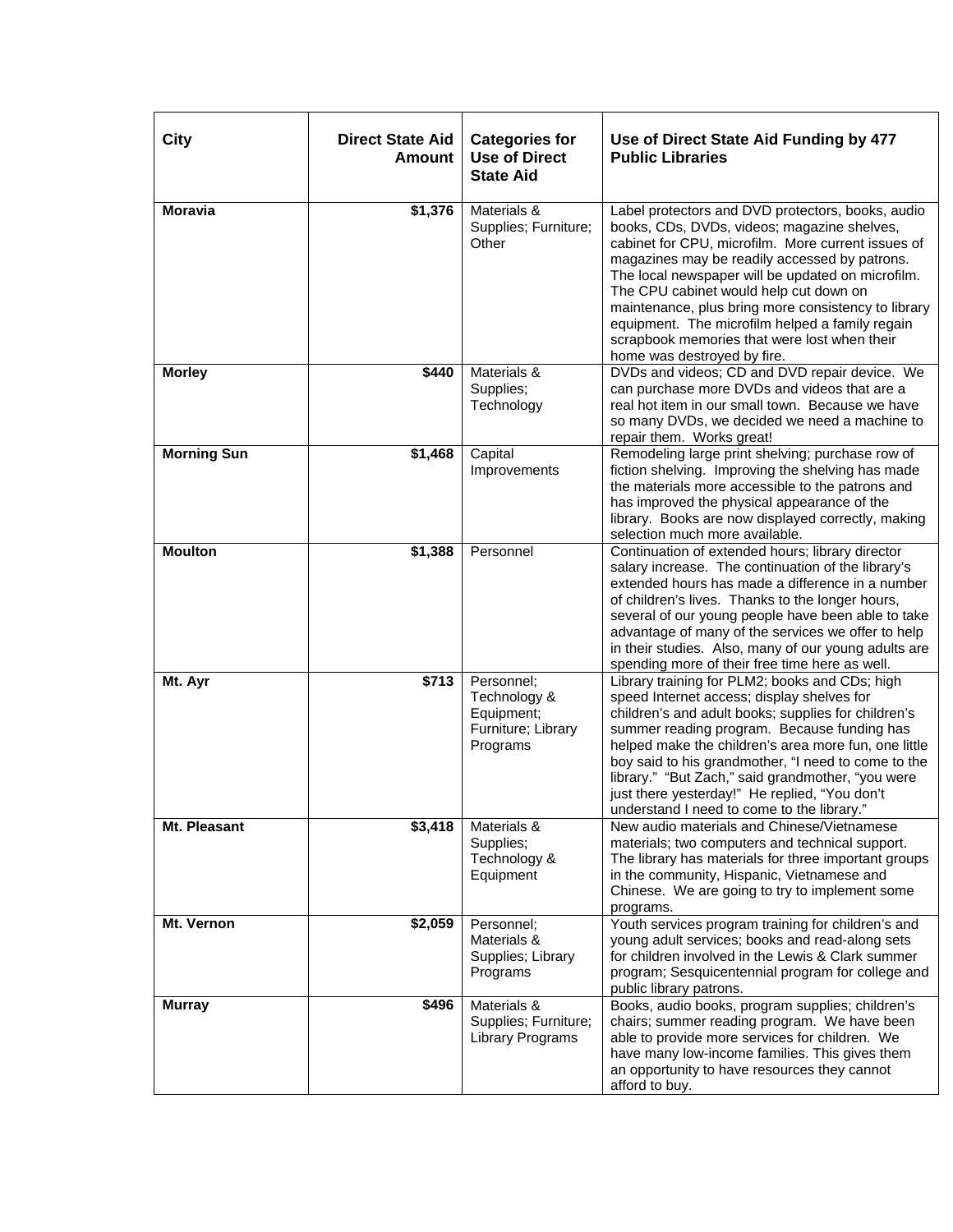| City                | <b>Direct State Aid</b><br>Amount           | <b>Categories for</b><br><b>Use of Direct</b><br><b>State Aid</b>          | Use of Direct State Aid Funding by 477<br><b>Public Libraries</b>                                                                                                                                                                                                                                                                                                                                          |
|---------------------|---------------------------------------------|----------------------------------------------------------------------------|------------------------------------------------------------------------------------------------------------------------------------------------------------------------------------------------------------------------------------------------------------------------------------------------------------------------------------------------------------------------------------------------------------|
| <b>Muscatine</b>    | \$5,384                                     | Materials &<br>Supplies;<br>Technology &<br>Equipment                      | Plastic book bags with handles; library logo and<br>mission/vision statement; six flat panel monitors<br>and one Pentium computer. We have been able to<br>market our library's vision statement to the<br>community while providing them with colorful<br>plastic book bags highlighting the library's logo.<br>The flat screen monitors modernize our Internet<br>and circulation service to the public. |
| <b>Nashua</b>       | \$1,700                                     | Personnel;<br>Materials &<br>Supplies                                      | Staff salaries; books. Reductions in funding have<br>forced the library to spend less on books. This<br>money will allow the library to put books on the<br>shelf that our patrons are requesting.                                                                                                                                                                                                         |
| <b>Nevada</b>       | \$3,194                                     | Materials &<br>Supplies                                                    | Our materials budget was cut by several thousand<br>dollars after the Reinvention bill. We will use direct<br>state aid for materials – fiction and non-fiction adult<br>books. Our library checks out over 50,000 adult<br>books per year. The 200-300 books purchased<br>with direct state aid are vital to providing the<br>number and variety of adult books our community<br>needs.                   |
| <b>New Albin</b>    | Not eligible for<br><b>Direct State Aid</b> |                                                                            |                                                                                                                                                                                                                                                                                                                                                                                                            |
| <b>New Hampton</b>  | \$2,232                                     | Materials &<br>Supplies; Library<br>Programs; Other                        | Audio book subscription; duplicate copies for book<br>discussion groups; ALA membership.                                                                                                                                                                                                                                                                                                                   |
| <b>New Hartford</b> | \$501                                       | Technology &<br>Equipment                                                  | We continue to use these funds for our second<br>telephone line (fax machine and computer) and for<br>the monthly phone bill. With a second telephone,<br>we provide another service to our community $-$ the<br>use of a fax machine. Plus the extra telephone for<br>the Internet frees up the other line so patrons can<br>still call in for other needs.                                               |
| <b>New London</b>   | \$1,182                                     | Technology &<br>Equipment                                                  | Computer equipment and software. We are<br>providing access to computers and Internet to<br>those who do not have their own. A mother comes<br>in frequently to e-mail her daughter who is serving<br>our country in Iraq.                                                                                                                                                                                 |
| <b>New Market</b>   | Not eligible for<br><b>Direct State Aid</b> |                                                                            |                                                                                                                                                                                                                                                                                                                                                                                                            |
| <b>New Sharon</b>   | Not eligible for<br><b>Direct State Aid</b> |                                                                            |                                                                                                                                                                                                                                                                                                                                                                                                            |
| <b>New Virginia</b> | \$915                                       | Materials &<br>Supplies                                                    | New 2004 World Book Encyclopedia, Perfection<br>Learning Corp - Iowa Children's Choice Award and<br>Iowa Teen Award books; Iowa High School Book<br>Award selections. Our patrons love using the new<br>encyclopedia set and have found the information<br>helpful and up-to-date. The new children's and<br>young adult books give the younger patrons more<br>choices and exposure to good literature.   |
| <b>Newell</b>       | \$1,460                                     | Materials &<br>Supplies;<br>Technology &<br>Equipment;<br>Furniture; Other | More books, books on tape, DVDs and videos,<br>video and DVD supplies, children's books;<br>technical support for computers and automation<br>system; new books on tape display case; copy<br>paper; four static free clear computer mats.                                                                                                                                                                 |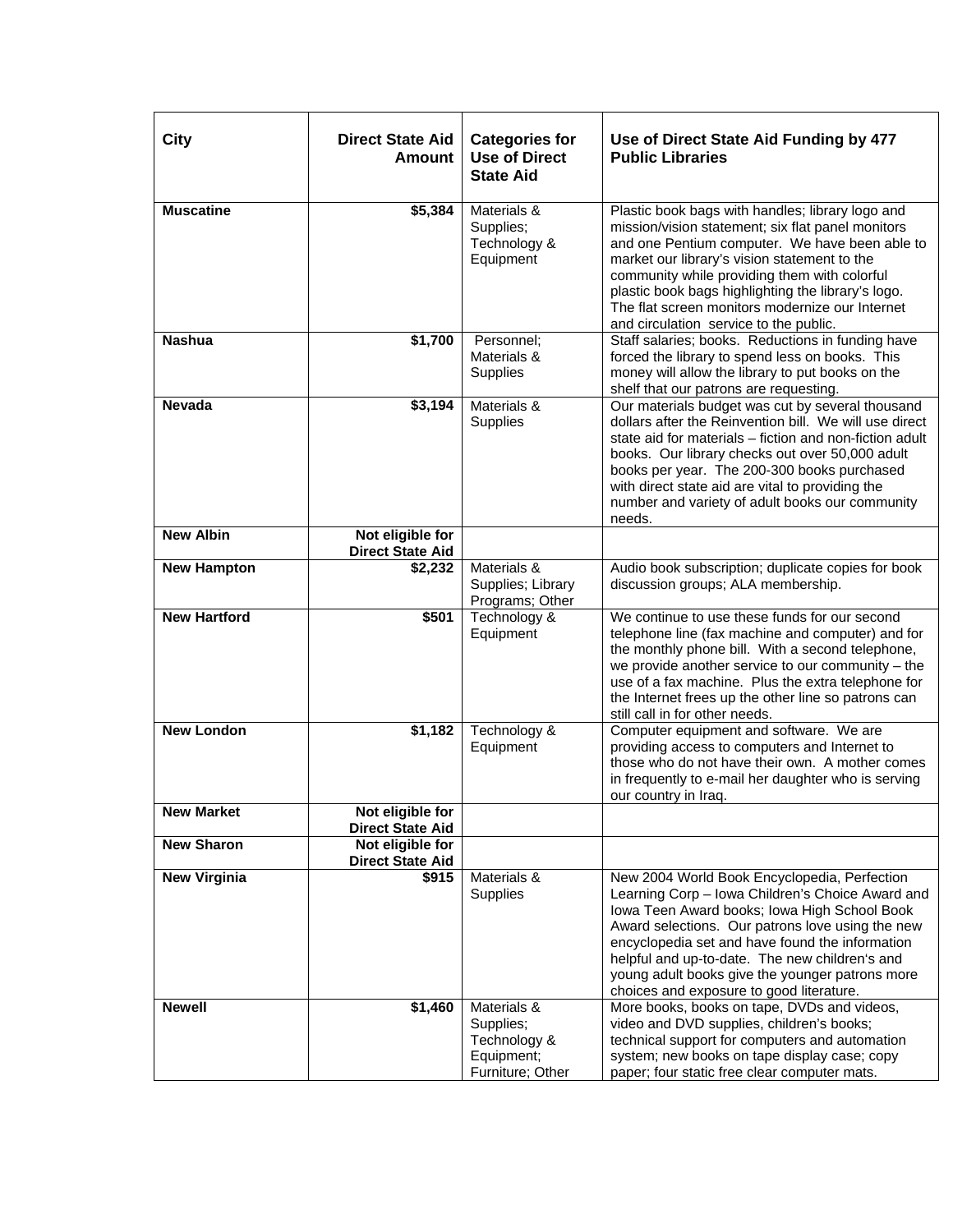| City                 | <b>Direct State Aid</b><br><b>Amount</b> | <b>Categories for</b><br><b>Use of Direct</b><br><b>State Aid</b>                        | Use of Direct State Aid Funding by 477<br><b>Public Libraries</b>                                                                                                                                                                                                                                                                                             |
|----------------------|------------------------------------------|------------------------------------------------------------------------------------------|---------------------------------------------------------------------------------------------------------------------------------------------------------------------------------------------------------------------------------------------------------------------------------------------------------------------------------------------------------------|
| <b>Newhall</b>       | \$977                                    | Personnel                                                                                | We will continue to use our direct state aid money<br>to maintain our current hours which were originally<br>increased because of this funding. It makes it<br>easier for our patrons to use the library according<br>to their schedules.                                                                                                                     |
| <b>Newton</b>        | \$5,517                                  | Materials &<br>Supplies;<br>Technology &<br>Equipment                                    | Library cards; web access to World Book<br>Encyclopedia and Hoover's Online Winzip, SIRSI<br>software. Our customers are now able to access<br>reference information databases remotely.                                                                                                                                                                      |
| <b>Nora Springs</b>  | \$1,716                                  | Materials &<br>Supplies; Library<br>Programs                                             | Books on CD, paper holders for storage unit in<br>office; books for the book discussion group.                                                                                                                                                                                                                                                                |
| <b>North English</b> | \$1,553                                  | Materials &<br>Supplies;<br>Technology &<br>Equipment;<br>Furniture; Library<br>Programs | Audio books, CDs, DVDs and videos; 2004<br>licenses for automation and a new scanner; new<br>computer chair; summer reading program,<br>celebration of North English' 150 <sup>th</sup> anniversary with<br>an open house with guest George Wine, who wrote<br>a book about University of Iowa athletics.                                                     |
| <b>North Liberty</b> | \$2,714                                  | Personnel;<br>Materials &<br>Supplies; Library<br>Programs                               | Hire work/study assistants; AV materials; adult<br>book discussions and other adult programs. We<br>had the opportunity to have several authors at the<br>library, including Elizabeth McCracken. It has<br>helped to be able to hire work/study students.<br>Kirkwood pays 75 percent of their salary and the<br>direct state aid pays the other 25 percent. |
| Northwood            | \$1,219                                  | Personnel:<br>Materials &<br>Supplies                                                    | Training for support staff; inspirational books,<br>children's easy reader books, Chilton auto repair<br>manuals, children's non-fiction, books on tape.<br>Staff was able to attend computer classes to better<br>aid customers with computer access.                                                                                                        |
| <b>Norwalk</b>       | \$2,911                                  | Materials &<br>Supplies;<br>Technology &<br>Equipment                                    | Fiction books, DVDs and CDs; software licenses,<br>security software with hard drive protection kit for<br>12 new computers, two barcode scanners. These<br>items benefit the community as a whole. Any new<br>additions to the library's fiction, DVD and CD<br>collections are always enjoyed by our patrons.                                               |
| <b>Norway</b>        | \$932                                    | Furniture                                                                                | More shelving, especially in the children's area.<br>There is not much more room to browse through<br>the books.                                                                                                                                                                                                                                              |
| Oakland              | \$1,665                                  | Personnel; Library<br>Programs                                                           | Extra staff for summer reading program; summer<br>reading program prizes. We would not be able to<br>provide the summer reading program incentives<br>without this funding. Last summer we had an<br>entire new family start using the library because of<br>our summer program.                                                                              |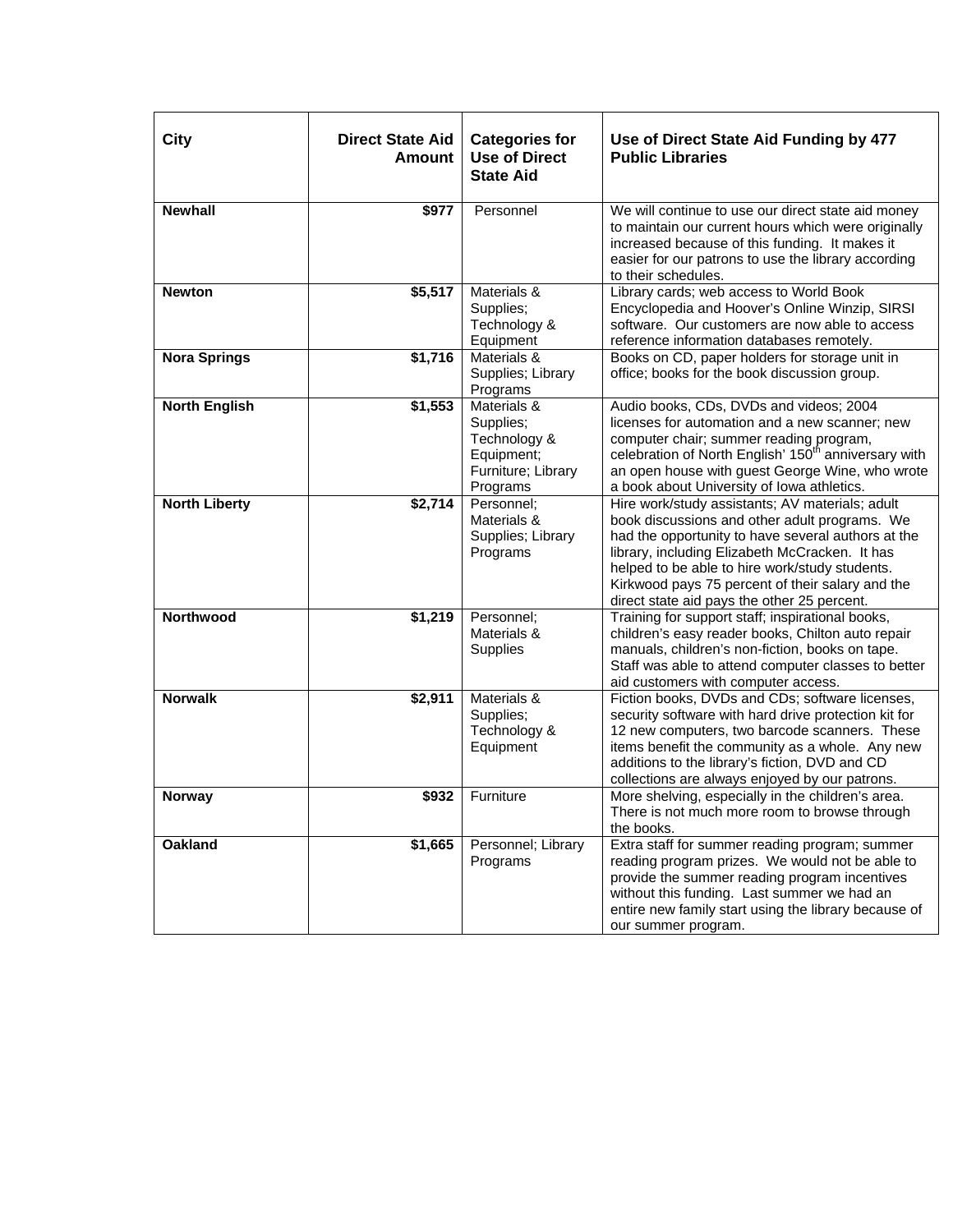| City               | <b>Direct State Aid</b><br><b>Amount</b>    | <b>Categories for</b><br><b>Use of Direct</b><br><b>State Aid</b> | Use of Direct State Aid Funding by 477<br><b>Public Libraries</b>                                                                                                                                                                                                                                                                                                                                                                                                                                                                                                                                                                      |
|--------------------|---------------------------------------------|-------------------------------------------------------------------|----------------------------------------------------------------------------------------------------------------------------------------------------------------------------------------------------------------------------------------------------------------------------------------------------------------------------------------------------------------------------------------------------------------------------------------------------------------------------------------------------------------------------------------------------------------------------------------------------------------------------------------|
| Ocheyedan          | \$970                                       | Personnel                                                         | Salaries to cover extended hours for training and<br>planning programs related to the addition of the<br>Gates computers. There is a new focus on<br>technology in our library. The direct state aid<br>funding supports specific training, allowing staff to<br>better serve patrons and community. This funding<br>is making a difference in the lives of our staff and<br>volunteers. It supports and encourages the<br>process of acquiring new skills. It's a catalyst for<br>seeing the "source" of information in a different<br>light. Collectively and over time, these changes<br>and attitudes impact the entire community. |
| <b>Odebolt</b>     | \$1,569                                     | Personnel;<br>Materials &<br>Supplies                             | Extended hours, salaries of five staff members now<br>more equal to other city employees; will help<br>purchase new encyclopedias.                                                                                                                                                                                                                                                                                                                                                                                                                                                                                                     |
| <b>Oelwein</b>     | \$2,024                                     | Materials &<br>Supplies                                           | Audio cassettes, books on CD, adult and children's<br>books. Because of the economy and<br>unemployment problems, more people are using<br>the library for their reading and information needs.<br>The nursing home residents, as well as shut-ins,<br>are relying on the audio cassettes and the CDs for<br>their recreational needs. They look forward to the<br>new materials.                                                                                                                                                                                                                                                      |
| Ogden              | Not eligible for<br><b>Direct State Aid</b> |                                                                   |                                                                                                                                                                                                                                                                                                                                                                                                                                                                                                                                                                                                                                        |
| Olin               | \$567                                       |                                                                   | <b>Report Not Received</b>                                                                                                                                                                                                                                                                                                                                                                                                                                                                                                                                                                                                             |
| Onawa              | $\overline{$}1,439$                         | Materials &<br>Supplies;<br>Technology &<br>Equipment             | Lewis & Clark books to commemorate the<br>upcoming celebration; technology upgrades for<br>existing computers, LCD monitors for space<br>efficiency. Our patrons have been very happy with<br>the new technology this money has provided. We<br>are very cramped for space and the monitors have<br>helped greatly in that capacity.                                                                                                                                                                                                                                                                                                   |
| <b>Orange City</b> | \$2,776                                     | Materials &<br>Supplies                                           | These funds will be used to further develop our<br>DVD, video, books on CD, books on cassette, and<br>music CD collections.                                                                                                                                                                                                                                                                                                                                                                                                                                                                                                            |
| <b>Orient</b>      | \$464                                       | Materials &<br>Supplies                                           | Books, large print books. Hopefully some of the<br>regular patrons will enjoy the large print titles and<br>perhaps we will be able to draw in a few new<br>readers.                                                                                                                                                                                                                                                                                                                                                                                                                                                                   |
| Osage              | \$2,341                                     | Materials &<br>Supplies                                           | Large print books, audio books. The large print<br>collection serves our elderly population. (We are<br>second highest in the state). They have more titles<br>to choose from. The audio collection (books on<br>tape) fits people's lifestyles. I have several<br>customers tell me they are thrilled to not have to<br>use their glasses to read, especially when walking<br>on a treadmill.                                                                                                                                                                                                                                         |
| Osceola            | \$1,575                                     | Technology &<br>Equipment                                         | This funding will help replace old computers.<br>Library patrons have five new computers to use,<br>plus two Gates computers!                                                                                                                                                                                                                                                                                                                                                                                                                                                                                                          |
| <b>Oskaloosa</b>   | \$4,520                                     | Personnel                                                         | Salaries for additional staff to extend hours. We<br>are able to add five additional hours a week which<br>helps ensure compliance with continued<br>certification requirements.                                                                                                                                                                                                                                                                                                                                                                                                                                                       |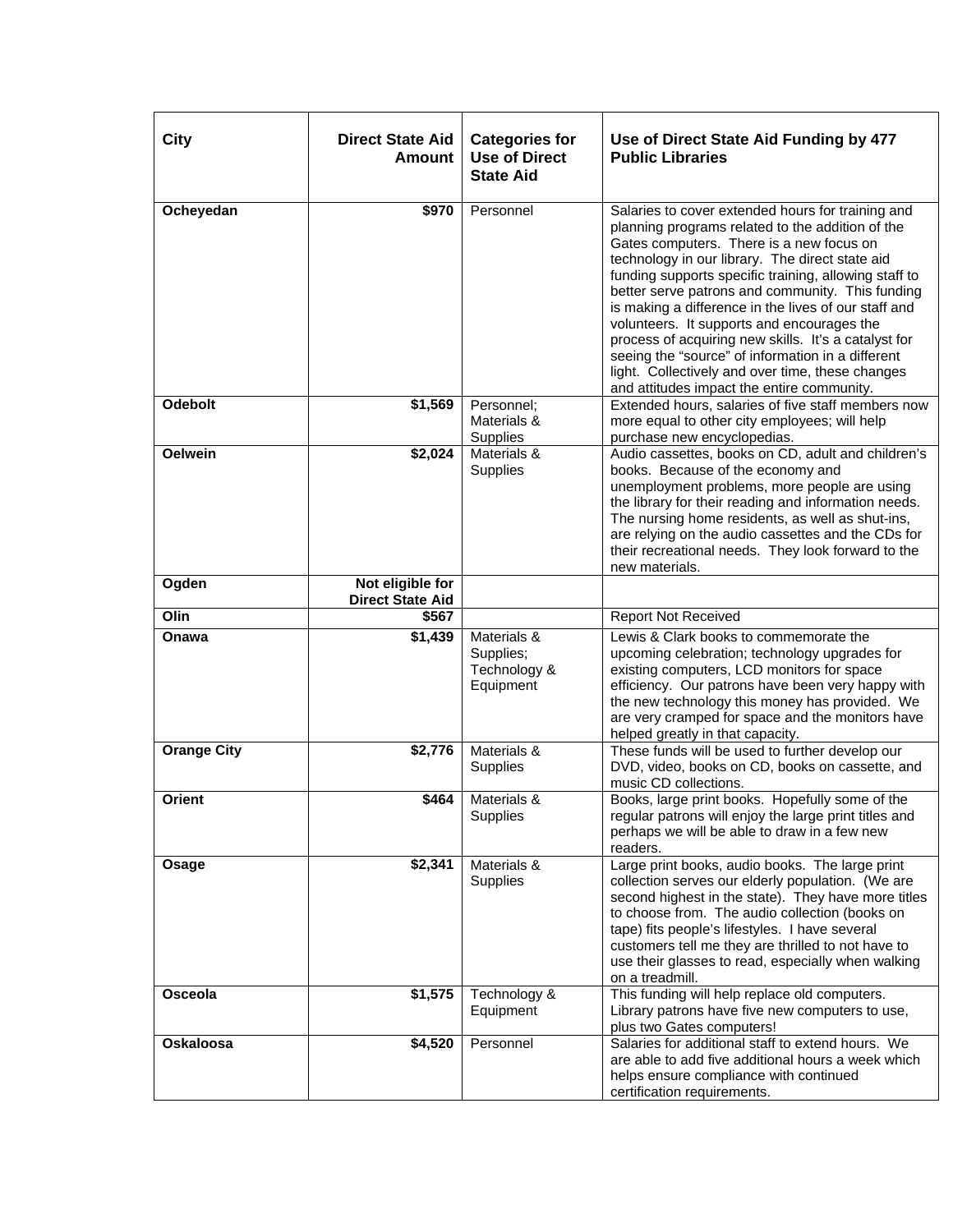| City                   | <b>Direct State Aid</b><br><b>Amount</b>    | <b>Categories for</b><br><b>Use of Direct</b><br><b>State Aid</b>                        | Use of Direct State Aid Funding by 477<br><b>Public Libraries</b>                                                                                                                                                                                                                                                                                                                                                                                                                                                                                                                                                                      |
|------------------------|---------------------------------------------|------------------------------------------------------------------------------------------|----------------------------------------------------------------------------------------------------------------------------------------------------------------------------------------------------------------------------------------------------------------------------------------------------------------------------------------------------------------------------------------------------------------------------------------------------------------------------------------------------------------------------------------------------------------------------------------------------------------------------------------|
| Ossian                 | \$1,503                                     | Personnel:<br>Materials &<br>Supplies;<br>Technology &<br>Equipment; Library<br>Programs | Extended hours for summer reading program;<br>audio books lease plan; new patron computer,<br>replaced Windows '95 computer; incentives and<br>books for summer library program. The community<br>has much more current audio books than we would<br>be able to afford if not for the lease program.<br>Without the state programs, we would have to cut<br>spending in several areas. One mother whose son<br>participated in the summer reading program told<br>me her son's reading had improved over the<br>summer. He had been struggling prior to that. He<br>came to almost all of the programs and brought<br>others with him. |
| <b>Ottumwa</b>         | \$4,875                                     | Capital<br>Improvements;<br>Furniture                                                    | Plaster repair to inside dome and walls; new<br>reference room furniture where we are remodeling.<br>We have a received a grant, but this money will<br>allow us to complete our project of remodeling the<br>adult department in our 100- year-old library.                                                                                                                                                                                                                                                                                                                                                                           |
| Oxford                 | \$526                                       | Materials &<br>Supplies                                                                  | Adult fiction and non-fiction, children's fiction.<br>Direct state aid helps us increase and improve our<br>collections. A young woman diagnosed with<br>Hodgkin's Disease asked for some inspirational<br>material. We were able to locate a biography of a<br>cancer survivor.                                                                                                                                                                                                                                                                                                                                                       |
| <b>Oxford Junction</b> | \$1,424                                     | Materials &<br>Supplies;<br>Technology &<br>Equipment;<br>Furniture; Library<br>Programs | Library supplies; phone/fax machine, dot matrix<br>printer; shelving; student reading series. These<br>funds really help supplement our budget.                                                                                                                                                                                                                                                                                                                                                                                                                                                                                        |
| Packwood               | Not eligible for<br><b>Direct State Aid</b> |                                                                                          |                                                                                                                                                                                                                                                                                                                                                                                                                                                                                                                                                                                                                                        |
| <b>Palmer</b>          | \$461                                       | Personnel                                                                                | Extended hours. People can now come into the<br>library after they get off work.                                                                                                                                                                                                                                                                                                                                                                                                                                                                                                                                                       |
| Panora                 | \$1,611                                     | Technology &<br>Equipment                                                                | Laptop computer, scanner, computer and printer.<br>The laptop computer goes with our PowerPoint<br>projector which is a great asset to the public. They<br>love to scan pictures and articles to friends and<br>family and a lot of people don't have the equipment<br>to do that at home.                                                                                                                                                                                                                                                                                                                                             |
| Parkersburg            | \$1,700                                     | Furniture; Other                                                                         | Will help pay for a computer table; kitchen stove,<br>mats for basement. We try to keep improving<br>areas in the library. The stove and desk have<br>made things more easily accessible and pleasant<br>to use.                                                                                                                                                                                                                                                                                                                                                                                                                       |
| Paton                  | \$1,271                                     | Materials &<br>Supplies.                                                                 | New books, audio books, magazines and DVDs.<br>We were able to purchase extra children's books<br>that we would not have purchased otherwise. One<br>gentleman in particular asked for news magazines.<br>He was not interested in using the Internet. He is<br>now a regular patron who reads our magazines<br>faithfully.                                                                                                                                                                                                                                                                                                            |
| <b>Paullina</b>        | \$1,496                                     | Materials &<br>Supplies; Furniture                                                       | Audio books, CDs; additional shelving for audio<br>books. We are limited for space and needed more<br>shelves for our audio books. The books are very<br>popular with our patrons.                                                                                                                                                                                                                                                                                                                                                                                                                                                     |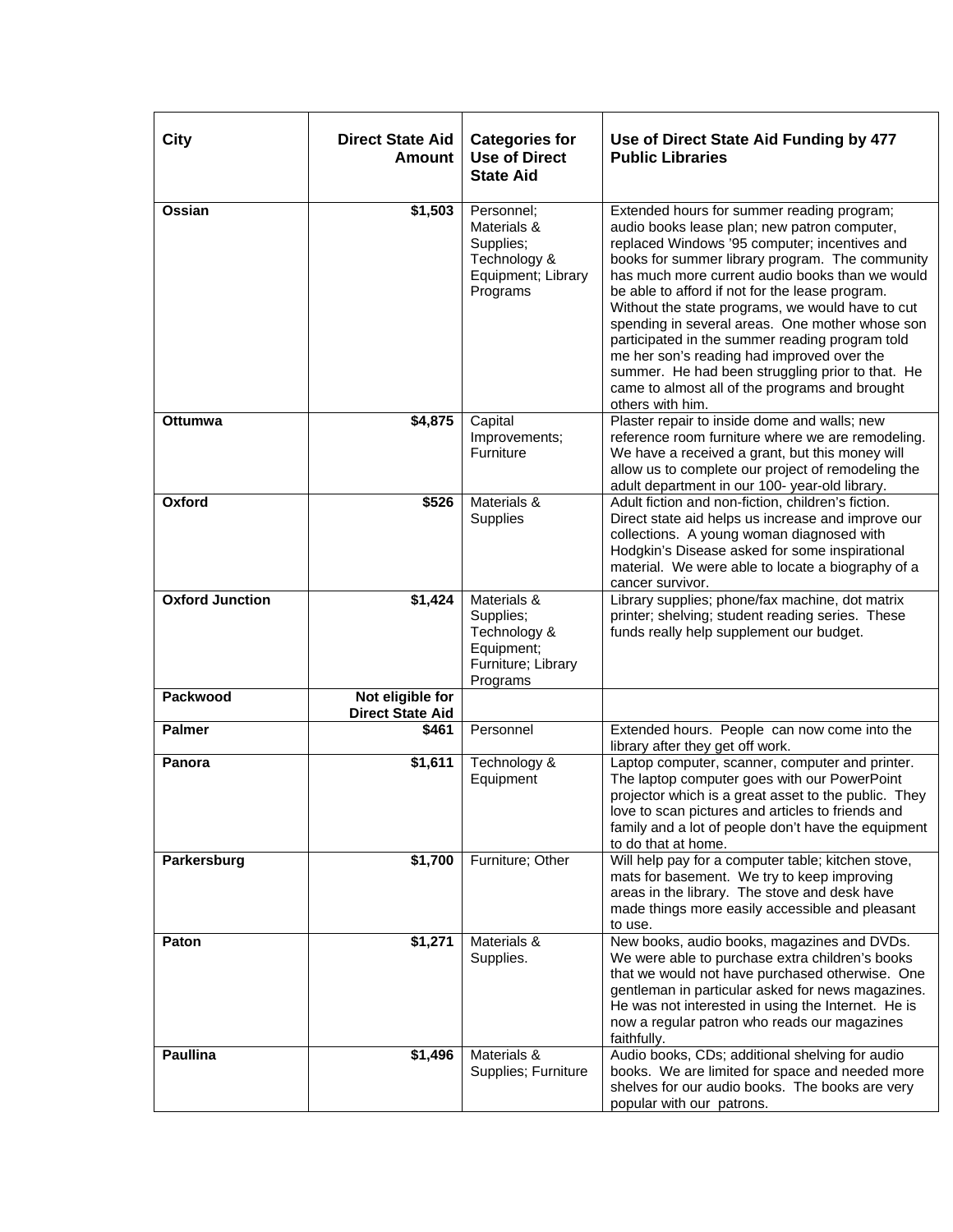| City                 | <b>Direct State Aid</b><br>Amount           | <b>Categories for</b><br><b>Use of Direct</b><br><b>State Aid</b>                                                        | Use of Direct State Aid Funding by 477<br><b>Public Libraries</b>                                                                                                                                                                                                                                                                                                                                                                                                                                                                                                        |
|----------------------|---------------------------------------------|--------------------------------------------------------------------------------------------------------------------------|--------------------------------------------------------------------------------------------------------------------------------------------------------------------------------------------------------------------------------------------------------------------------------------------------------------------------------------------------------------------------------------------------------------------------------------------------------------------------------------------------------------------------------------------------------------------------|
| Pella                | \$3,772                                     | Technology &<br>Equipment                                                                                                | Two new Dell Optiplex PCs with Office Pro 2003,<br>data cable installation.                                                                                                                                                                                                                                                                                                                                                                                                                                                                                              |
| Perry                | \$3,221                                     | Personnel;<br>Materials &<br>Supplies                                                                                    | Library consultant; computer software. The library<br>consultant has allowed us to maintain a high level<br>of service. We are able to manage technical<br>equipment and provide a progressive philosophy<br>for securing information.                                                                                                                                                                                                                                                                                                                                   |
| <b>Peterson</b>      | \$923                                       | Personnel:<br>Materials &<br>Supplies; Library<br>Programs                                                               | Staff salaries for training and summer reading<br>programs; books and audio books, CDs and<br>supplies; summer reading program supplies.                                                                                                                                                                                                                                                                                                                                                                                                                                 |
| <b>Plainfield</b>    | \$1,400                                     | Personnel:<br>Materials &<br>Supplies;<br>Technology &<br>Equipment; Capital<br>Improvements;<br><b>Library Programs</b> | Salaries for additional staff; children's books,<br>videos; one monitor for computer, computer<br>program for cataloging; paint for library, more<br>flowers and bushes for landscape; materials for<br>summer reading program. With additional staff, we<br>are able to provide better service to our patrons.<br>These funds really do let us do things that are not<br>in our budget.                                                                                                                                                                                 |
| <b>Pleasant Hill</b> | \$2,968                                     | Technology &<br>Equipment                                                                                                | New public access computers and a firewall for the<br>network. Maintaining patron use computers is an<br>ongoing struggle. The direct state aid funds will<br>help us replace computers so patrons have<br>efficient hardware to utilize in a safer environment.                                                                                                                                                                                                                                                                                                         |
| <b>Pleasantville</b> | Not eligible for<br><b>Direct State Aid</b> |                                                                                                                          |                                                                                                                                                                                                                                                                                                                                                                                                                                                                                                                                                                          |
| <b>Plover</b>        | \$448                                       | Personnel; Library<br>Programs                                                                                           | Extended hours; summer reading program<br>supplies. Many people have commented on the<br>extended h ours and expressed their appreciation<br>for the longer hours on Saturdays. The local<br>children enjoy our summer reading program so<br>much they ask all winter long - "When does the<br>reading program start?' They look forward to the<br>fun, the programs, the reading and the prizes.                                                                                                                                                                        |
| <b>Pocahontas</b>    | \$1,708                                     | Personnel                                                                                                                | Fund will be used to continue to provide salaries for<br>improved services to children; specifically, with an<br>outreach program of story times to daycare<br>providers in their homes, and staffing for after-<br>school hours that require intensive assistance and<br>supervision. One young patron spends nearly<br>every afternoon after school with us. When he first<br>started coming, he was angry, disruptive and<br>lacking in self-esteem. We now see him smiling<br>more, interacting more positively with his peers and<br>hugging library staff members! |
| <b>Polk City</b>     | \$662                                       | Personnel                                                                                                                | Computer consultant. The computers are now<br>always up and running. Our web site is maintained<br>and people are always commenting on events they<br>see on the site, which includes community<br>programs.                                                                                                                                                                                                                                                                                                                                                             |
| Pomeroy              | \$1,024                                     | Furniture; Library<br>Programs                                                                                           | New circulation desk that is handicapped<br>accessible; Books for Baby program. We will be<br>able to serve our handicapped patrons and small<br>children better. Our Books for Baby program is a<br>success and we want to continue it.                                                                                                                                                                                                                                                                                                                                 |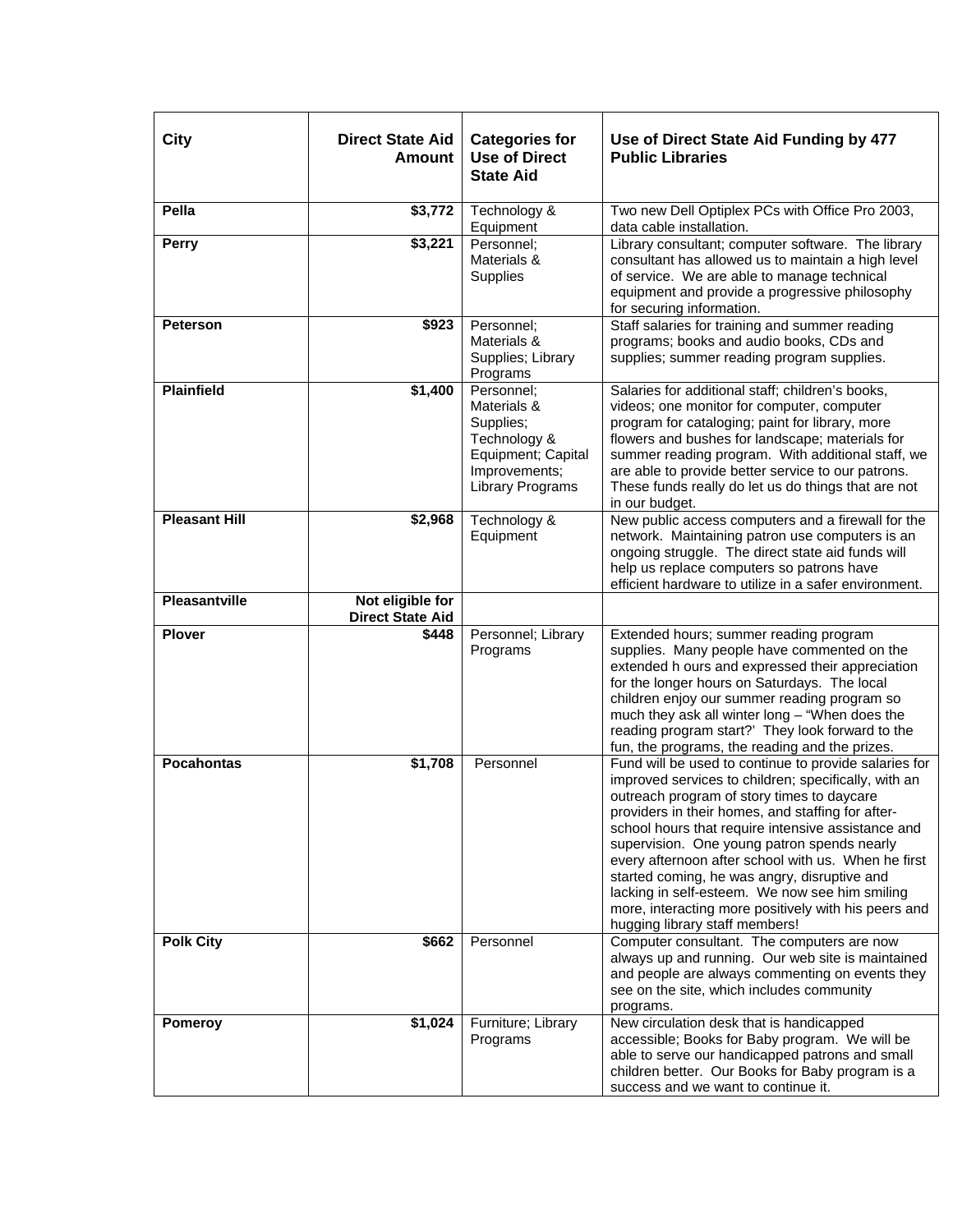| City                | <b>Direct State Aid</b><br><b>Amount</b> | <b>Categories for</b><br><b>Use of Direct</b><br><b>State Aid</b>                               | Use of Direct State Aid Funding by 477<br><b>Public Libraries</b>                                                                                                                                                                                                                                                                                                                                                                                                                                    |
|---------------------|------------------------------------------|-------------------------------------------------------------------------------------------------|------------------------------------------------------------------------------------------------------------------------------------------------------------------------------------------------------------------------------------------------------------------------------------------------------------------------------------------------------------------------------------------------------------------------------------------------------------------------------------------------------|
| <b>Postville</b>    | \$1,876                                  | Materials &<br>Supplies; Furniture                                                              | Audio books; four tower displays and two<br>bookshelves. We have many truck drivers,<br>teachers, nurses that travel to work. We needed<br>more room for our children's books. The shelves<br>make it easier to find books.                                                                                                                                                                                                                                                                          |
| <b>Prairie City</b> | \$1,030                                  | Technology &<br>Equipment;<br>Furniture                                                         | Purchased card catalog software so the public can<br>look up what we have in our collection. More<br>shelving for our collection.                                                                                                                                                                                                                                                                                                                                                                    |
| <b>Prescott</b>     | \$447                                    | Materials &<br>Supplies;<br>Technology &<br>Equipment;<br>Furniture; Library<br>Programs; Other | Videos; fax machine; book cart; children's<br>programs; cleaned carpet.                                                                                                                                                                                                                                                                                                                                                                                                                              |
| <b>Preston</b>      | $\sqrt{$1,498}$                          | Materials &<br>Supplies;<br>Technology &<br>Equipment; Library<br>Programs                      | DVDs and videos, non-fiction and fiction books,<br>holiday craft books; 20 new software programs for<br>pre-schoolers; funding towards a new copy<br>machine; supplies and prizes for the summer<br>reading program. Library service has improved as<br>a result of this funding. Several of the youngsters<br>who attend our Tuesday morning story hour are<br>now staying after to use the computers. Parents<br>are also making return visits for additional<br>computer time for their children. |
| Primghar            | \$1,441                                  | Materials &<br>Supplies                                                                         | Adult and children's books; videos. Due to the<br>economy, we have many more patrons asking for<br>best sellers and books written by lowa authors.<br>With this addition of funds, we will be able to keep<br>our shelves stocked with the materials our patrons<br>want.                                                                                                                                                                                                                            |
| Quimby              | \$481                                    | Technology &<br>Equipment                                                                       | Purchased Concourse software and are in the<br>process of getting our library automated. This will<br>make it much more efficient to serve our patrons.                                                                                                                                                                                                                                                                                                                                              |
| <b>Radcliffe</b>    | \$1,012                                  | Capital<br>Improvements                                                                         | Shingles for new roof.                                                                                                                                                                                                                                                                                                                                                                                                                                                                               |
| Rake                | \$536                                    | Personnel;<br>Materials &<br>Supplies; Library<br>Programs                                      | Training on new Gates computers; fiction and non-<br>fiction adult materials; summer library program<br>supplies.                                                                                                                                                                                                                                                                                                                                                                                    |
| Randolph            | \$873                                    | Materials &<br>Supplies; Library<br>Programs                                                    | Children's books, CDs; summer library program,<br>day camp on Lewis and Clark.                                                                                                                                                                                                                                                                                                                                                                                                                       |
| Readlyn             | \$1,518                                  | Furniture; Library<br>Programs                                                                  | Additional shelving for our children's books; special<br>kick-off program for summer reading, including the<br>Steven's Children Theater. The kids love Steven's<br>Theater and for many it is their only chance to see<br>such a play. We would not have been able to<br>purchase the shelving, which has made it much<br>easier for children to find what they need.                                                                                                                               |
| <b>Red Oak</b>      | \$2,002                                  | Capital<br>Improvements                                                                         | Exterior painting of stucco and trim. Our goal this<br>year was to help preserve our library for years to<br>come. In times of low budgets, the outside painting<br>had been put off waiting for better years and<br>budgets that never came. This money came just in<br>time as the under surfaces were destroyed.                                                                                                                                                                                  |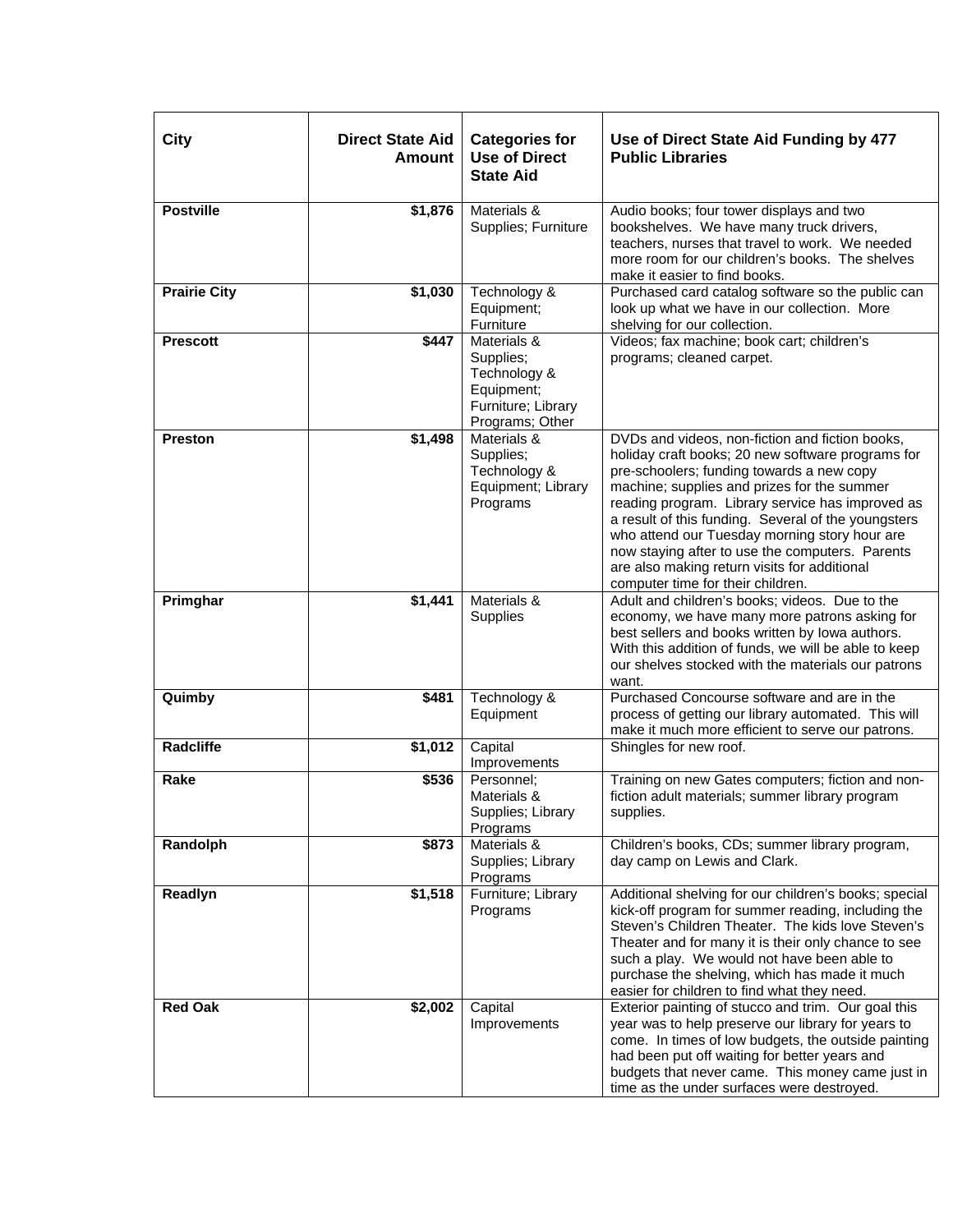| City             | <b>Direct State Aid</b><br><b>Amount</b> | <b>Categories for</b><br><b>Use of Direct</b><br><b>State Aid</b>                                 | Use of Direct State Aid Funding by 477<br><b>Public Libraries</b>                                                                                                                                                                                                                                                                                                                                                                                                                                                                                                                         |
|------------------|------------------------------------------|---------------------------------------------------------------------------------------------------|-------------------------------------------------------------------------------------------------------------------------------------------------------------------------------------------------------------------------------------------------------------------------------------------------------------------------------------------------------------------------------------------------------------------------------------------------------------------------------------------------------------------------------------------------------------------------------------------|
| <b>Redfield</b>  | \$979                                    | Materials &<br>Supplies; Library<br>Programs                                                      | Native American books, DVDs, audio books,<br>videos, children's chapter books, book club books;<br>summer library program, incentives. We were able<br>to add to our non-print collection without using the<br>book budget. We are a small community without a<br>video store. People commuting to work appreciate<br>the extra audio books.                                                                                                                                                                                                                                              |
| <b>Reinbeck</b>  | \$1,817                                  | Materials &<br>Supplies;<br>Technology &<br>Equipment;<br>Furniture                               | Iowa Children's Choice, Iowa Teen Award and<br>High School Book Award books, DVDs; HP color<br>printer and cartridges; chairs.                                                                                                                                                                                                                                                                                                                                                                                                                                                            |
| Rembrandt        | \$898                                    | Personnel; Other                                                                                  | Open Saturdays from 9 a.m. to noon. Now that we<br>have the new Gates computers, we are even<br>busier on Saturdays. We sent out 432 books to<br>other libraries across the state last year. This<br>helps pay for some of the postage it costs for us to<br>do this. Our Spanish family in Rembrandt has<br>been able to come in on Saturdays and use the<br>computers. They are very appreciative.                                                                                                                                                                                      |
| Remsen           | \$1,181                                  | Materials &<br>Supplies                                                                           | Large print books. We have numerous patrons<br>who read our large print books and we are always<br>updating our selection.                                                                                                                                                                                                                                                                                                                                                                                                                                                                |
| <b>Renwick</b>   | \$1,362                                  | Materials &<br>Supplies; Furniture;<br>Library Programs                                           | Computer games, books on CD; new computer<br>chair; summer reading program, more story hours.<br>We have one family who does not have a lot of<br>money and their children come and participate in<br>the summer reading program. They enjoy reading<br>and winning prizes is great for them.                                                                                                                                                                                                                                                                                             |
| <b>Riceville</b> | \$1,575                                  | Materials &<br>Supplies                                                                           | New books. Our book budget ran short this year,<br>so Direct State Aid came in very handy.                                                                                                                                                                                                                                                                                                                                                                                                                                                                                                |
| <b>Richland</b>  | \$1,308                                  | Personnel;<br>Materials &<br>Supplies; Library<br>Programs                                        | Salary for additional staff to assist in day care and<br>kindergarten reading programs; purchase current<br>books and card supplies; summer reading<br>program. Our library is able to take children's<br>books and videos to a day care center and three<br>kindergarten classes every other week. Many of<br>the children came to our library with their parents<br>and began checking out books on a regular basis.<br>Many are children who would have no other<br>contact with a library. They are introduced to the<br>great stories that are in libraries through this<br>program. |
| <b>Ringsted</b>  | \$465                                    | Materials &<br>Supplies;                                                                          | Children's books, adult audio books. A lady unable<br>to read can now listen to books on her own and her<br>husband doesn't have to read to her.                                                                                                                                                                                                                                                                                                                                                                                                                                          |
| <b>Rippey</b>    | \$469                                    | Personnel:<br>Materials &<br>Supplies; Capital<br>Improvements;<br>Furniture; Library<br>Programs | Staff for summer reading program; books, games,<br>craft supplies, paper and ink cartridge; lights and<br>light fixtures installed; two computer desks;<br>summer reading program materials. Without direct<br>state aid, our small library could not have<br>presented a great summer reading program. It<br>brings children to our library and helps them<br>discover the other treasures we have to offer.                                                                                                                                                                             |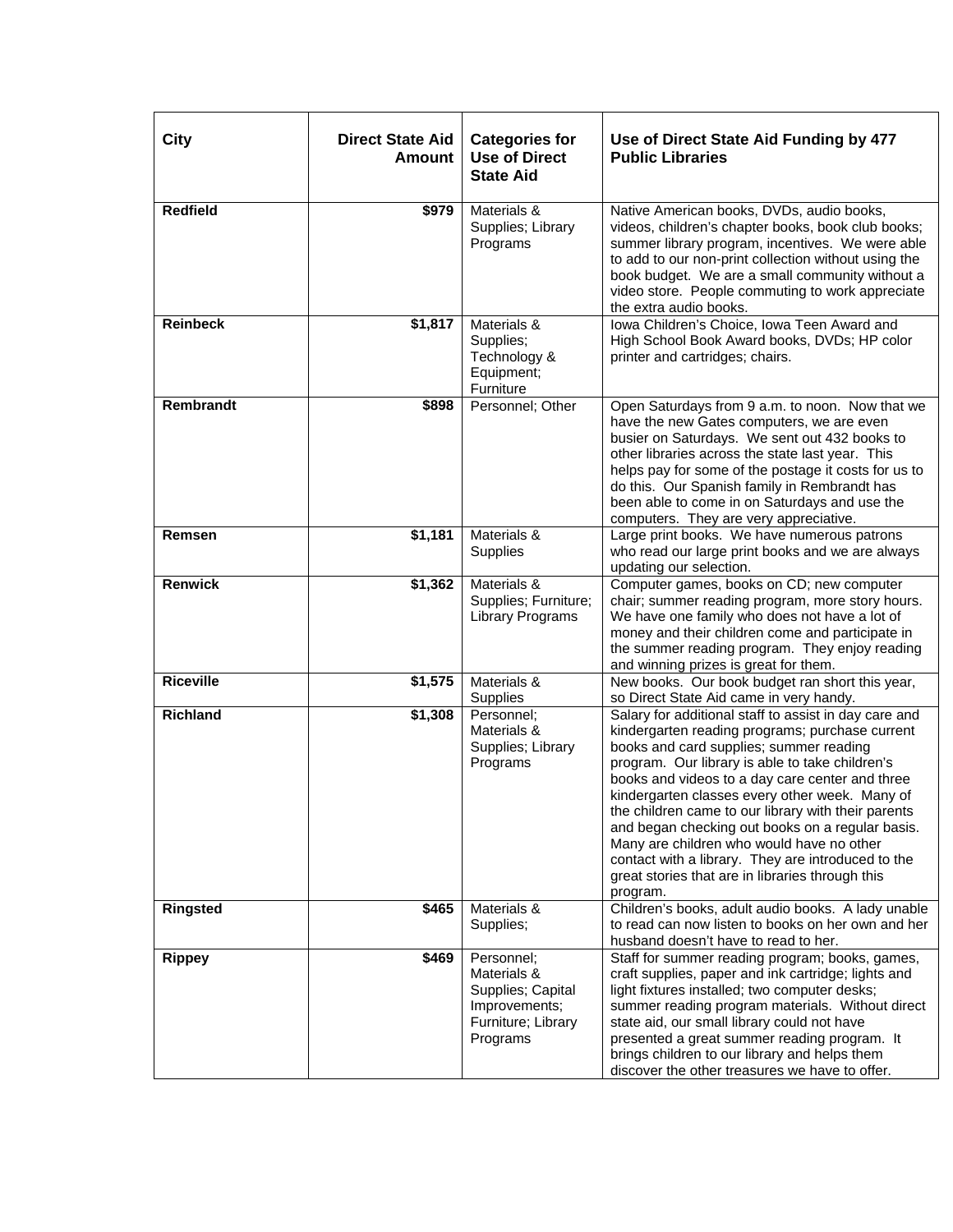| City                 | <b>Direct State Aid</b><br><b>Amount</b> | <b>Categories for</b><br><b>Use of Direct</b><br><b>State Aid</b>     | Use of Direct State Aid Funding by 477<br><b>Public Libraries</b>                                                                                                                                                                                                                                                                                                                                                                                                                                                                                                       |
|----------------------|------------------------------------------|-----------------------------------------------------------------------|-------------------------------------------------------------------------------------------------------------------------------------------------------------------------------------------------------------------------------------------------------------------------------------------------------------------------------------------------------------------------------------------------------------------------------------------------------------------------------------------------------------------------------------------------------------------------|
| <b>Rock Rapids</b>   | \$1,355                                  | Materials &<br>Supplies;<br>Technology &<br>Equipment                 | Videos, audio tapes; computer service.                                                                                                                                                                                                                                                                                                                                                                                                                                                                                                                                  |
| <b>Rock Valley</b>   | \$2,059                                  | Technology &<br>Equipment                                             | Purchased a digital copier.                                                                                                                                                                                                                                                                                                                                                                                                                                                                                                                                             |
| <b>Rockford</b>      | \$1,068                                  | Materials &<br>Supplies                                               | New adult fiction books.                                                                                                                                                                                                                                                                                                                                                                                                                                                                                                                                                |
| <b>Rockwell</b>      | \$1,576                                  | Materials &<br>Supplies; Furniture                                    | Videos and DVDs; furniture for children's area. We<br>have been able to purchase items that were not<br>included in our budget. These items have made<br>the library more user friendly. We have a number<br>of students who use the library after school.<br>Because of the extra funding, we have been able to<br>add computers, provide more books and make the<br>library a nice place to be.                                                                                                                                                                       |
| <b>Rockwell City</b> | \$1,357                                  | Materials &<br>Supplies                                               | Subscription to Guide to Periodical Literature, 30<br>DVDs, books to fill in sets of series. Because of<br>state funding, we were able to continue purchasing<br>the Guide to Periodical Literature. This has always<br>taken a large chunk from our budget and we were<br>close to dropping it. We were also able to offer<br>DVDs to our many patrons who no longer have<br>VCRs. Filling in a few of our "series" with books<br>that were missing really helped one woman<br>considerably. She really appreciated it.                                                |
| Roland               | \$1,590                                  | Materials &<br>Supplies;<br>Technology &<br>Equipment                 | DVDs, videotapes, supplies for processing AV<br>materials; DSL service. We are able to provide the<br>materials our patrons have grown to expect from<br>us.                                                                                                                                                                                                                                                                                                                                                                                                            |
| <b>Rolfe</b>         | \$944                                    | Technology &<br>Equipment                                             | Gateway computer. Until now we have had only<br>one computer with Internet access, so people<br>would have to wait many times or would leave<br>without using it. Now we are able to serve our<br>patrons immediately.                                                                                                                                                                                                                                                                                                                                                  |
| Rowan                | \$1,006                                  | Technology &<br>Equipment                                             | A new computer. Patrons are now able to look up<br>books on their own through our online card catalog.                                                                                                                                                                                                                                                                                                                                                                                                                                                                  |
| Royal                | \$470                                    | Personnel                                                             | Extended hours and salary.                                                                                                                                                                                                                                                                                                                                                                                                                                                                                                                                              |
| Rudd                 | \$982                                    | Personnel;<br>Materials &<br>Supplies; Furniture;<br>Library Programs | Salaries while working on the automation project;<br>new children's books; rug, table and chairs for<br>children's area; incentives for summer reading<br>program. The number of kids attending has<br>increased. This year, direct state aid has really<br>helped us improve the children's area, making it<br>more inviting for the kids in our community. We<br>have a family with three children and the kids have<br>really taken an interest in books. They come in<br>every week now to get new books, and sit down<br>and look at them. They have a great time! |
| Ruthven              | \$583                                    | Materials &<br><b>Supplies</b>                                        | Various sets of juvenile non-fiction books to replace<br>aging and outdated materials, a one year<br>subscription to Bowker's Books In Print online. It<br>was a helpful tool for both readers advisory and<br>cataloging. It is important to us that people find<br>what they are looking for in Ruthven. These things<br>help us meet that goal.                                                                                                                                                                                                                      |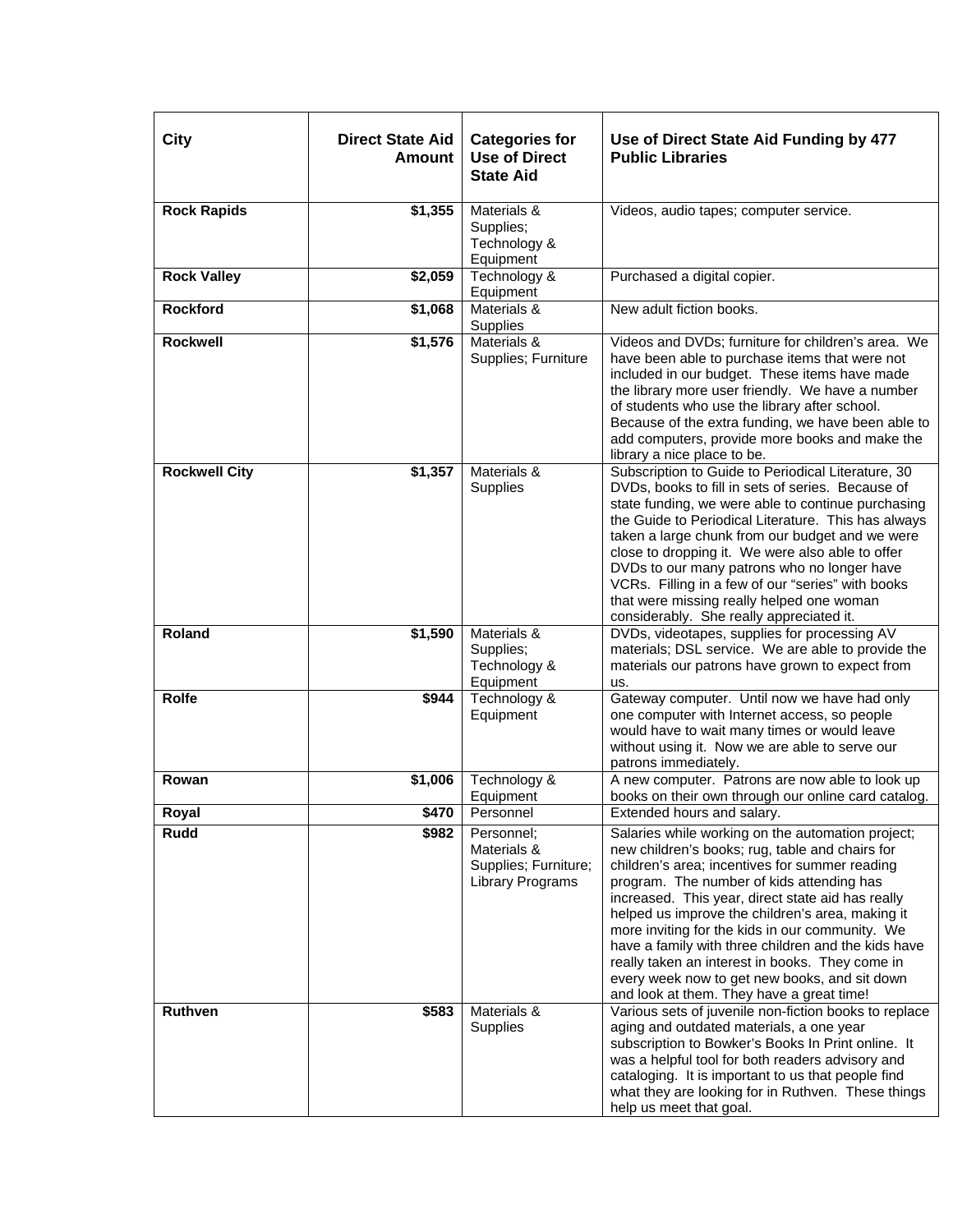| <b>City</b>           | <b>Direct State Aid</b><br>Amount           | <b>Categories for</b><br><b>Use of Direct</b><br><b>State Aid</b> | Use of Direct State Aid Funding by 477<br><b>Public Libraries</b>                                                                                                                                                                                                                                                                                                                                                                                               |
|-----------------------|---------------------------------------------|-------------------------------------------------------------------|-----------------------------------------------------------------------------------------------------------------------------------------------------------------------------------------------------------------------------------------------------------------------------------------------------------------------------------------------------------------------------------------------------------------------------------------------------------------|
| <b>Sabula</b>         | \$1,410                                     | Materials &<br>Supplies                                           | Books and videos.                                                                                                                                                                                                                                                                                                                                                                                                                                               |
| <b>Sac City</b>       | \$1,853                                     | Technology &<br>Equipment                                         | The reader/printer we purchased last year would<br>not work correctly with the old carriage from our 14-<br>year-old machine. We purchased a new one. We<br>have seen smiles on the faces of the many<br>genealogists who use our library instead of<br>frustration.                                                                                                                                                                                            |
| <b>Salem</b>          | \$509                                       |                                                                   | <b>Report Not Received</b>                                                                                                                                                                                                                                                                                                                                                                                                                                      |
| <b>Sanborn</b>        | \$559                                       | Materials &<br>Supplies;<br>Technology &<br>Equipment; Other      | Magazine covers; DVD player and Dell computer;<br>toaster, coffee pot and light fixture. Without this<br>money, we would not have these things.                                                                                                                                                                                                                                                                                                                 |
| <b>Schaller</b>       | \$570                                       | Capital<br>Improvements                                           | Improve walls in library. They are very bright and<br>cheery now. The interior had not been updated<br>since 1971! An elderly gentleman, age 95, who still<br>comes to read said, "My, this looks wonderful. It's<br>so clean and bright."                                                                                                                                                                                                                      |
| <b>Schleswig</b>      | Not eligible for<br><b>Direct State Aid</b> |                                                                   |                                                                                                                                                                                                                                                                                                                                                                                                                                                                 |
| <b>Scott County</b>   | \$13,187                                    | Technology &<br>Equipment                                         | Six 17" flat panel monitors, one 9" flat panel<br>monitor, 8 color laser printers, one notebook<br>computer. The flat panel monitors allow the<br>librarians and patrons to make better use of the<br>desk space where the circulation of materials takes<br>place. We also could provide a 19" monitor for one<br>of our librarians who suffers from MS. The size<br>and clarity of the screen allows her to serve her<br>patrons with more ease and accuracy. |
| <b>Scranton</b>       | \$1,389                                     | Personnel:<br>Materials &<br>Supplies                             | Additional part-time clerk; started DVD collection.<br>Young people are delighted to be able to borrow<br>DVDs.                                                                                                                                                                                                                                                                                                                                                 |
| <b>Sergeant Bluff</b> | Not eligible for<br><b>Direct State Aid</b> |                                                                   |                                                                                                                                                                                                                                                                                                                                                                                                                                                                 |
| Seymour               | Not eligible for<br><b>Direct State Aid</b> |                                                                   |                                                                                                                                                                                                                                                                                                                                                                                                                                                                 |
| <b>Sheffield</b>      | \$1,653                                     | Personnel                                                         | Assistant director completed Public Library<br>Management class and increased work hours.<br>Because she was certified, she received a pay<br>increase and is now more qualified to assist the<br>director.                                                                                                                                                                                                                                                     |
| Sheldon               | \$2,382                                     | Materials &<br>Supplies                                           | Audio books, books on tape, CDs and children's<br>books.                                                                                                                                                                                                                                                                                                                                                                                                        |
| <b>Shell Rock</b>     | \$1,548                                     | Furniture                                                         | Book shelves. Our books can now be shelved<br>without crowding and fear of shelves collapsing.<br>Our new shelves are beautiful and will last a very<br>long time.                                                                                                                                                                                                                                                                                              |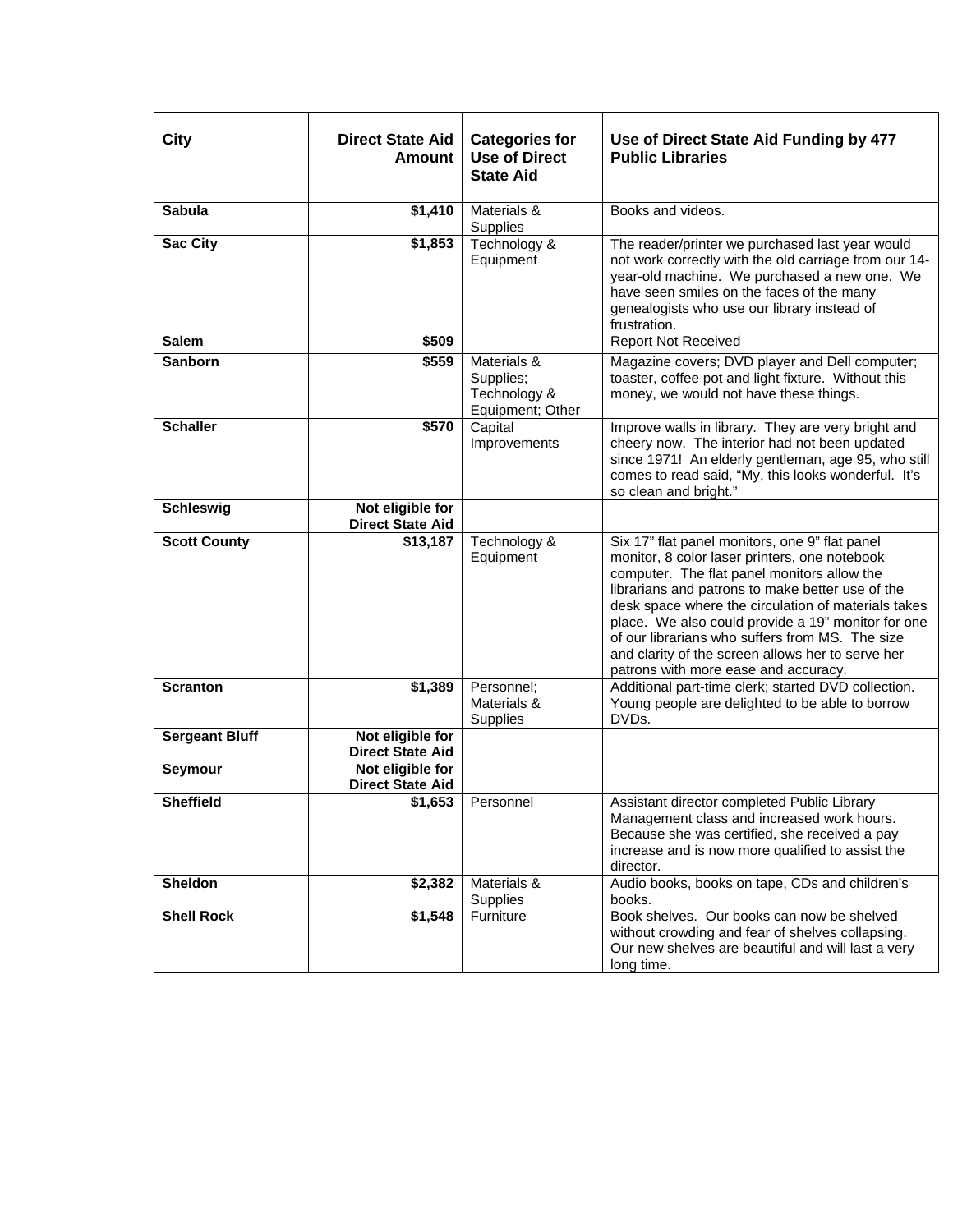| City                | <b>Direct State Aid</b><br><b>Amount</b> | <b>Categories for</b><br><b>Use of Direct</b><br><b>State Aid</b>          | Use of Direct State Aid Funding by 477<br><b>Public Libraries</b>                                                                                                                                                                                                                                                                                                                                                                                                                                                  |
|---------------------|------------------------------------------|----------------------------------------------------------------------------|--------------------------------------------------------------------------------------------------------------------------------------------------------------------------------------------------------------------------------------------------------------------------------------------------------------------------------------------------------------------------------------------------------------------------------------------------------------------------------------------------------------------|
| Shellsburg          | \$983                                    | Personnel                                                                  | Saturday and story hour salaries. Library service<br>has improved in the community as the patrons<br>have access to the computers/technology in the<br>library on Saturday mornings. Also, our story hour<br>numbers (attendance) have remained steady by<br>offering story hour each year at the same time.<br>This funding has allowed a young teen to spend<br>her time in the library instead of being at home<br>alone. She spends her time on the computers and<br>helping do various things in the library. |
| Shenandoah          | \$2,635                                  | Materials &<br>Supplies;<br>Technology &<br>Equipment; Library<br>Programs | Auto repair CDs, themed boxes for preschoolers;<br>special centennial programs; photocopier. The<br>continual replacement of paper Chilton publications<br>justifies the extra expense of the CDs and the<br>better copies from the Gates laser printer is<br>another plus. The home schoolers and preschool<br>teachers love the themed boxes of bits and pieces<br>on subjects from baby animals to transportation to<br>sea life.                                                                               |
| <b>Sibley</b>       | \$1,322                                  | Materials &<br>Supplies; Library<br>Programs                               | We used our direct state aid money last year to<br>start a CD book collection. Because of the state<br>budget cuts, we will have to use it for this again.<br>It's too valuable a program to drop it. Will use what<br>is left on summer reading program prizes. It is a<br>big morale booster to have this check come in the<br>mail! It gives us something to look forward to,<br>especially when times are so tough right now.                                                                                  |
| <b>Sidney</b>       | \$1,043                                  | Personnel; Library<br>Programs; Other                                      | Continuing education seminars; summer reading<br>program materials; Humanities Iowa program;<br>Helpful Hints Almanac (books to sell for a<br>fundraiser), advertisements for programs, postage.<br>Any money that we receive from any source helps<br>with our budget, enabling us to save for our<br>building project.                                                                                                                                                                                           |
| <b>Sigourney</b>    | \$1,227                                  | Capital<br>Improvements                                                    | We are in the early stages of building a new library<br>that will be handicapped accessible. The funds will<br>be used to purchase signage for the interior.                                                                                                                                                                                                                                                                                                                                                       |
| <b>Silver City</b>  | \$453                                    | Materials &<br>Supplies;<br>Technology &<br>Equipment                      | Books and audio books; software for teaching<br>computer classes to the elderly.                                                                                                                                                                                                                                                                                                                                                                                                                                   |
| <b>Sioux Center</b> | \$2,874                                  | Materials &<br>Supplies;<br>Technology &<br>Equipment;<br>Furniture        | Audio books; printer for Internet computers;<br>shelving                                                                                                                                                                                                                                                                                                                                                                                                                                                           |
| <b>Sioux City</b>   | $\sqrt{$21,041}$                         | Materials &<br>Supplies                                                    | Replacements and updates for children's and adult<br>books; enhance audio-visual collections with new<br>books on tape and CDs, processing and cataloging<br>supplies for new materials. We continue to see<br>increased use of our audio-visual collections and<br>state funds allow us to continue to build those<br>collections.                                                                                                                                                                                |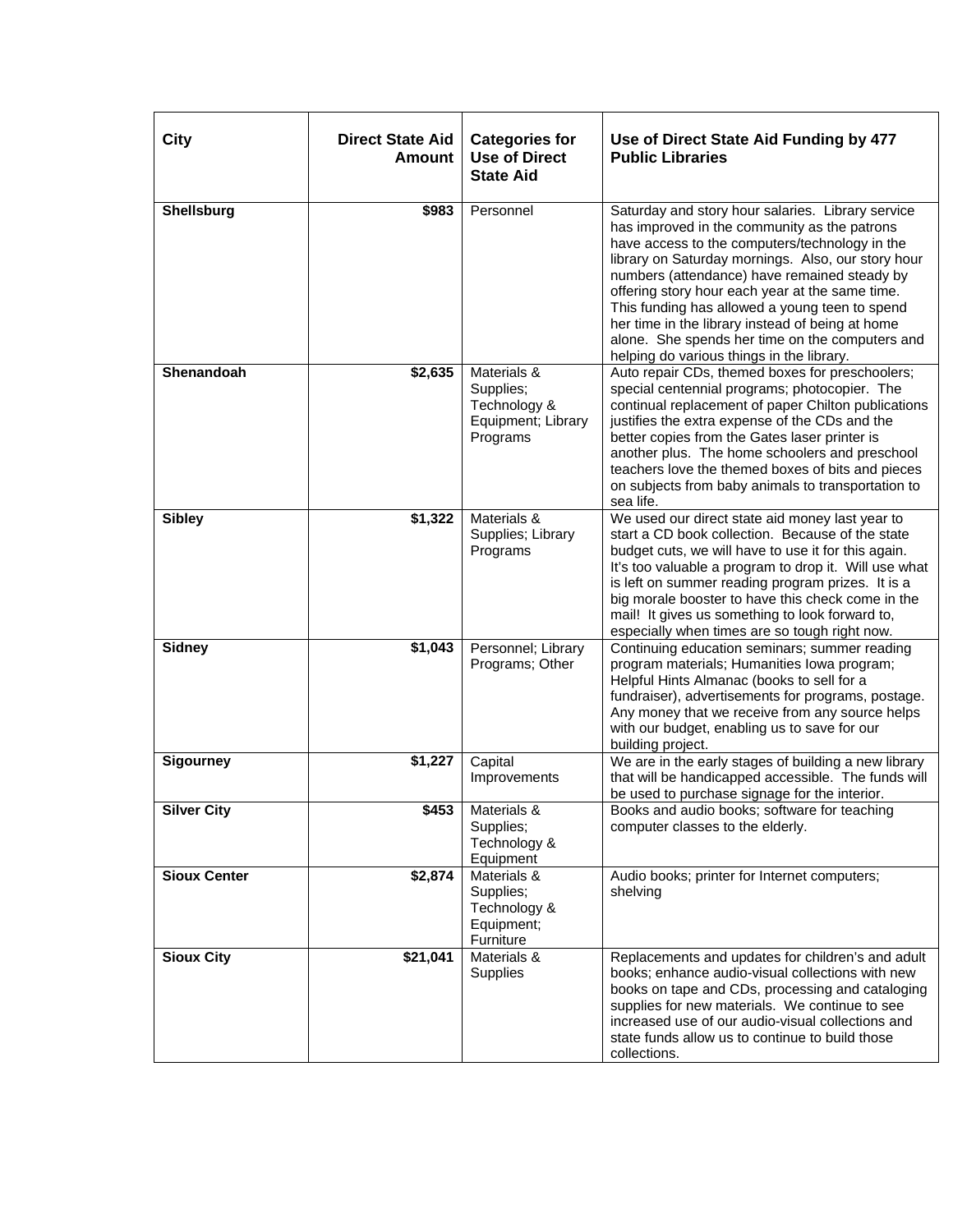| City                                     | <b>Direct State Aid</b><br><b>Amount</b>    | <b>Categories for</b><br><b>Use of Direct</b><br><b>State Aid</b>                        | Use of Direct State Aid Funding by 477<br><b>Public Libraries</b>                                                                                                                                                                                                                                                                                                                                                                                                                                                                                                                                                                                                                                                                                                                                     |
|------------------------------------------|---------------------------------------------|------------------------------------------------------------------------------------------|-------------------------------------------------------------------------------------------------------------------------------------------------------------------------------------------------------------------------------------------------------------------------------------------------------------------------------------------------------------------------------------------------------------------------------------------------------------------------------------------------------------------------------------------------------------------------------------------------------------------------------------------------------------------------------------------------------------------------------------------------------------------------------------------------------|
| <b>Sioux Rapids</b>                      | \$975                                       | Personnel;<br>Materials &<br>Supplies;<br>Technology &<br>Equipment; Library<br>Programs | Continuing education courses; books, library and<br>program supplies; Norton antivirus upgrades for<br>three computers; supplies, incentives and treats for<br>summer reading program. Without this funding, we<br>would have to cut our book buying, summer<br>reading programs, and other programming a great<br>deal. We would have to eliminate our reading<br>challenges. This helps make up for our losses due<br>to the budget cuts. This funding has helped to<br>bring low-income children in our area into the<br>library for our holiday reading programs. It has<br>helped them with one-on-one personal attention. It<br>enables us to buy small gifts as incentives for our<br>Christmas challenge. Some of these children have<br>so little that a new book is a real thrill for them. |
| <b>Slater</b>                            | \$1,474                                     | Technology &<br>Equipment; Library<br>Programs                                           | New computer for patrons; supplies for summer<br>reading program. One of our patron computers<br>was totally worn out and unusable. We were short<br>a computer and were turning patrons away. Now,<br>we can provide for their computer needs.                                                                                                                                                                                                                                                                                                                                                                                                                                                                                                                                                       |
| Sloan                                    | \$985                                       | Technology &<br>Equipment                                                                | Purchased additional computer to serve the public<br>that has a lot of extras on it.                                                                                                                                                                                                                                                                                                                                                                                                                                                                                                                                                                                                                                                                                                                  |
| <b>Soldier</b>                           | Not eligible for<br><b>Direct State Aid</b> |                                                                                          |                                                                                                                                                                                                                                                                                                                                                                                                                                                                                                                                                                                                                                                                                                                                                                                                       |
| Solon                                    | \$1,985                                     | Technology &<br>Equipment                                                                | Update public computers.                                                                                                                                                                                                                                                                                                                                                                                                                                                                                                                                                                                                                                                                                                                                                                              |
| Somers (np)                              | Not eligible for<br><b>Direct State Aid</b> |                                                                                          |                                                                                                                                                                                                                                                                                                                                                                                                                                                                                                                                                                                                                                                                                                                                                                                                       |
| <b>South English</b>                     | \$428                                       | Capital<br>Improvements;<br>Furniture; Library<br>Programs; Other                        | Better door knob for the elderly; video rack;<br>summer reading program; postage to send back<br>books from SILO interlibrary loan. I have been<br>able to have story time once a week for the month<br>of June. I have a teacher who teaches mentally<br>challenged students. She gets children's books<br>from SILO that they can read and learn from.                                                                                                                                                                                                                                                                                                                                                                                                                                              |
| <b>Spencer</b>                           | \$3,986                                     | Materials &<br>Supplies;<br>Technology &<br>Equipment; Capital<br>Improvements           | Audio books, CD leasing program; flatbed scanner,<br>OCR software, digital camera adapter for Gates<br>computers, replacement computer; reinforce ICN<br>cabinets, additional doors to cover monitors when<br>not in use. Our patrons are excited about the new<br>possibilities.                                                                                                                                                                                                                                                                                                                                                                                                                                                                                                                     |
| <b>Spillville</b>                        | \$1,351                                     | Personnel                                                                                | Wages and extra hours. The extra hours make our<br>collection more accessible. We have a variety of<br>work shifts in our community. Making hours<br>available at different times helps.                                                                                                                                                                                                                                                                                                                                                                                                                                                                                                                                                                                                              |
| <b>Spirit Lake</b><br><b>Springville</b> | \$2,465<br>\$565                            | Personnel                                                                                | Salaries for additional staff in peak season during<br>summer tourist time. The additional staff person<br>makes it possible for us to have a designated<br>staffer in the children's area during all library hours.<br>This enables the summer reading program to run<br>more smoothly. It also provides a warmer welcome<br>to our young patrons and their parents.<br><b>Report Not Received</b>                                                                                                                                                                                                                                                                                                                                                                                                   |
|                                          |                                             |                                                                                          |                                                                                                                                                                                                                                                                                                                                                                                                                                                                                                                                                                                                                                                                                                                                                                                                       |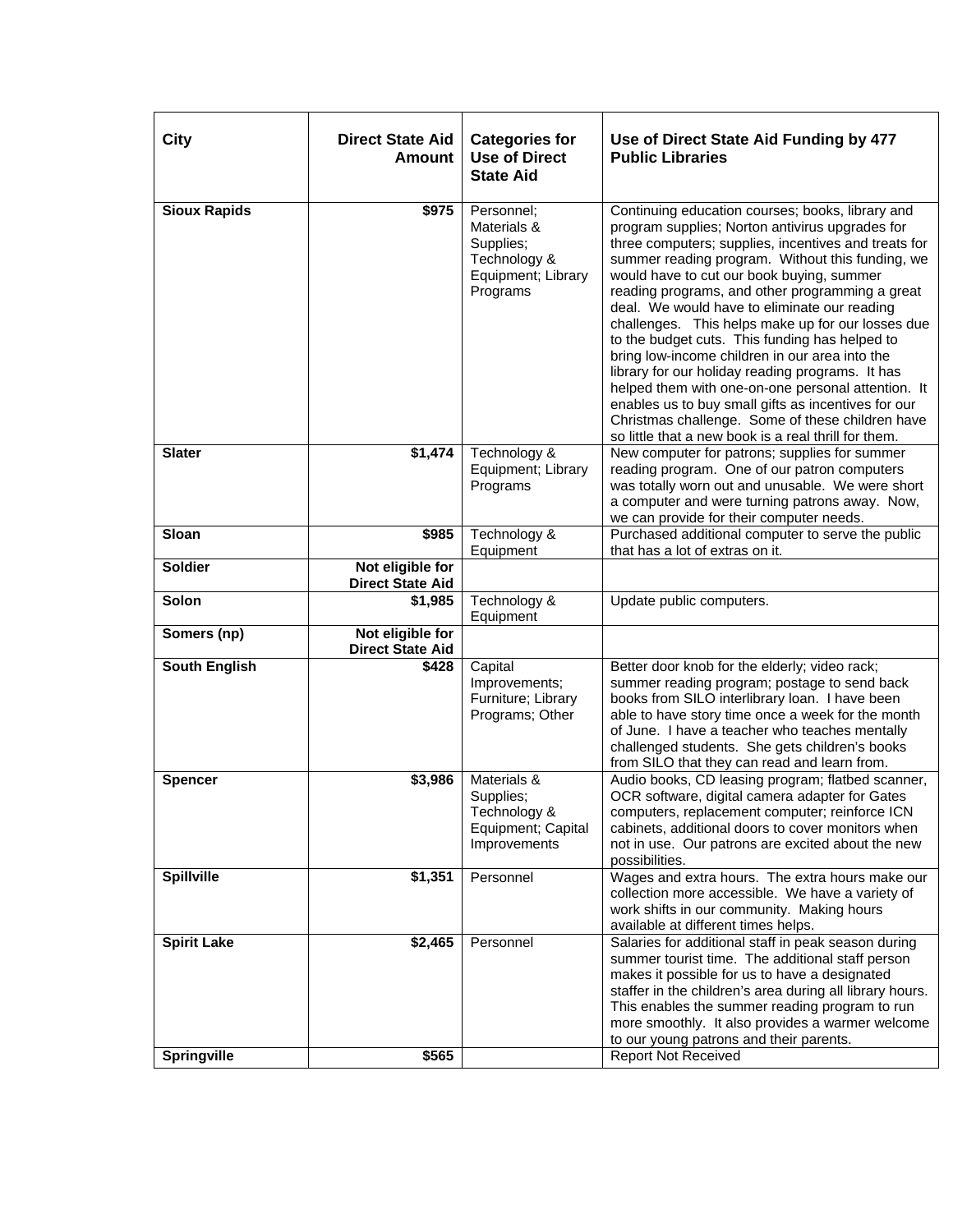| City                    | <b>Direct State Aid</b><br><b>Amount</b>    | <b>Categories for</b><br><b>Use of Direct</b><br><b>State Aid</b>                                         | Use of Direct State Aid Funding by 477<br><b>Public Libraries</b>                                                                                                                                                                                                                                                                                                                   |
|-------------------------|---------------------------------------------|-----------------------------------------------------------------------------------------------------------|-------------------------------------------------------------------------------------------------------------------------------------------------------------------------------------------------------------------------------------------------------------------------------------------------------------------------------------------------------------------------------------|
| St. Ansgar              | \$1,644                                     | Capital<br>Improvements;<br>Furniture                                                                     | Finish roof repair, replace windows; computer<br>stand, magazine rack. These projects will be very<br>worthwhile for our library and community. The<br>upkeep of the building is important. Without it,<br>there would be no library in our community.                                                                                                                              |
| St. Charles             | Not eligible for<br><b>Direct State Aid</b> |                                                                                                           |                                                                                                                                                                                                                                                                                                                                                                                     |
| <b>Stacyville</b>       | \$1,042                                     | Materials &<br>Supplies                                                                                   | Books and audio books for young adult and<br>juvenile sections.                                                                                                                                                                                                                                                                                                                     |
| <b>Stanhope</b>         | \$969                                       | Capital<br>Improvements                                                                                   | New shelving. We feel that updating our shelving<br>makes our library look "more professional," as one<br>patron remarked. As for me, adjustable shelving is<br>a real boon! I'm thrilled.                                                                                                                                                                                          |
| <b>Stanton</b>          | \$1,413                                     | Personnel;<br>Materials &<br>Supplies;<br>Technology &<br>Equipment                                       | Extended library hours; adult books; update the<br>scanner, purchase black and color ink cartridges.<br>The continuation of extended hours allows patrons<br>to check out books after work and on Saturdays.                                                                                                                                                                        |
| <b>Stanwood</b>         | \$934                                       | Technology &<br>Equipment                                                                                 | Automation project. Enrich lowa money has<br>helped our community by providing the library with<br>updated technology. We hope to use the money<br>for automation which will help us with our<br>bookkeeping and help patrons find books easier.                                                                                                                                    |
| <b>State Center</b>     | $\overline{$}1,052$                         | Technology &<br>Equipment;<br>Furniture; Library<br>Programs                                              | Printers, Norton antivirus software; book cases and<br>shelving; summer library program.                                                                                                                                                                                                                                                                                            |
| <b>Steamboat Rock</b>   | \$949                                       | Materials &<br>Supplies;<br>Technology &<br>Equipment                                                     | 2004 World Book Encyclopedia; Alliance Plus<br>(cataloging software). We were able to update our<br>encyclopedias sooner than we thought.                                                                                                                                                                                                                                           |
| <b>Stockport</b>        | Not eligible for<br><b>Direct State Aid</b> |                                                                                                           |                                                                                                                                                                                                                                                                                                                                                                                     |
| <b>Storm Lake</b>       | \$3,887                                     | Materials &<br>Supplies;<br>Technology &<br>Equipment; Capital<br>Improvements<br><b>Library Programs</b> | Library books, videos and DVDs; microfilming of<br>local newspapers; interior painting project, new<br>exterior sign; licensing agreement to show movies<br>for programs.                                                                                                                                                                                                           |
| <b>Story City</b>       | \$2,023                                     | Personnel                                                                                                 | To compensate for the budget cuts, the funds were<br>used for personnel. We are able to maintain our<br>hours and our current staff and give a small<br>increase in wages.                                                                                                                                                                                                          |
| <b>Stratford</b>        | \$1,471                                     | Personnel;<br>Materials &<br>Supplies;<br>Technology &<br>Equipment                                       | Computer training; books; fax machine. Our<br>training has helped us better serve our patrons on<br>the computers and has increased our computer<br>usage at the library. The library fax machine had to<br>be replaced. A patron called at 5:30 p.m. one<br>evening and had to have papers faxed by 6 p.m.<br>The library is the only business in town open with a<br>fax machine. |
| <b>Strawberry Point</b> | \$1,638                                     | Materials &<br>Supplies; Furniture                                                                        | Audio books, CDs; shelving for audio and CDs.                                                                                                                                                                                                                                                                                                                                       |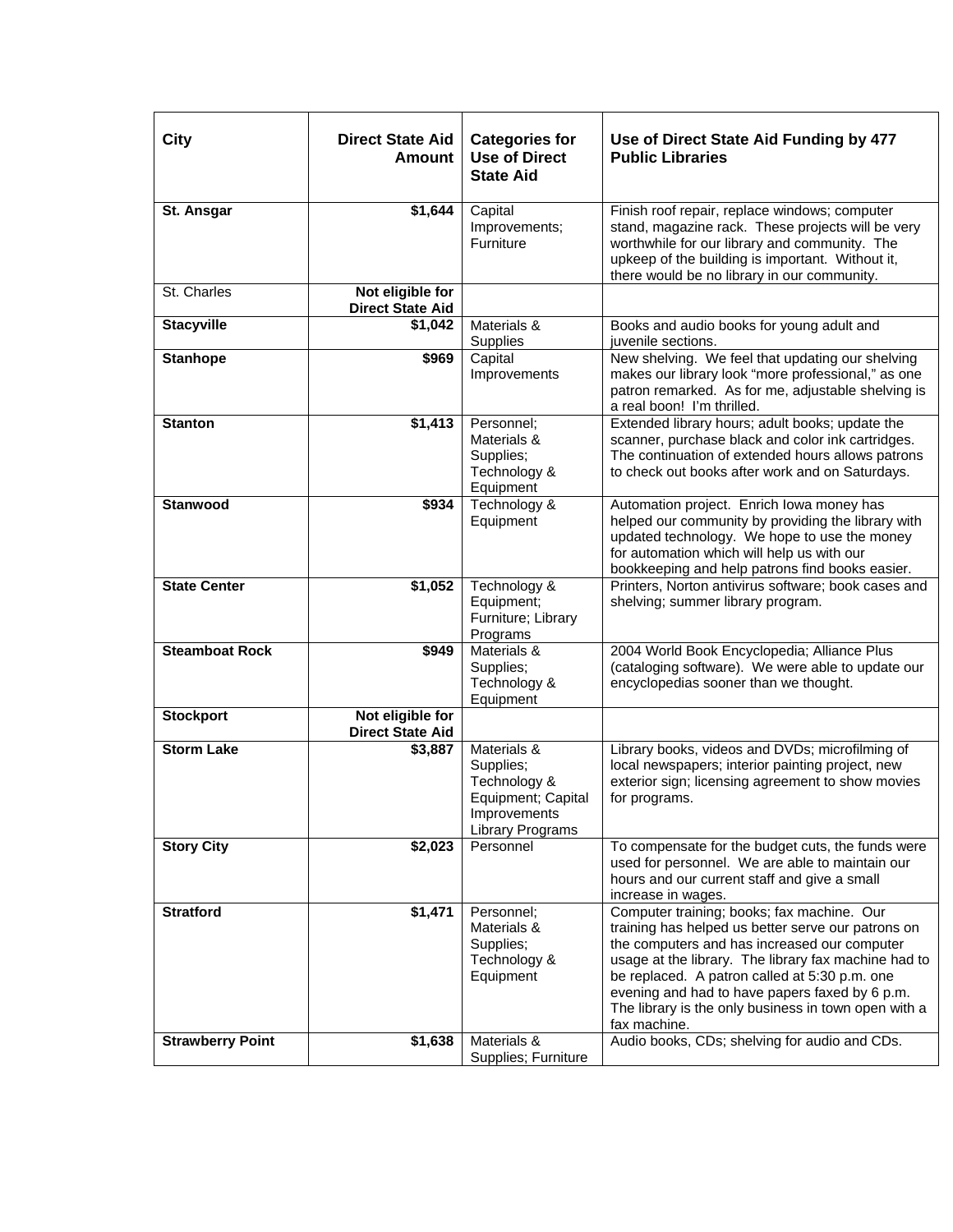| <b>City</b>       | <b>Direct State Aid</b><br><b>Amount</b>    | <b>Categories for</b><br><b>Use of Direct</b><br><b>State Aid</b>                                                           | Use of Direct State Aid Funding by 477<br><b>Public Libraries</b>                                                                                                                                                                                                                                                                                                                                                                                                                                                                                                        |
|-------------------|---------------------------------------------|-----------------------------------------------------------------------------------------------------------------------------|--------------------------------------------------------------------------------------------------------------------------------------------------------------------------------------------------------------------------------------------------------------------------------------------------------------------------------------------------------------------------------------------------------------------------------------------------------------------------------------------------------------------------------------------------------------------------|
| <b>Stuart</b>     | \$1,249                                     | Technology &<br>Equipment                                                                                                   | Scanner, printer and equipment for automation.<br>We are purchasing an automation system. This<br>will allow us to have more equipment. This funding<br>will help free up budget money so we can have our<br>catalog online for patron use. This will be<br>especially helpful to our readers in the care center<br>as they will be able to reserve books they want to<br>read. It will also help the school system as we will<br>be better able to share resources. Teachers and<br>students will know if we have a certain item<br>available.                          |
| <b>Sully</b>      | \$1,681                                     | Materials &<br>Supplies;<br>Technology &<br>Equipment                                                                       | Books were purchased to go along with our<br>summer program theme. The children were<br>excited to have titles about cowboys and covered<br>wagons. Two computers were added to our<br>network and funding was used to purchase<br>monitors, software upgrades and technical support<br>to install them. Our library received \$14,000 in<br>funding cuts this year from our county and city. We<br>could not have purchased these materials or<br>installed the computers without this funding.                                                                         |
| <b>Sumner</b>     | \$1,300                                     | Materials &<br>Supplies                                                                                                     | Audio books and CDs. Listening to audio books<br>while commuting or working in a factory has added<br>to the quality of life. Our customers wait for new<br>orders to come in so they have a new selection to<br>choose from. For many people, it is the only format<br>that they check out at the library.                                                                                                                                                                                                                                                              |
| <b>Superior</b>   | Not eligible for<br><b>Direct State Aid</b> |                                                                                                                             |                                                                                                                                                                                                                                                                                                                                                                                                                                                                                                                                                                          |
| <b>Sutherland</b> | \$1,398                                     | Materials &<br>Supplies                                                                                                     | Books, audio books, videos. We are able to supply<br>a wider selection of materials in all formats. Large<br>print books and audio books are needed more now<br>with our aging population. We have a patron who<br>was very depressed following cataract surgery. I<br>was able to direct her to audio books and later to<br>large print so she was able to continue 'reading.'<br>She says it saved her sanity.                                                                                                                                                         |
| <b>Swaledale</b>  | \$879                                       | Personnel;<br>Materials &<br>Supplies;<br>Technology &<br>Equipment; Capital<br>Improvements;<br>Library Programs;<br>Other | Salaries for summer reading program staff; videos;<br>paper cutter, borrower cards, stamps, book<br>pockets; replaced hollow core door with solid door;<br>summer reading program supplies; posters and<br>bookmarks. We were able to do a lot with this<br>money. We purchased some much needed<br>supplies and gave the children's section a little face<br>lift with posters. Also increased security of the<br>building by replacing our back door. The money<br>also boosted the summer reading program by<br>paying for staff time, craft supplies and incentives. |
| <b>Swea City</b>  | \$1,429                                     | Personnel;<br>Materials &<br>Supplies; Other                                                                                | Salary for children's librarian to attend summer<br>reading program workshop; update book collection;<br>help pay for natural gas price rise. Librarians<br>benefited from the classes they attended. They<br>became more aware of the many changes that<br>libraries will face in the future. This will make a<br>change in all of the patrons' lives.                                                                                                                                                                                                                  |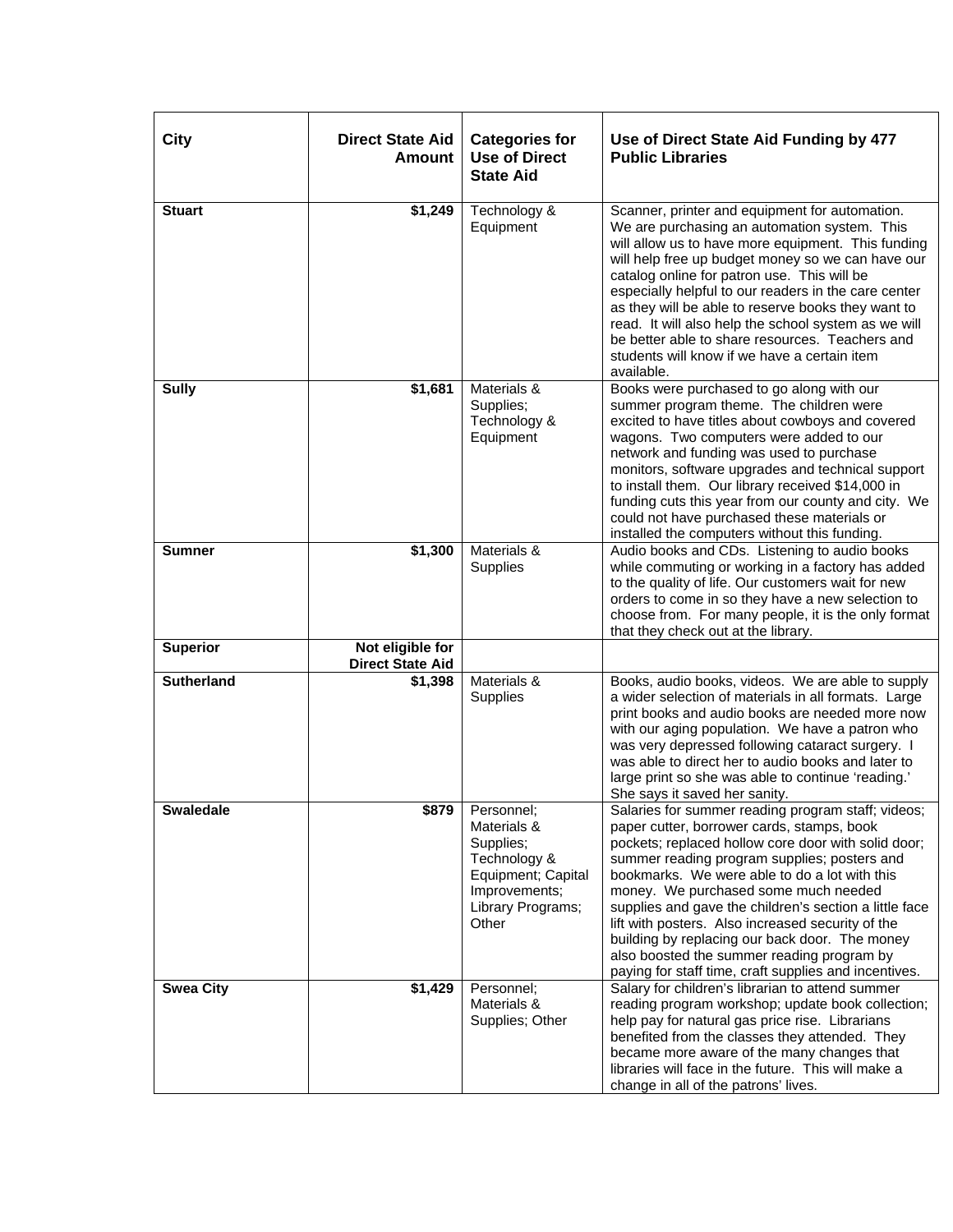| City            | <b>Direct State Aid</b><br><b>Amount</b>    | <b>Categories for</b><br><b>Use of Direct</b><br><b>State Aid</b>          | Use of Direct State Aid Funding by 477<br><b>Public Libraries</b>                                                                                                                                                                                                                                                                                                                                                                                                                                                                                                                   |
|-----------------|---------------------------------------------|----------------------------------------------------------------------------|-------------------------------------------------------------------------------------------------------------------------------------------------------------------------------------------------------------------------------------------------------------------------------------------------------------------------------------------------------------------------------------------------------------------------------------------------------------------------------------------------------------------------------------------------------------------------------------|
| <b>Tabor</b>    | \$555                                       | Materials &<br>Supplies                                                    | Books for children and adults. Patrons have found<br>that their choices of authors and books do count.<br>We have made it clear that these books were<br>purchased with direct state aid funds. We have a<br>young person who volunteered to read a book for<br>our Junior Book Club, but never got around to it. I<br>picked out a few interesting books that are a level<br>above what had been set for reading. She is now<br>reading one of those books and we are gong to<br>include her opinion of it in our library newsletter.<br>She has brought a friend in to read also. |
| Tama            | \$1,900                                     | Materials &<br>Supplies;<br>Technology &<br>Equipment; Library<br>Programs | Books on CD and DVDs; new computer or fax<br>machine; summer reading program supplies.<br>Direct state aid funding has allowed us to purchase<br>technology that we would not have been able to<br>afford. Since we have so many unemployed<br>people in our town because of the casino closing,<br>our patrons have 11 public access computers<br>which they use for job searches and writing<br>resumes. Some use them to just help pass the<br>time. Many people cannot afford computers or the<br>Internet so this is a great service for our<br>community.                     |
| <b>Terril</b>   | \$916                                       | Materials &<br>Supplies;<br>Technology &<br>Equipment                      | World Book Encyclopedia, Dewey decimal<br>classification book; installation of printer, fax<br>machine.                                                                                                                                                                                                                                                                                                                                                                                                                                                                             |
| <b>Thompson</b> | Not eligible for<br><b>Direct State Aid</b> |                                                                            |                                                                                                                                                                                                                                                                                                                                                                                                                                                                                                                                                                                     |
| <b>Thornton</b> | \$1,368                                     | Materials &<br>Supplies                                                    | Large print books, audio books, health books,<br>replacement books of children's favorites. Patrons<br>are very happy that we can provide materials that<br>they request.                                                                                                                                                                                                                                                                                                                                                                                                           |
| <b>Tiffin</b>   | \$466                                       | Personnel                                                                  | Increased hours.                                                                                                                                                                                                                                                                                                                                                                                                                                                                                                                                                                    |
| <b>Tipton</b>   | \$746                                       | Capital<br>Improvements                                                    | Direct state aid will be used to replace lights in the<br>original part of the building, which will improve the<br>reading atmosphere.                                                                                                                                                                                                                                                                                                                                                                                                                                              |
| Titonka         | Not eligible for<br><b>Direct State Aid</b> |                                                                            |                                                                                                                                                                                                                                                                                                                                                                                                                                                                                                                                                                                     |
| <b>Toledo</b>   | \$1,830                                     | Materials &<br>Supplies;<br>Technology &<br>Equipment                      | Large print books and CDs for visually impaired<br>patrons; telephone system and keyboard, tech<br>support that includes monthly maintenance and<br>trouble shooting. Calls to the library are handled<br>more professionally with a phone system now. Our<br>nursing home deliveries have a broader selection<br>of large print books and books on CD.                                                                                                                                                                                                                             |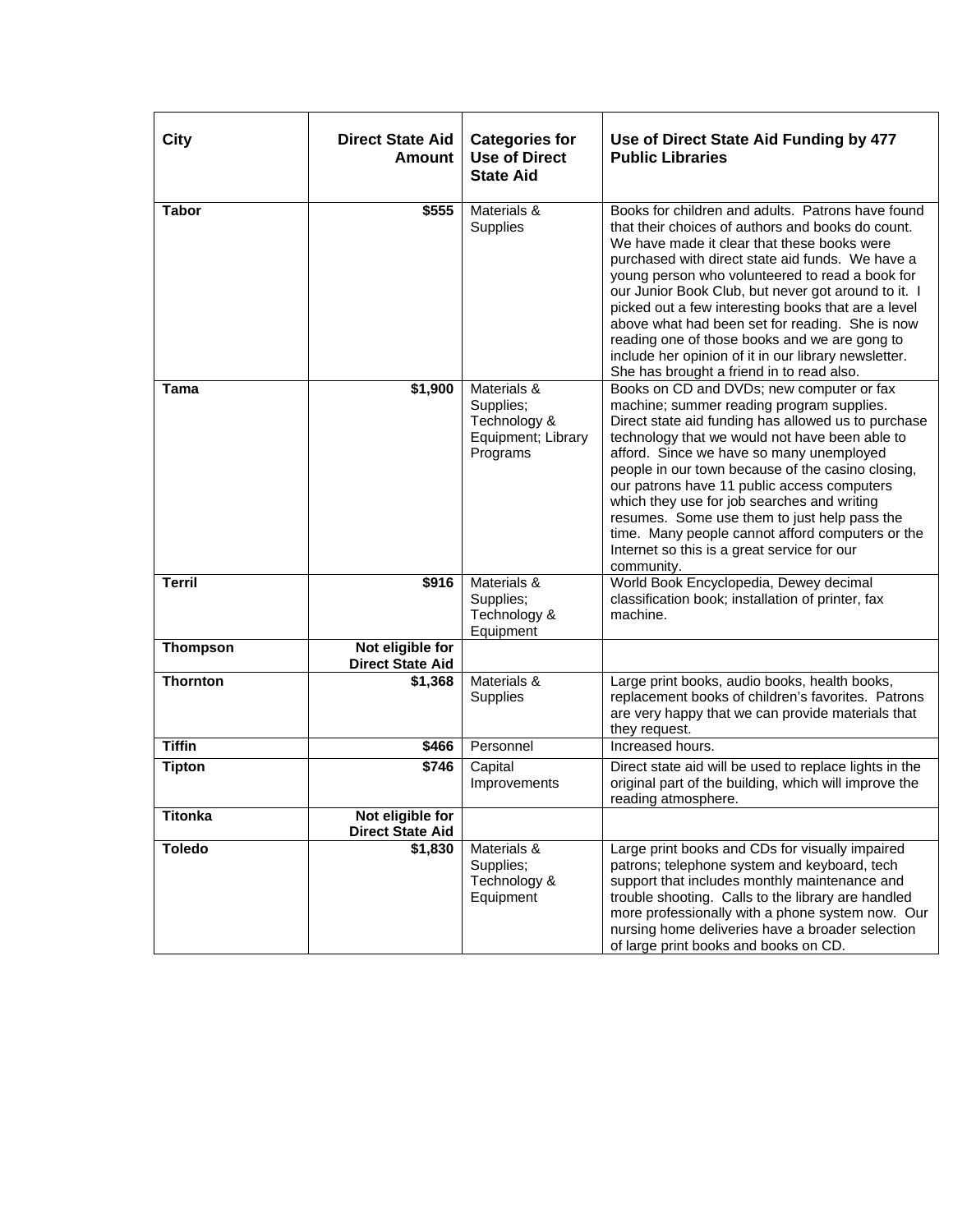| <b>City</b>      | <b>Direct State Aid</b><br><b>Amount</b>    | <b>Categories for</b><br><b>Use of Direct</b><br><b>State Aid</b> | Use of Direct State Aid Funding by 477<br><b>Public Libraries</b>                                                                                                                                                                                                                                                                                                                                                                                                                                                                                                                                                     |
|------------------|---------------------------------------------|-------------------------------------------------------------------|-----------------------------------------------------------------------------------------------------------------------------------------------------------------------------------------------------------------------------------------------------------------------------------------------------------------------------------------------------------------------------------------------------------------------------------------------------------------------------------------------------------------------------------------------------------------------------------------------------------------------|
| <b>Traer</b>     | \$1,115                                     | Materials &<br>Supplies                                           | New books on CD and DVDs. The books on tape<br>are wearing out and are very picked over. Patrons<br>have requested new books and we were not able<br>to get many because of our funds. We are now<br>able to update our collection and get books on CD<br>for people with CD players in their cars. We also<br>have several people who have DVD players in their<br>homes. We have a truck driver who makes long<br>trips and he likes to listen to books on tape. His<br>truck vibrates so much it loosens up the tapes and<br>they won't play or they break. It's easier for him to<br>play a CD nowit won't break! |
| <b>Tripoli</b>   | \$1,159                                     | Technology &<br>Equipment                                         | Upgraded six computers to XP and added more<br>memory to one computer. Improving our<br>computers has allowed the Gates computers and<br>software to share more effectively. All computers<br>will have the same screen, profiles and capability.                                                                                                                                                                                                                                                                                                                                                                     |
| <b>Truro</b>     | \$956                                       | Materials &<br>Supplies<br>Technology &<br>Equipment              | Audio books, children and adult books, program<br>supplies; printer cartridge, supplies. Customers<br>are glad we have a collection of DVDs. Anytime<br>we have new items, our customers are pleased.                                                                                                                                                                                                                                                                                                                                                                                                                 |
| <b>Union</b>     | \$1,510                                     | Personnel:<br>Materials &<br>Supplies; Capital<br>Improvements    | Extended hours; an assortment of library materials;<br>replaced toilet and non-working hot water heater.<br>Both young and old appreciate the use of hot water<br>to wash hands after restroom use or craft projects.                                                                                                                                                                                                                                                                                                                                                                                                 |
| <b>Urbandale</b> | \$8,899                                     | Technology &<br>Equipment                                         | Purchased six replacement OPAC computers.                                                                                                                                                                                                                                                                                                                                                                                                                                                                                                                                                                             |
| Ute              | Not eligible for<br><b>Direct State Aid</b> |                                                                   |                                                                                                                                                                                                                                                                                                                                                                                                                                                                                                                                                                                                                       |
| Van Horne        | \$945                                       | Materials &<br>Supplies                                           | Best sellers and young adult books. One of our<br>patrons in her early teens was having a hard time<br>finding books that she wanted to read from an<br>award list she received at school. I copied the list<br>and have been adding titles to our selection. She<br>comes in now to find out what we have and goes<br>home with twice as many books to read.                                                                                                                                                                                                                                                         |
| <b>Van Meter</b> | \$536                                       | Technology &<br>Equipment                                         | New computer. Direct State Aid enabled us to<br>upgrade to a newer, faster computer.                                                                                                                                                                                                                                                                                                                                                                                                                                                                                                                                  |
| Varina           | Not eligible for<br><b>Direct State Aid</b> |                                                                   |                                                                                                                                                                                                                                                                                                                                                                                                                                                                                                                                                                                                                       |
| Ventura          | \$1,442                                     | Materials &<br>Supplies                                           | Update reference material for children and young<br>adults. Updating our reference collection will help<br>meet the demands of homework needs for the<br>children and young adults.                                                                                                                                                                                                                                                                                                                                                                                                                                   |
| <b>Victor</b>    | \$1,543                                     | Materials &<br>Supplies;<br>Technology &<br>Equipment             | DVDs, CDs; upgrade computers (anti-virus<br>software), technical support. With direct state aid,<br>we are able to offer a variety of materials and<br>services, including the DVDs and CDs.                                                                                                                                                                                                                                                                                                                                                                                                                          |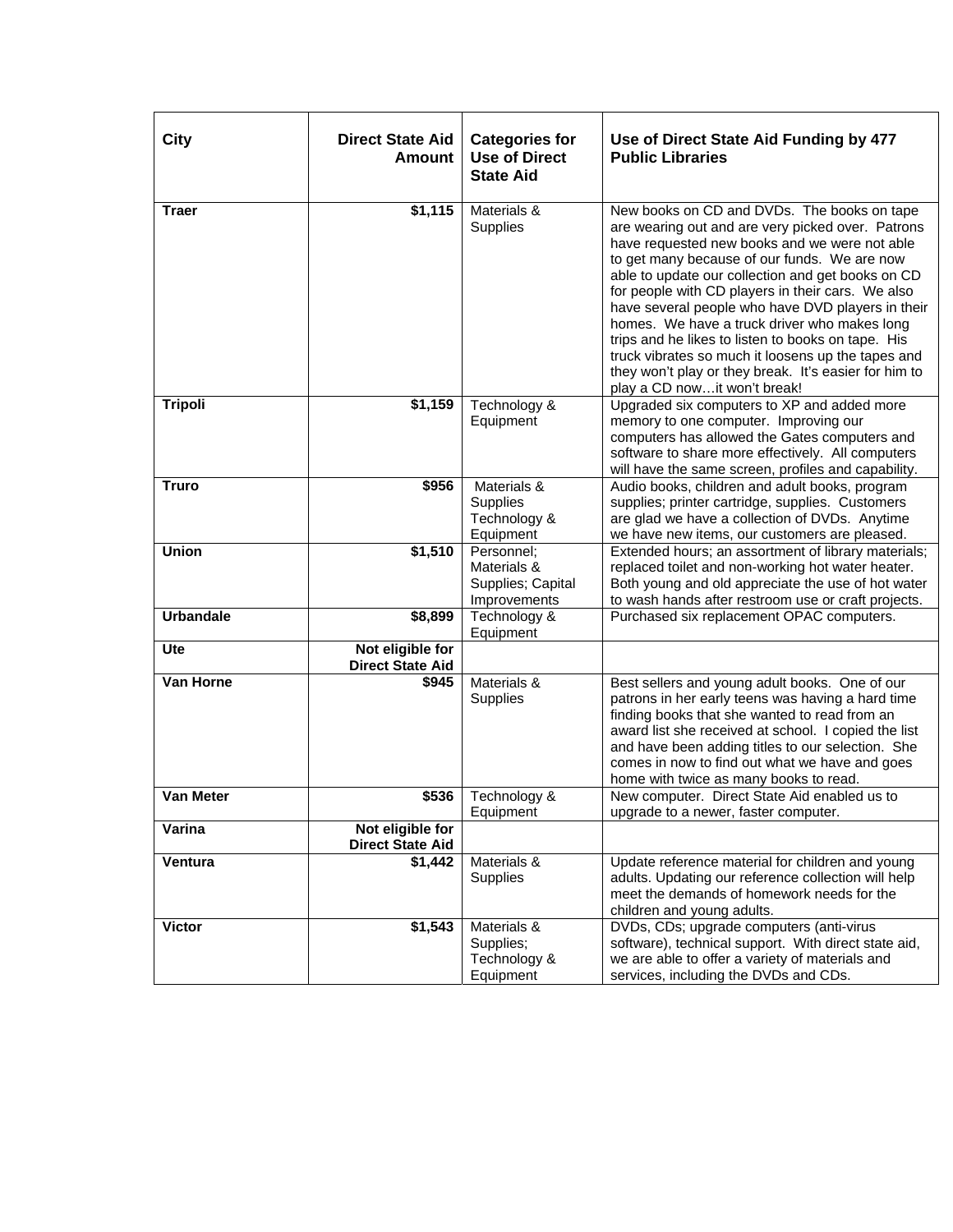| City             | <b>Direct State Aid</b><br><b>Amount</b>    | <b>Categories for</b><br><b>Use of Direct</b><br><b>State Aid</b>              | Use of Direct State Aid Funding by 477<br><b>Public Libraries</b>                                                                                                                                                                                                                                                                                                                                                                                                 |
|------------------|---------------------------------------------|--------------------------------------------------------------------------------|-------------------------------------------------------------------------------------------------------------------------------------------------------------------------------------------------------------------------------------------------------------------------------------------------------------------------------------------------------------------------------------------------------------------------------------------------------------------|
| Villisca         | \$1,094                                     | Materials &<br>Supplies                                                        | New books. Our county had been giving us \$9,202<br>a year. They now give us \$5,717. One of the<br>places that we found we had to cut was our book<br>budget. Direct State Aid helped replace some of<br>those funds. We have a number of men who love<br>westerns. Many need large print books. It is<br>difficult to keep up with their reading needs. This<br>money helps satisfy their needs and they are<br>excited to find another book they haven't read. |
| Vinton           | \$2,509                                     | Personnel; Capital<br>Improvements;<br>Library Programs                        | Part-time staff. We couldn't do a 10 week summer<br>program without them; light on outdoor flag;<br>summer reading program supplies. Additional staff<br>makes for a less frenzied staff, which allows for<br>better service. We aim to please, and very often<br>we score bulls-eyes!                                                                                                                                                                            |
| Volga            | \$457                                       | Personnel                                                                      | Extended hours. After receiving the Gates<br>computers, we thought the additional hours were<br>necessary to better serve the public. It also allows<br>us to be open later on Mondays and Wednesdays<br>for people who work, and to be open on Thursday<br>for the elderly who attend the meal site next door to<br>the library.                                                                                                                                 |
| Wadena           | Not eligible for<br><b>Direct State Aid</b> |                                                                                |                                                                                                                                                                                                                                                                                                                                                                                                                                                                   |
| <b>Wall Lake</b> | \$1,485                                     | Materials &<br>Supplies; Furniture;<br><b>Library Programs</b>                 | Large print books, audio cassettes, video<br>cassettes; metal AV cart; summer library program<br>supplies.                                                                                                                                                                                                                                                                                                                                                        |
| <b>Walnut</b>    | \$955                                       | Technology &<br>Equipment                                                      | We purchased Follett software to enable us to<br>automate our library circulation. We also<br>purchased a new computer monitor to use as a<br>public access catalog computer. This will help us<br>serve our patrons faster and more efficiently.                                                                                                                                                                                                                 |
| Wapello          | \$1,768                                     | Capital<br>Improvements                                                        | Lighting improvements. The ceiling in the adult<br>stacks room was lowered, but not the light fixtures.<br>Fixtures were old and some areas are poorly lit.<br>New lighting was badly needed. Many library users<br>remarked on the difference the new lighting made.                                                                                                                                                                                             |
| Washington       |                                             | $$2,208$ Materials $&$<br>Supplies;<br>Technology &<br>Equipment;<br>Furniture | New Spanish materials; film and audio book<br>subscriptions; wiring for new computers; computer<br>table for Gates grant computers.                                                                                                                                                                                                                                                                                                                               |
| Washta           | \$886                                       | Materials &<br>Supplies; Furniture                                             | Books, audio books, CDs, videos; task chair. Our<br>patronage/circulation continues to increase as we<br>are able to buy more new materials. Our low<br>economy area serves many families with books,<br>CDs, and videos while our facility provides safety<br>for children and the opportunity to use these<br>materials plus computers.                                                                                                                         |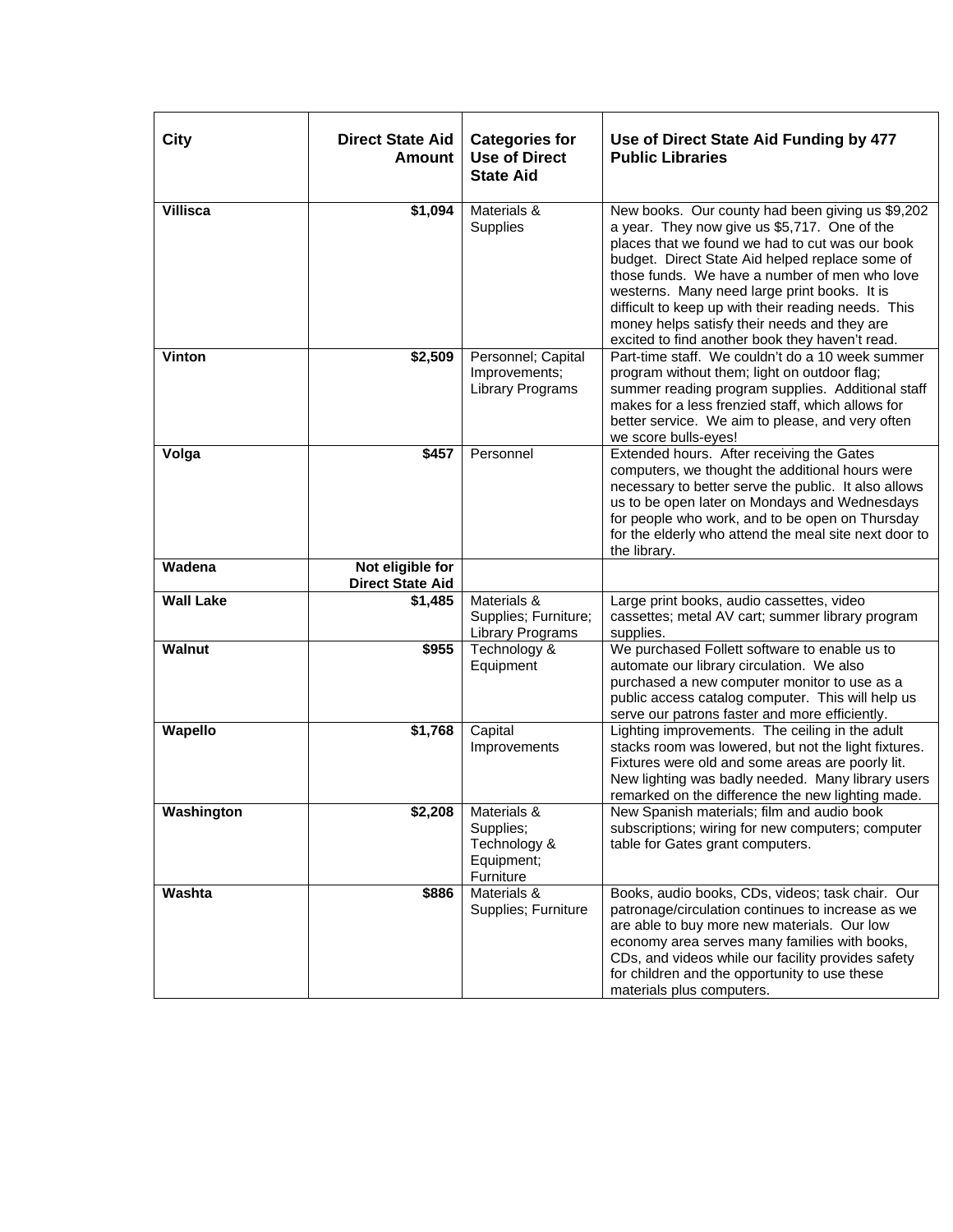| City                | <b>Direct State Aid</b><br><b>Amount</b> | <b>Categories for</b><br><b>Use of Direct</b><br><b>State Aid</b>                     | Use of Direct State Aid Funding by 477<br><b>Public Libraries</b>                                                                                                                                                                                                                                                                                                                                                                                                                                                                                                        |
|---------------------|------------------------------------------|---------------------------------------------------------------------------------------|--------------------------------------------------------------------------------------------------------------------------------------------------------------------------------------------------------------------------------------------------------------------------------------------------------------------------------------------------------------------------------------------------------------------------------------------------------------------------------------------------------------------------------------------------------------------------|
| Waterloo            | \$17,930                                 | Personnel                                                                             | This funding is ensuring the implementation of a<br>new program/grant called Gray Matters by<br>providing for the project coordinator's salary. The<br>new program targets seniors and those who live in<br>retirement/nursing homes. The program will<br>provide aids and devices to enhance reading<br>abilities for seniors, and will also provide motorized<br>carts and special walkers for those with mobility<br>problems. We know from the success of the 3 <sup>rd</sup><br>Age Project that this program will continue to<br>change the lives of area seniors. |
| Waterville          | \$401                                    | Technology &<br>Equipment; Capital<br>Improvements;<br>Furniture; Library<br>Programs | Computer software; new front window; new book<br>cases; a structured program (ACCLC) for after<br>school children. More rural children were able to<br>use the library services as a result of the after<br>school program and began to bring their parents.                                                                                                                                                                                                                                                                                                             |
| Waucoma             | \$1,278                                  | Materials &<br>Supplies                                                               | DVDs, videos, story hour supplies, books. The<br>patrons are enjoying our expanded DVD collection<br>and our new, up-to-date books. With additional<br>story hour supplies, we are better able to do crafts<br>and activities for the children of Waucoma.                                                                                                                                                                                                                                                                                                               |
| <b>Waukee</b>       | \$2,475                                  | Technology &<br>Equipment                                                             | Helped to purchase a staff photo copier which<br>provides clearer, more legible program<br>announcements and reference copies for our<br>patrons. We plan in the future to network the<br>copier to patron computers to use as a printer.                                                                                                                                                                                                                                                                                                                                |
| <b>Waukon</b>       | \$2,533                                  | Capital<br>Improvements                                                               | Convert our front doors for automatic handicapped<br>accessibility. We approached this in terms of<br>helping the handicapped, which it has done. But<br>we are getting comments from young mothers who<br>are using strollers, car seats and have toddlers.<br>Entering the library now is much simpler.                                                                                                                                                                                                                                                                |
| Waverly             | \$3,587                                  | Personnel                                                                             | Information technology support. The library was<br>able to upgrade software and hardware, including<br>changing to Citrix for long-term cost containment.                                                                                                                                                                                                                                                                                                                                                                                                                |
| Webb                | \$454                                    | Personnel                                                                             | Extended library hours, training. The public has<br>more accessibility to the new Gates computers<br>during evening and Saturday hours. A junior high<br>age girl was able to come in after school and get a<br>report off our computer to use in class the next day.                                                                                                                                                                                                                                                                                                    |
| <b>Webster City</b> | \$3,345                                  | Materials &<br>Supplies                                                               | Baker & Taylor Book Lease Program. Thanks to<br>this funding, Kendall Young Library has been able<br>to continue purchasing adult library materials.<br>Without this funding, we would need to cut the<br>materials budget.                                                                                                                                                                                                                                                                                                                                              |
| Wellman             | \$1,593                                  | Materials &<br>Supplies;<br>Technology &<br>Equipment                                 | Audio cassettes, start new collection of books on<br>CDs; bar code scanner, stand and USB kit. When<br>our city and county funding was limited, direct<br>state aid enabled us to purchase a bar code<br>scanner, stand and adapter. We're better able to<br>serve our customers. Many of our patrons<br>commute to work and/or drive semi trucks across<br>the country. They really enjoy both the audio<br>books and CDs. This will enable us to expand our<br>collection to better meet their needs.                                                                  |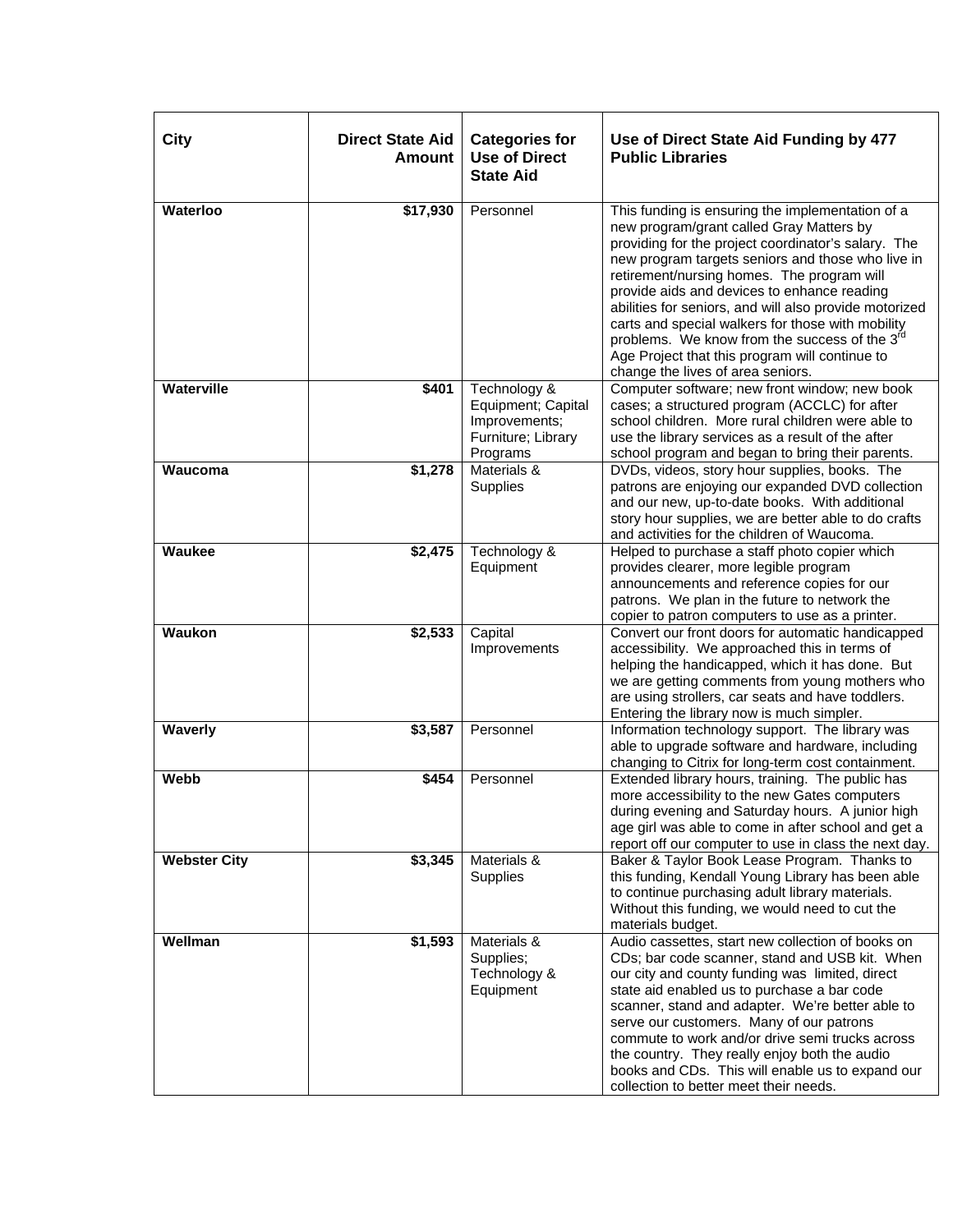| <b>City</b>            | <b>Direct State Aid</b><br><b>Amount</b>    | <b>Categories for</b><br><b>Use of Direct</b><br><b>State Aid</b>                            | Use of Direct State Aid Funding by 477<br><b>Public Libraries</b>                                                                                                                                                                                                                                                                                                                                                                                                                                                                                                                |
|------------------------|---------------------------------------------|----------------------------------------------------------------------------------------------|----------------------------------------------------------------------------------------------------------------------------------------------------------------------------------------------------------------------------------------------------------------------------------------------------------------------------------------------------------------------------------------------------------------------------------------------------------------------------------------------------------------------------------------------------------------------------------|
| Wellsburg              | \$1,538                                     | Technology &<br>Equipment                                                                    | Follett automation software, EPSON color printer.<br>With this year's direct state aid, we will be able to<br>begin the automation system that our patrons are<br>wanting.                                                                                                                                                                                                                                                                                                                                                                                                       |
| Wesley                 | \$948                                       | Personnel:<br>Materials &<br>Supplies; Library<br>Programs                                   | Salary increases for staff; adult large print books<br>and audio books; incentives and supplies for<br>summer reading program. Direct state aid funding<br>has allowed us to purchase items for our library<br>that we normally would not buy, such as several<br>large print books, summer reading supplies and<br>books on tape. We have so many children who<br>appreciate the incentives and prizes we offer<br>during our summer reading program. Direct state<br>aid makes it possible for our library to "brighten" the<br>children's summer with great books and prizes. |
| <b>West Bend</b>       | \$1,543                                     | Materials &<br>Supplies; Library<br>Programs                                                 | CDs and non-fiction books; story hour and summer<br>reading programs; new toddler time program.                                                                                                                                                                                                                                                                                                                                                                                                                                                                                  |
| <b>West Branch</b>     | \$1,776                                     | Personnel:<br>Materials &<br>Supplies                                                        | Part-time staff. We would have to cut back hours<br>of operation without them. Expand our DVD<br>collection and books on tape. West Branch is a<br>rural community heavily dependent on agriculture.<br>We have an aging population with a nursing home<br>and assisted living facility. Our expanded books on<br>tape collection has been of great benefit to our<br>elderly patrons who have experienced diminished<br>reading abilities.                                                                                                                                      |
| <b>West Des Moines</b> | \$12,140                                    | Materials &<br>Supplies                                                                      | Purchased books and multimedia materials, online<br>information. The library can offer more information<br>to its users, allowing for greater understanding of<br>issues and more comprehensive collection of<br>facts. By having larger amount of resources, a<br>student was able to get better grades on a term<br>paper.                                                                                                                                                                                                                                                     |
| <b>West Liberty</b>    | \$2,052                                     | Materials &<br>Supplies                                                                      | Adult books, DVDs, audio books.                                                                                                                                                                                                                                                                                                                                                                                                                                                                                                                                                  |
| <b>West Point</b>      | \$1,034                                     | Technology &<br>Equipment                                                                    | Funds were used to purchase a new computer for<br>the staff to use in the new library.                                                                                                                                                                                                                                                                                                                                                                                                                                                                                           |
| <b>West Union</b>      | \$1,855                                     | Personnel:<br>Materials &<br>Supplies;<br>Technology &<br>Equipment; Capital<br>Improvements | Computer training; DVDs; DVD player; interior<br>signage. We plan to offer independent/foreign<br>films to the public once a month. We have no<br>theater or access to films other than the<br>mainstream movies that are available.                                                                                                                                                                                                                                                                                                                                             |
| Westgate               | Not eligible for<br><b>Direct State Aid</b> |                                                                                              |                                                                                                                                                                                                                                                                                                                                                                                                                                                                                                                                                                                  |
| Westside               | \$444                                       | Furniture                                                                                    | New shelving. We updated our facility and added<br>much needed shelving for our adult fiction section.                                                                                                                                                                                                                                                                                                                                                                                                                                                                           |
| <b>What Cheer</b>      | \$928                                       | Personnel;<br>Materials &<br>Supplies; Furniture;<br>Library Programs                        | Additional staff; books and program supplies; table<br>and chair; summer reading program.                                                                                                                                                                                                                                                                                                                                                                                                                                                                                        |
| Wheatland              | \$458                                       | Materials &<br>Supplies                                                                      | Program for putting our books on computer.                                                                                                                                                                                                                                                                                                                                                                                                                                                                                                                                       |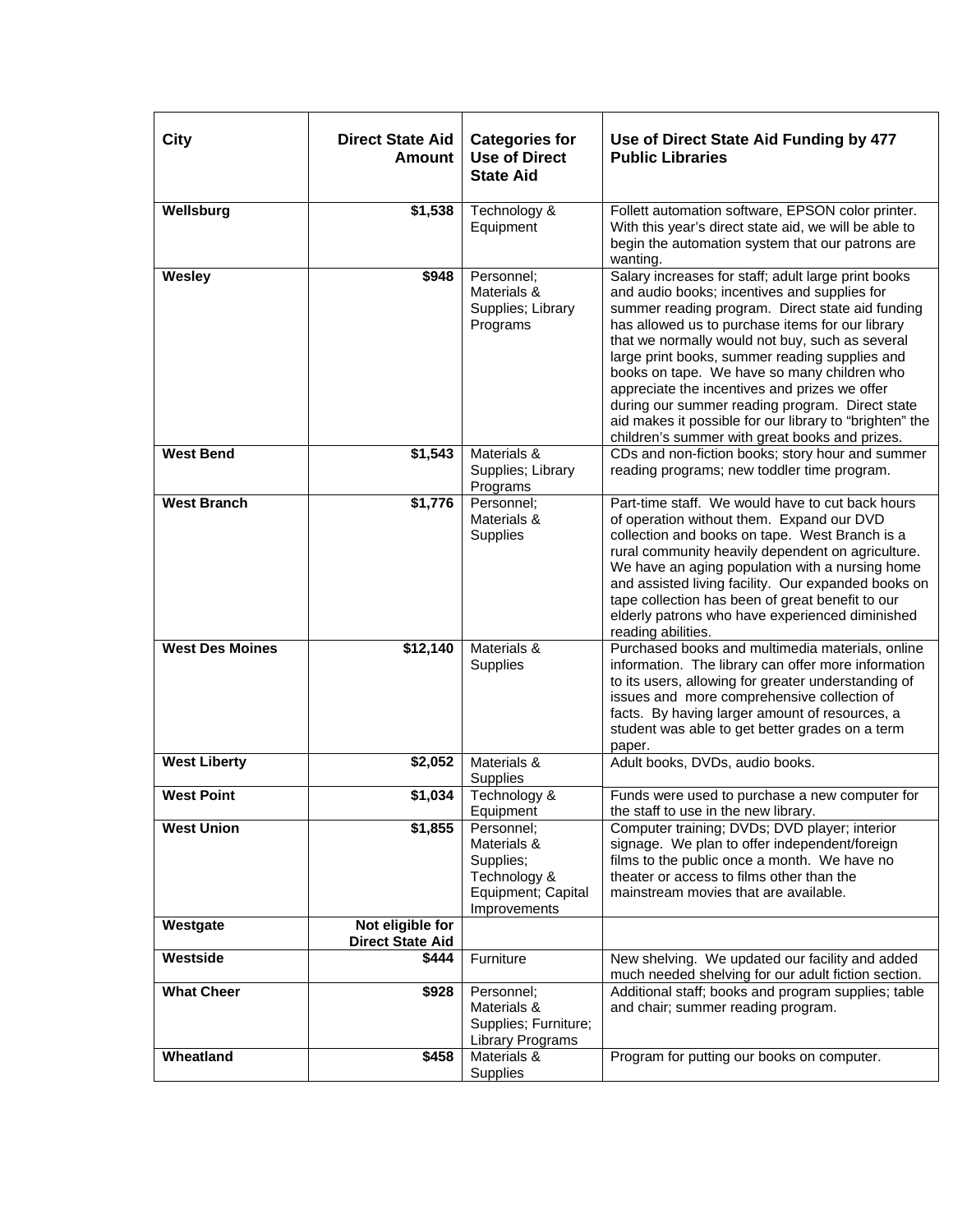| <b>City</b>            | <b>Direct State Aid</b><br><b>Amount</b>    | <b>Categories for</b><br><b>Use of Direct</b><br><b>State Aid</b>   | Use of Direct State Aid Funding by 477<br><b>Public Libraries</b>                                                                                                                                                                                                                                                                                                                                                               |
|------------------------|---------------------------------------------|---------------------------------------------------------------------|---------------------------------------------------------------------------------------------------------------------------------------------------------------------------------------------------------------------------------------------------------------------------------------------------------------------------------------------------------------------------------------------------------------------------------|
| Whiting                | \$1,375                                     | Personnel                                                           | Direct state aid makes it possible to expand our<br>hours. Without it, we would have to cut four hours<br>a week. County cut our funding and the city did not<br>increase our budget, so Direct State Aid is vital for<br>maintaining consistent hours for our patrons.                                                                                                                                                         |
| Whittemore             | \$1,398                                     | Materials &<br>Supplies;<br>Technology &<br>Equipment               | Laminating pouches of various sizes; one year of<br>high speed Internet access, new computer for<br>children's room. Since adding a new computer in<br>the children's room, we have seen usage double.<br>Children keep their computer busy all the time. It is<br>loaded with children's software. Patrons<br>appreciate being able to bring items to the library<br>for laminating - no more having to travel out of<br>town. |
| <b>Williams</b>        | \$1,424                                     | Personnel;<br>Materials &<br>Supplies                               | Staff training; new juvenile core collections                                                                                                                                                                                                                                                                                                                                                                                   |
| Williamsburg           | \$1,392                                     | Materials &<br>Supplies                                             | Children's materials                                                                                                                                                                                                                                                                                                                                                                                                            |
| Wilton                 | \$1,929                                     | Personnel:<br>Materials &<br>Supplies; Library<br>Programs          | Maintain Sunday hours; books on CD; purchased<br>multiple copies of a book for a discussion group.<br>By having Sunday afternoon hours, we have<br>reached a new group of library patrons. Our new<br>book discussion group is reaching a varied group -<br>some library users, others not. It is good to see the<br>new friendships forming and the desire by<br>members to keep it going.                                     |
| Winfield               | \$569                                       | Materials &<br>Supplies                                             | Children's books. The children's book section was<br>very dated and small. Direct State Aid helped us<br>purchase new books, especially for the summer<br>reading program. Many children have been able to<br>participate in the summer reading program with the<br>addition to Easy Readers and chapter books.                                                                                                                 |
| Winterset              | \$1,877                                     | Technology &<br>Equipment                                           | Direct State Aid was used toward the purchase of<br>an Eco-Junior Disc Repair system. The machine<br>polishes and repairs CDs and DVDs and aids in<br>circulating them longer. Because they will last<br>longer, we will have more to circulate to our<br>customers.                                                                                                                                                            |
| Winthrop               | \$1,409                                     | Personnel:<br>Materials &<br>Supplies;<br>Technology &<br>Equipment | We can remain open one evening a week. Paid for<br>training on computers. Audio books; helped pay<br>for new copier. We not only have new computers<br>to offer our patrons, but we have trained staff who<br>know how to help them use the computers. Part of<br>our funds were used to purchase audio books. We<br>have a patron who has recently lost most of her<br>vision and calls our audio books a godsend.             |
| Woden                  | \$1,324                                     | Personnel;<br>Materials &<br>Supplies; Furniture                    | Extended hours and staff time; audio books, CD<br>programs; two new guest chairs.                                                                                                                                                                                                                                                                                                                                               |
| Woodbine               | Not eligible for<br><b>Direct State Aid</b> |                                                                     |                                                                                                                                                                                                                                                                                                                                                                                                                                 |
| <b>Woodbury County</b> | Not eligible for<br><b>Direct State Aid</b> |                                                                     |                                                                                                                                                                                                                                                                                                                                                                                                                                 |
| Woodward               | $\overline{\$1,495}$                        | Materials &<br>Supplies                                             | Additional books.                                                                                                                                                                                                                                                                                                                                                                                                               |